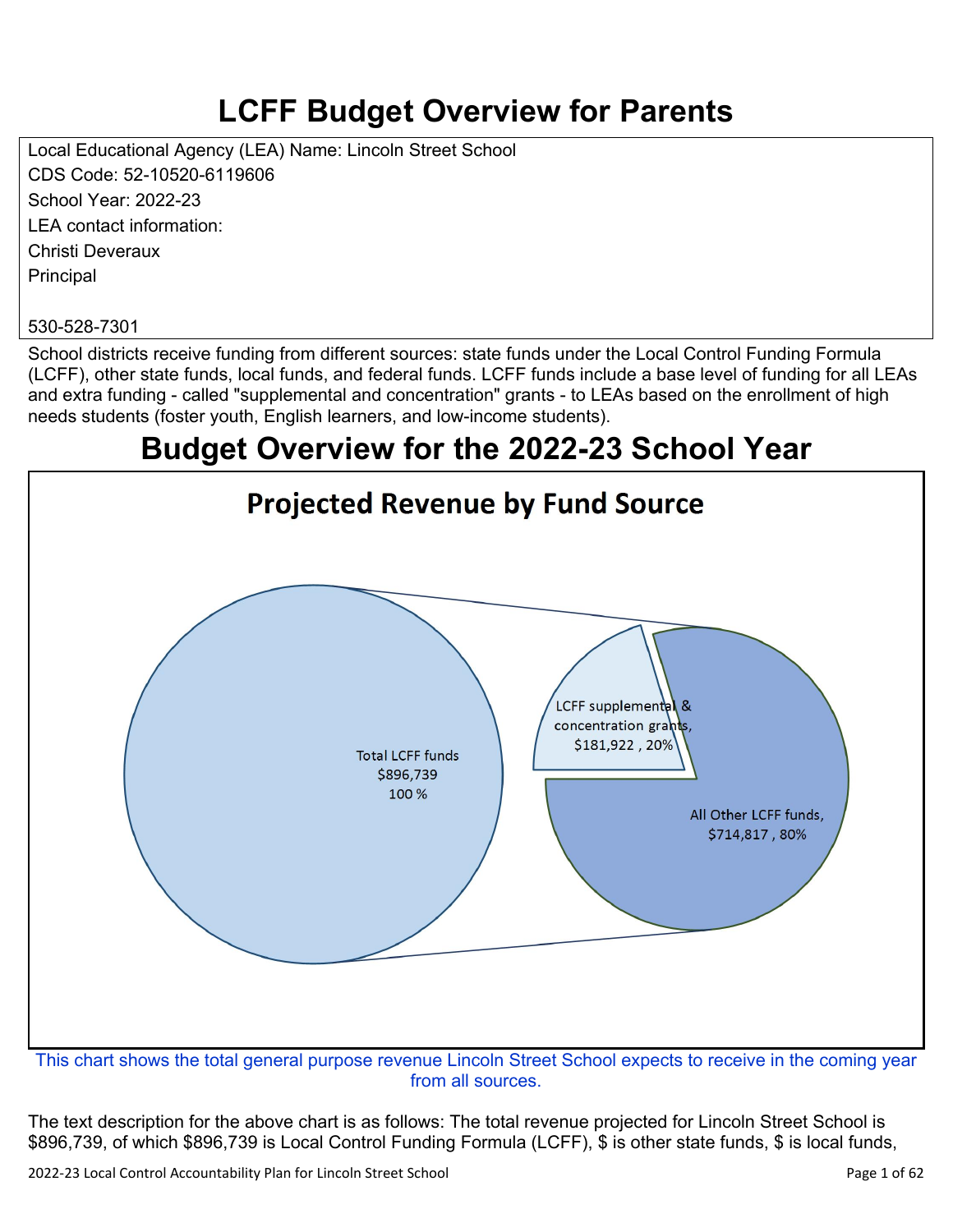and \$ is federal funds. Of the \$896,739 in LCFF Funds, \$181,922 is generated based on the enrollment of high needs students (foster youth, English learner, and low-income students).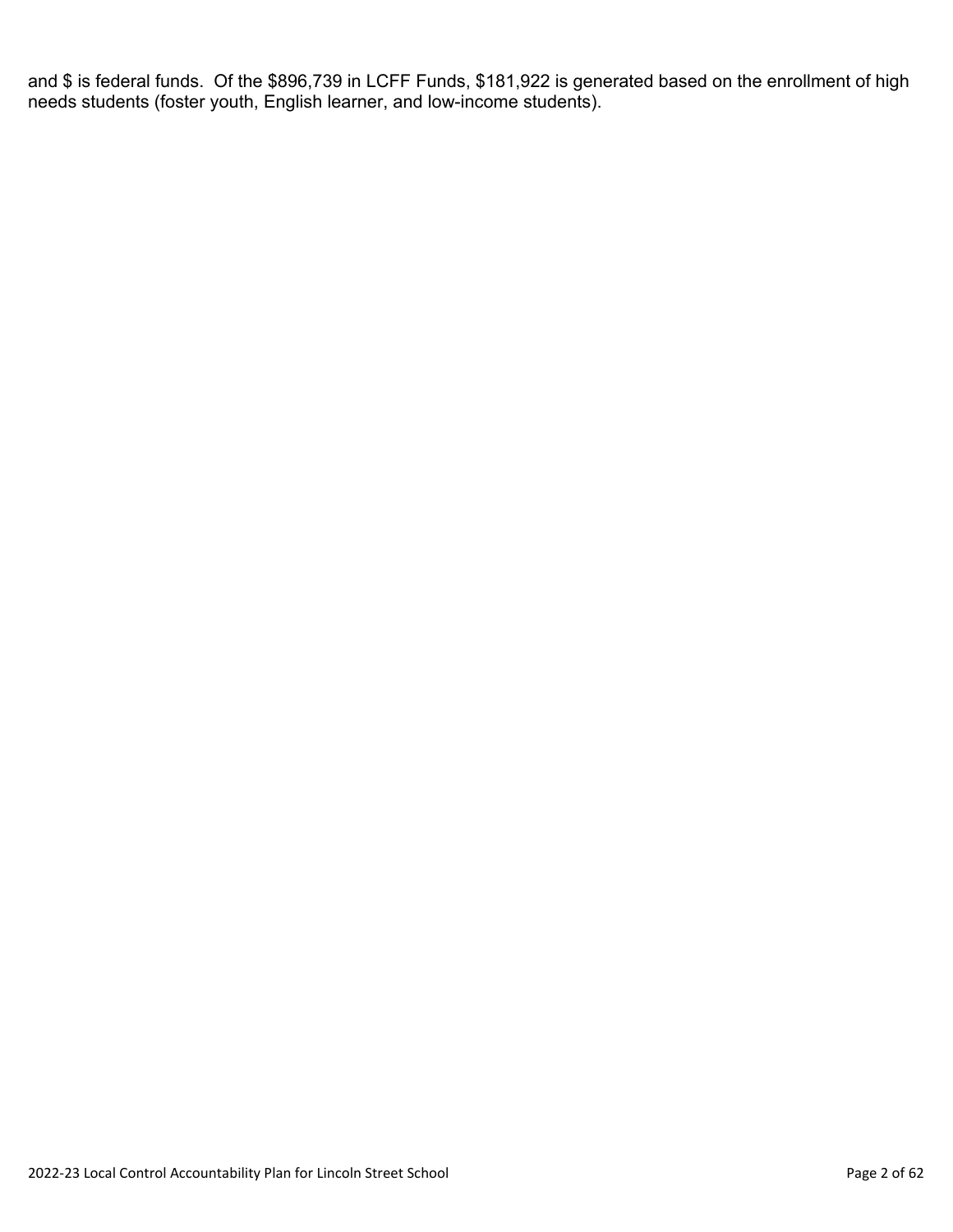## **LCFF Budget Overview for Parents**

The LCFF gives school districts more flexibility in deciding how to use state funds. In exchange, school districts must work with parents, educators, students, and the community to develop a Local Control and Accountability Plan (LCAP) that shows how they will use these funds to serve students.



This chart provides a quick summary of how much Lincoln Street School plans to spend for 2022-23. It shows how much of the total is tied to planned actions and services in the LCAP.

The text description of the above chart is as follows: Lincoln Street School plans to spend \$ for the 2022-23 school year. Of that amount, \$874,639 is tied to actions/services in the LCAP and \$-874,639 is not included in the LCAP. The budgeted expenditures that are not included in the LCAP will be used for the following:

### **Increased or Improved Services for High Needs Students in the LCAP for the 2022-23 School Year**

In 2022-23, Lincoln Street School is projecting it will receive \$181,922 based on the enrollment of foster youth, English learner, and low-income students. Lincoln Street School must describe how it intends to increase or improve services for high needs students in the LCAP. Lincoln Street School plans to spend \$118,768 towards meeting this requirement, as described in the LCAP.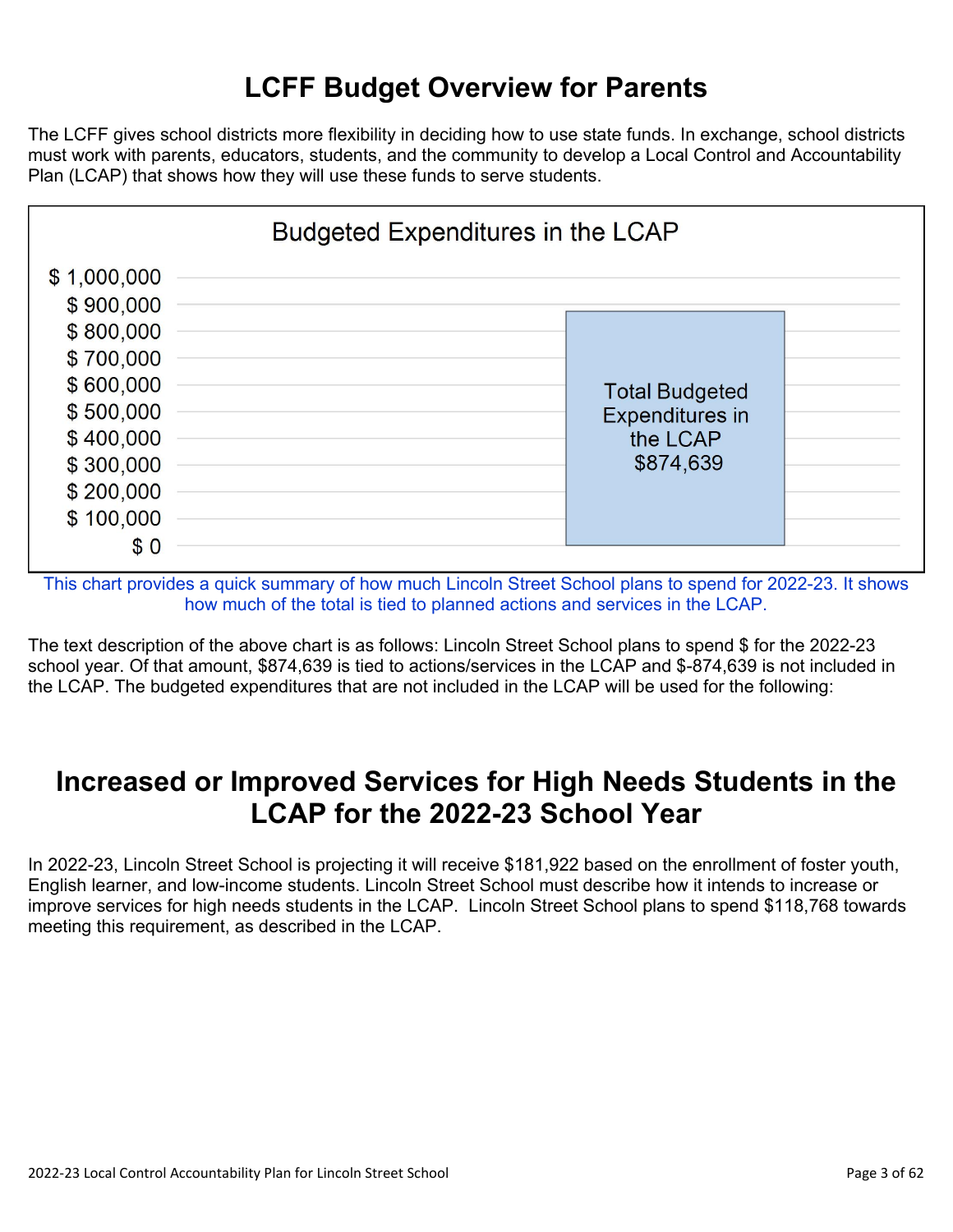## **LCFF Budget Overview for Parents**

## **Update on Increased or Improved Services for High Needs Students in 2021-22**



This chart compares what Lincoln Street School budgeted last year in the LCAP for actions and services that contribute to increasing or improving services for high needs students with what Lincoln Street School estimates it has spent on actions and services that contribute to increasing or improving services for high needs students in the current year.

The text description of the above chart is as follows: In 2021-22, Lincoln Street School's LCAP budgeted \$ for planned actions to increase or improve services for high needs students. Lincoln Street School actually spent \$ for actions to increase or improve services for high needs students in 2021-22.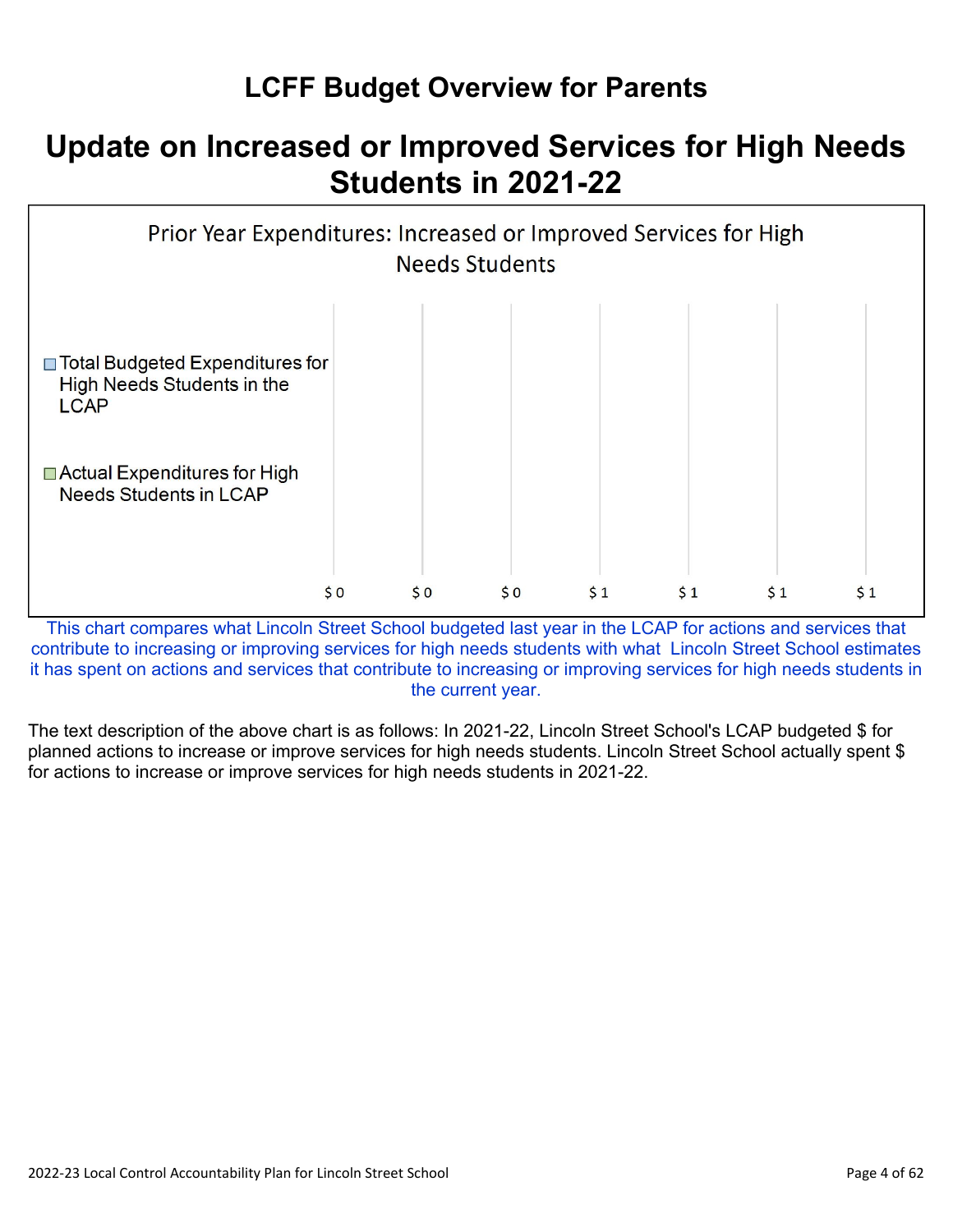# **Supplement to the Annual Update to the 2021–22 Local Control and Accountability Plan**

| Local Educational Agency (LEA) Name | <b>Contact Name and Title</b> | <b>Email and Phone</b>      |
|-------------------------------------|-------------------------------|-----------------------------|
| Lincoln Street School               | Christi Deveraux              | cdeveraux@tehamaschools.org |
|                                     | Principal                     | 530-528-7301                |

California's 2021–22 Budget Act, the federal American Rescue Plan Act of 2021, and other state and federal relief acts have provided local educational agencies (LEAs) with a significant increase in funding to support students, teachers, staff, and their communities in recovering from the COVID-19 pandemic and to address the impacts of distance learning on students. The following is a one-time mid-year report to the local governing board or body and educational partners related to engagement on, and implementation of, these Acts.

A description of how and when the LEA engaged, or plans to engage, its educational partners on the use of funds provided through the Budget Act of 2021 that were not included in the 2020–21 Local Control and Accountability Plan (LCAP).

Lincoln Street School engaged with its educational partners for the development of the 2021-2022 LCAP. Resources available as of June 15, 2021 did not permit inclusion of all state funds included in the Budget Act of 2021. Additional funds not included in the 2021-2022 LCAP include:

- LCFF S&C including One-time 15% Add-On (\$207,123): Due to limited LCFF resources, not all of the expressed needs were addressed in the LCAP, however, this feedback has been considered in the use of additional funds received.
- Educator Effectiveness Block Grant (\$15,703) Staff input was requested and added as agreed upon. A public meeting was held on November 15, 2021 regarding the Educator Effectiveness Block Grant and was approved by the governing board on December 6, 2021.
- Expanded Learning Opportunities Grant (\$50,431) Various educational partners were consulted in the development of this plan. Information was shared at the LSS Governing Board (3/11/21), Parent Advisory Committee(4/19/21), Superintendent (4/21/21) and with LSS Staff (4/23/21). Staff also looked at our available school data to analyze where the best use of these funds may be utilized. Meetings for the governing board and

parent advisory committee were held virtually and the were open to all. ELO was approved on May 13, 2021 by the governing board.

A description of how the LEA used, or plans to use, the additional concentration grant add-on funding it received to increase the number of staff who provide direct services to students on school campuses with an enrollment of students who are low-income, English learners, and/or foster youth that is greater than 55 percent.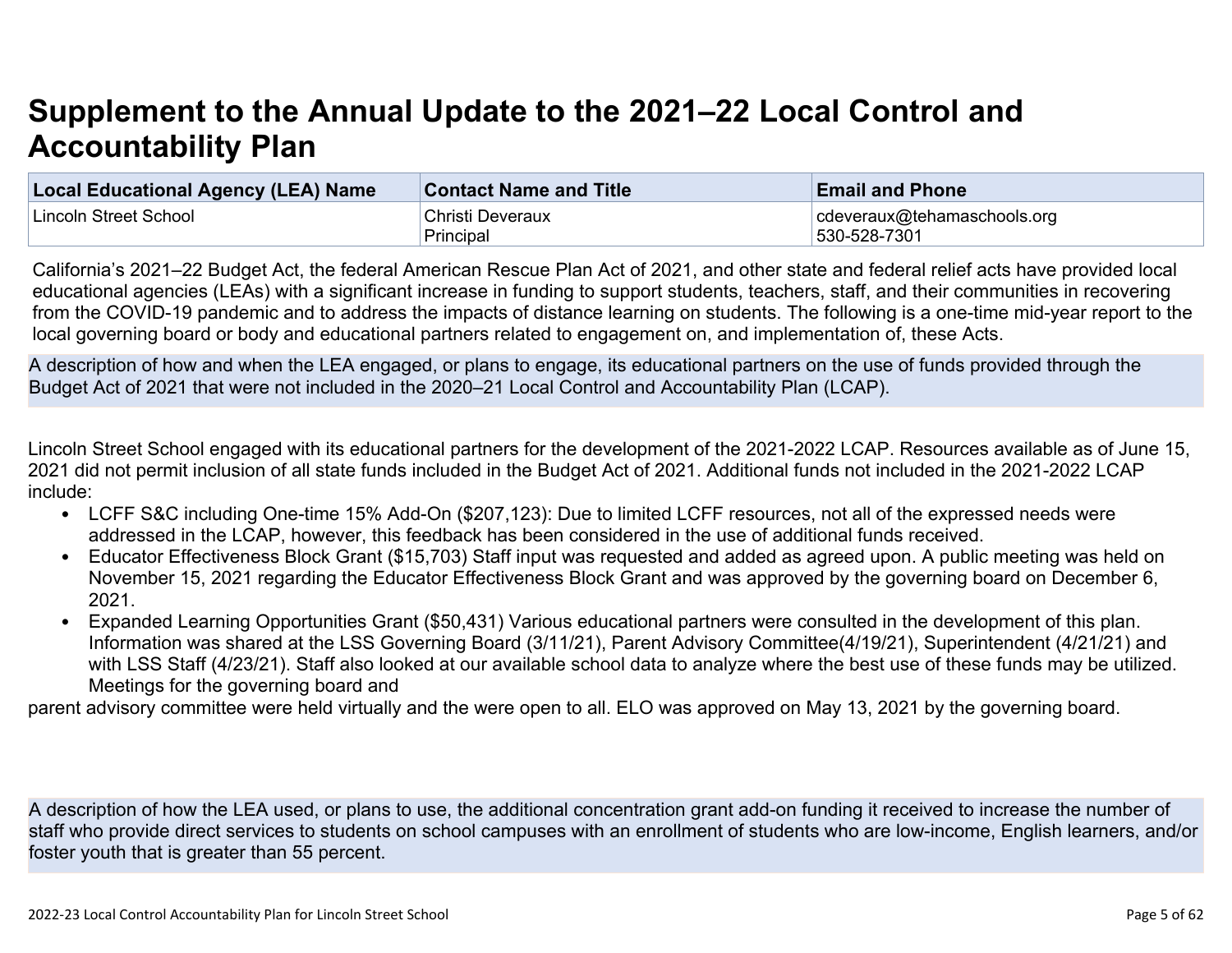Lincoln Street School has an unduplicated pupil enrollment of 74.04%. LSS will use the concentration grant add-on funding to retain a .5 certificated position to disperse the case load across all certificated teachers to better address learning loss identified and maintain continuity of services for our students.

A description of how and when the LEA engaged its educational partners on the use of one-time federal funds received that are intended to support recovery from the COVID-19 pandemic and the impacts of distance learning on pupils.

Throughout the annual LCAP development process, Lincoln Street School received input on a variety of programs and services provided to students. The school's practices have been further enhanced during the pandemic as we sought input and feedback of our educational partner groups from the onset of the pandemic and continuing through the development of the Learning Continuity and Attendance Plan, the 2021- 2022 LCAP, and the Expanded Learning Opportunities Grant.

The following links and page numbers indicate how and when the LEA engaged its education partners in the use of funds received to support recovery for the COVID-19 Pandemic.

 - Learning Continuity and Attendance Plan [https://www.lincolnstreetschool.org/documents/Board/Legal-Postings/2020-2021/LCP%202020-](https://www.lincolnstreetschool.org/documents/Board/Legal-Postings/2020-2021/LCP%202020-2021.pdf) [2021.pdf](https://www.lincolnstreetschool.org/documents/Board/Legal-Postings/2020-2021/LCP%202020-2021.pdf) (pg.2-3)

 - Expanded Learning Opportunities Grant Plan [https://www.lincolnstreetschool.org/documents/Board/Legal-Postings/2020-](https://www.lincolnstreetschool.org/documents/Board/Legal-Postings/2020-2021/2021_Expanded_Learning_Opportunities_Grant_Plan_Lincoln_Street_School_20210510.pdf) 2021/2021 Expanded Learning Opportunities Grant Plan Lincoln Street School 20210510.pdf (pg. 1)

 - Local control and Accountability Plan [https://www.lincolnstreetschool.org/documents/Board/Legal-Postings/2021-2022/2021-2024-Local-](https://www.lincolnstreetschool.org/documents/Board/Legal-Postings/2021-2022/2021-2024-Local-Control-Accountability-Plan.pdf)[Control-Accountability-Plan.pdf](https://www.lincolnstreetschool.org/documents/Board/Legal-Postings/2021-2022/2021-2024-Local-Control-Accountability-Plan.pdf) (pg. 4)

A description of how the LEA is implementing the federal American Rescue Plan Act and federal Elementary and Secondary School Emergency Relief expenditure plan, and the successes and challenges experienced during implementation.

Lincoln Street School did not receive ESSER III because we don't receive Title 1 funding.

A description of how the LEA is using its fiscal resources received for the 2021–22 school year in a manner that is consistent with the applicable plans and is aligned with the LEA's 2021–22 LCAP and Annual Update.

2022-23 Local Control Accountability Plan for Lincoln Street School Page 6 of 62 Lincoln Street considers the LCAP to be the comprehensive planning document which captures the priorities, goals, and actions to improve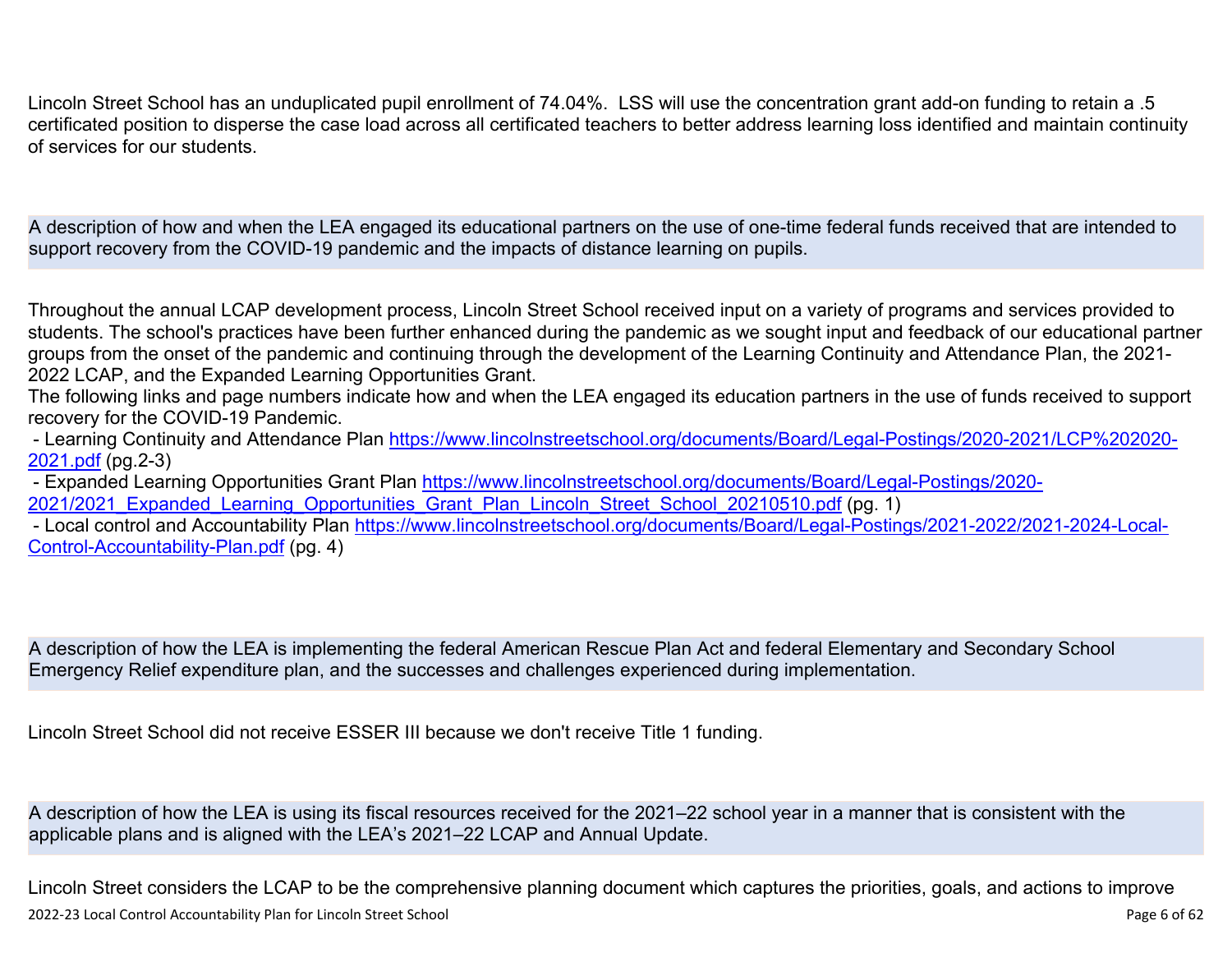student outcomes. As such, the additional funds received are viewed through the lens of the LCAP to determine where student needs exist and what services are needed to address those needs. Some examples of the alignment of these fund s to the LCAP are:

- Provide opportunities and resources for student academic intervention (LCAP Goal 1 Action 3, Expanded Learning Opportunities Grant)
- Provide quality professional development for Lincoln Street staff. (LCAP Goal 1 Action 4, Educator Effectiveness Block Grant)
- Maintained (Retain) an additional 0.5 FTE teacher (part-time) based upon enrollment needs. Increased 0.5 FTE to 1.0 FTE. (LCAP Goal 1 Action 6, Expanded Learning Opportunities Grant, ESSER)

Lincoln Street School did not receive ESSER III because we don't receive Title 1 funding.

# **Instructions for the Supplement to the Annual Update for the 2021–22 Local Control and Accountability Plan Year**

*For additional questions or technical assistance related to the completion of the Supplement to the Annual Update to the 2021–22 Local Control and Accountability Plan (LCAP), please contact the local county office of education (COE), or the California Department of Education's (CDE's)* Local Agency Systems Support Office, by phone at 916-319-0809 or by email at *[lcff@cde.ca.gov](mailto:lcff@cde.ca.gov)*.

## **Introduction**

California's 2021–22 Budget Act, the federal American Rescue Plan Act of 2021, and other state and federal relief acts have provided local educational agencies (LEAs) with a significant increase in funding to support students, teachers, staff, and their communities in recovering from the COVID-19 pandemic and to address the impacts of distance learning on students. Section 124(e) of Assembly Bill 130 requires LEAs to present an update on the Annual Update to the 2021–22 LCAP and Budget Overview for Parents on or before February 28, 2022, at a regularly scheduled meeting of the governing board or body of the LEA. At this meeting, the LEA must include all of the following:

- The Supplement to the Annual Update for the 2021–22 LCAP (2021–22 Supplement);
- All available mid-year outcome data related to metrics identified in the 2021–22 LCAP; and
- Mid-year expenditure and implementation data on all actions identified in the 2021–22 LCAP.

When reporting available mid-year outcome, expenditure, and implementation data, LEAs have flexibility to provide this information as best suits the local context, provided that it is succinct and contains a level of detail that is meaningful and accessible for the LEA's educational partners.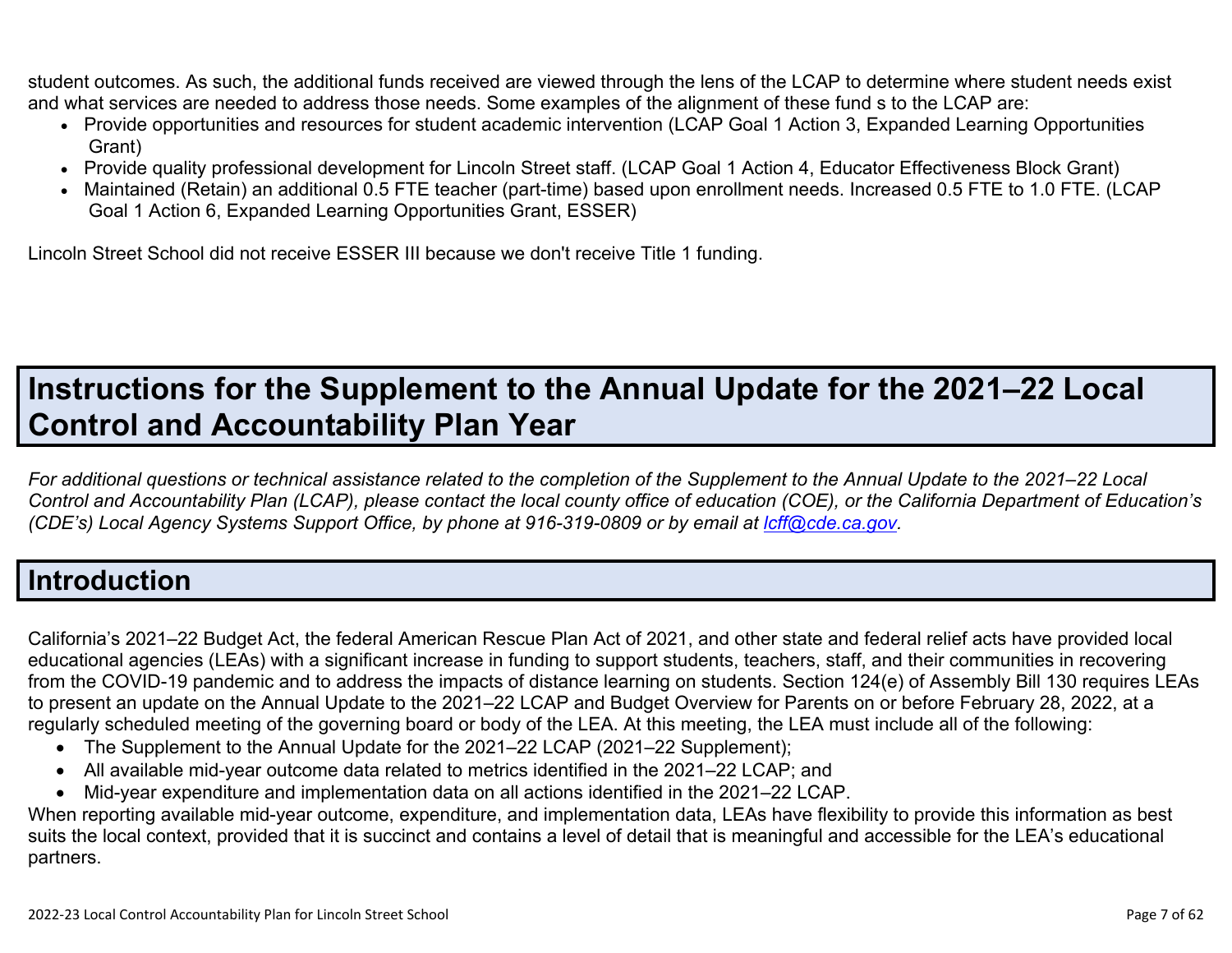The 2021–22 Supplement is considered part of the 2022–23 LCAP for the purposes of adoption, review, and approval, and must be included with the LCAP as follows:

- The 2022–23 Budget Overview for Parents
- The 2021–22 Supplement
- The 2022–23 LCAP
- The Action Tables for the 2022–23 LCAP
- The Instructions for the LCAP Template

As such, the 2021–22 Supplement will be submitted for review and approval as part of the LEA's 2022–23 LCAP.

## **Instructions**

Respond to the following prompts, as required. In responding to these prompts, LEAs must, to the greatest extent practicable, provide succinct responses that contain a level of detail that will be meaningful and accessible for the LEA's educational partners and the broader public and must, to the greatest extent practicable, use language that is understandable and accessible to parents.

In responding to these prompts, the LEA has flexibility to reference information provided in other planning documents. An LEA that chooses to reference information provided in other planning documents must identify the plan(s) being referenced, where the plan(s) are located (such as a link to a web page), and where in the plan the information being referenced may be found.

**Prompt 1:** "*A description of how and when the LEA engaged, or plans to engage, its* educational partners *on the use of funds provided through the Budget Act of 2021 that were not included in the 2020–21 Local Control and Accountability Plan (LCAP).*"

In general, LEAs have flexibility in deciding what funds are included in the LCAP and to what extent those funds are included. If the LEA received funding through the Budget Act of 2021 that it would have typically included within its LCAP, identify the funds provided in the Budget Act of 2021 that were not included in the LCAP and provide a description of how the LEA has engaged its educational partners on the use of funds. If an LEA included the applicable funds in its adopted 2021–22 LCAP, provide this explanation.

**Prompt 2:** "*A description of how LEA used, or plans to use, the concentration grant add-on funding it received to increase the number of staff who provide direct services to students on school campuses with an enrollment of students who are low-income, English learners, and/or foster youth that is greater than 55 percent.*"

If LEA does not receive a concentration grant or the concentration grant add-on, provide this explanation.

Describe how the LEA is using, or plans to use, the concentration grant add-on funds received consistent with California *Education Code* Section 42238.02, as amended, to increase the number of certificated staff, classified staff, or both, including custodial staff, who provide direct services to students on school campuses with greater than 55 percent unduplicated pupil enrollment, as compared to schools with an enrollment of unduplicated students that is equal to or less than 55 percent.

2022-23 Local Control Accountability Plan for Lincoln Street School Page 8 of 62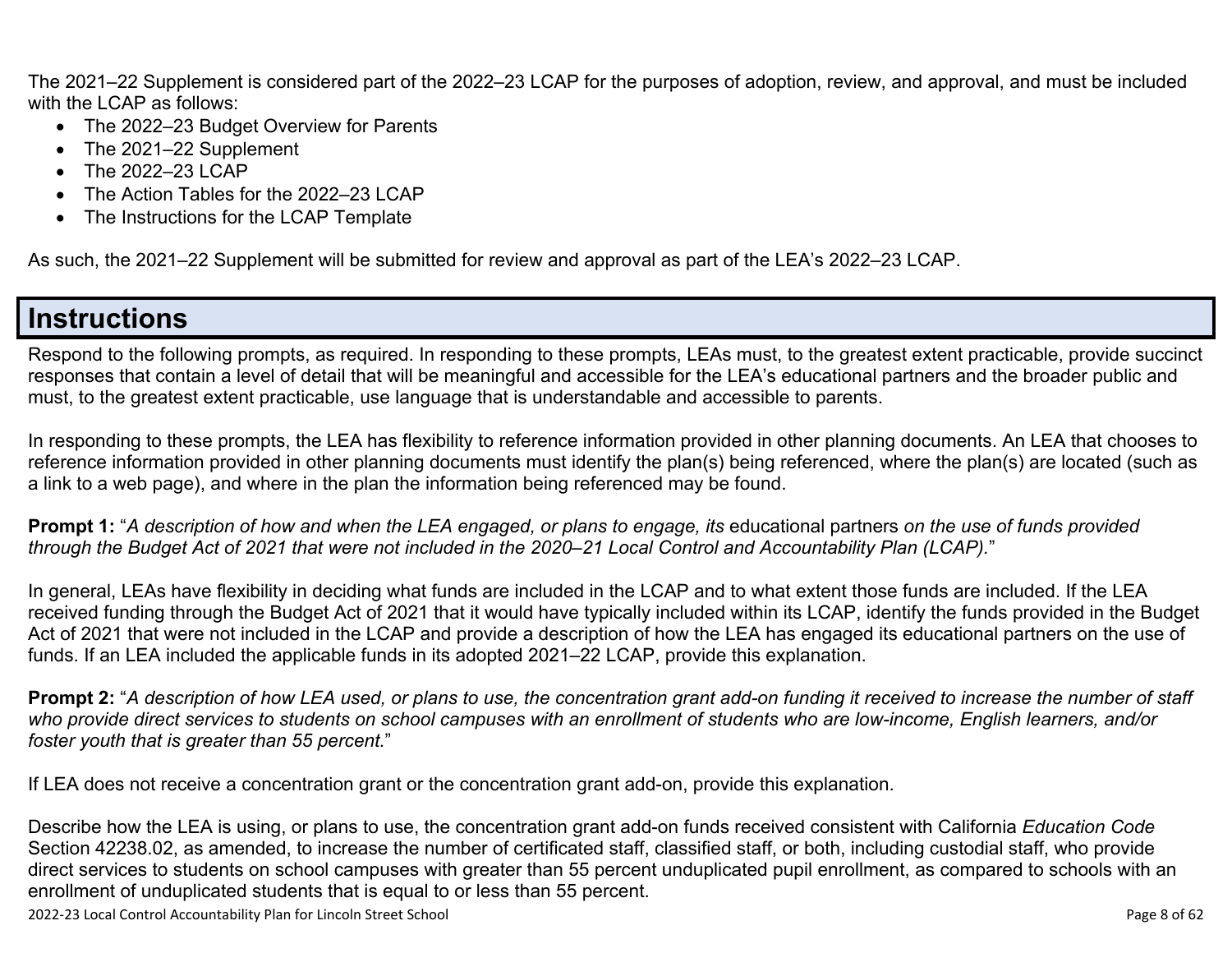In the event that the additional concentration grant add-on is not sufficient to increase the number of staff providing direct services to students at a school with an enrollment of unduplicated students that is greater than 55 percent, describe how the LEA is using the funds to retain staff providing direct services to students at a school with an enrollment of unduplicated students that is greater than 55 percent.

**Prompt 3:** "*A description of how and when the LEA engaged its educational partners on the use of one-time federal funds received that are intended to support recovery from the COVID-19 pandemic and the impacts of distance learning on pupils.*"

If the LEA did not receive one-time federal funding to support recovery from the COVID-19 pandemic and the impacts of distance learning on students, provide this explanation.

Describe how and when the LEA engaged its educational partners on the use of one-time federal funds it received that are intended to support recovery from the COVID-19 pandemic and the impacts of distance learning on students. See the COVID-19 Relief Funding Summary Sheet web page [\(https://www.cde.ca.gov/fg/cr/relieffunds.asp\)](https://www.cde.ca.gov/fg/cr/relieffunds.asp) for a listing of COVID-19 relief funding and the Federal Stimulus Funding web page (<https://www.cde.ca.gov/fg/cr/>) for additional information on these funds. The LEA is not required to describe engagement that has taken place related to state funds.

**Prompt 4:** "A description of how the LEA is implementing the federal American Rescue Plan Act and federal Elementary and Secondary School Emergency Relief expenditure plan, and the successes and challenges experienced during implementation."

If an LEA does not receive ESSER III funding, provide this explanation.

Describe the LEA's implementation of its efforts to maintain the health and safety of students, educators, and other staff and ensure the continuity of services, as required by the federal American Rescue Plan Act of 2021, and its implementation of the federal Elementary and Secondary School Emergency Relief (ESSER) expenditure plan to date, including successes and challenges.

**Prompt 5:** "A description of how the LEA is using its fiscal resources received for the 2021–22 school year in a manner that is consistent with the applicable plans and is aligned with the LEA's 2021–22 LCAP and Annual Update."

Summarize how the LEA is using its fiscal resources received for the 2021–22 school year to implement the requirements of applicable plans in a manner that is aligned with the LEA's 2021–22 LCAP. For purposes of responding to this prompt, "applicable plans" include the Safe Return to In-Person Instruction and Continuity of Services Plan and the ESSER III Expenditure Plan.

California Department of Education November 2021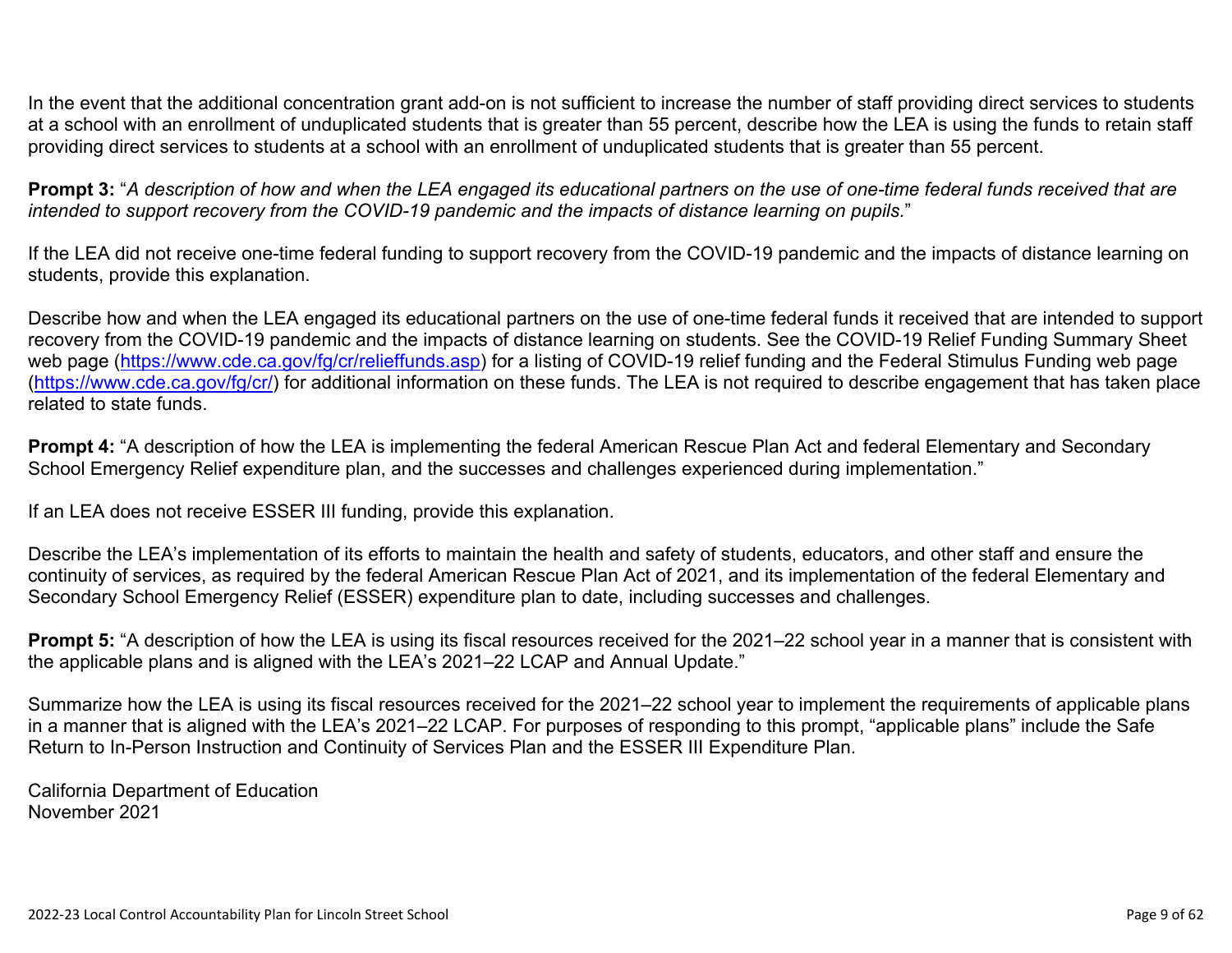# **Local Control Accountability Plan**

**The instructions for completing the Local Control and Accountability Plan (LCAP) follow the template.**

| Local Educational Agency (LEA) Name | <b>Contact Name and Title</b> | <b>Email and Phone</b>                      |
|-------------------------------------|-------------------------------|---------------------------------------------|
| Lincoln Street School               | Christi Deveraux<br>Principal | cdeveraux@tehamaschools.org<br>530-528-7301 |

# **[Plan Summary \[2022-23\]](http://www.doc-tracking.com/screenshots/22LCAP/Instructions/22LCAPInstructions.htm#PlanSummary)**

### **[General Information](http://www.doc-tracking.com/screenshots/22LCAP/Instructions/22LCAPInstructions.htm#generalinformation)**

A description of the LEA, its schools, and its students in grades transitional kindergarten–12, as applicable to the LEA.

Lincoln Street was created in 1985 in response to a need for an Independent Study program in Tehama county. First located in Gerber, the school originally served Kindergarten through 12th grade. Students included pregnant teens, expelled/suspended students, group home students and homeschooling families. In 1990, the school moved to Red Bluff and was housed in the Tehama County Department of Education warehouse/bus shed. Nine years later, Lincoln Street School moved again, this time to the TCDE building on Lincoln Street and for the first time Lincoln Street School became a fully independent study school.

Since its establishment, Lincoln Street School has been a model of how personalized learning can improve student achievement. In recent years, the school has achieved a base API as high as 870. During 2009-10, Lincoln Street School was recognized by the California Department of Education and the California Consortium of Independent Study as an exemplary Independent Study School.

In June of 2014, Lincoln Street School moved into a newly constructed state-of-the-art school building located on TCDE property adjacent to the TCDE main building. Beginning in the 2014-2015 school year, Lincoln Street operated as a charter school under the Tehama County Department of Education. TCDE fully supports the educational services Lincoln Street provides to the community and is committed to the success of the school.

Lincoln Street currently serves just under 100 TK to 8th grade students. Its mission is "…to inspire students, empower parents, and promote a life-long love for learning by creating an environment where academic success is personalized and achievable for all children." We do this by empowering parents as they work with credentialed teachers to teach, monitor progress and implement programs that enrich, challenge and inspire students to embrace personalized academic success. Over the last few years, Lincoln Street has added a Family Success Liaison which assists families in making sure their basic needs are met in addition to any other struggles they may be facing. This position has been crucial since the COVID-19 Pandemic and spearheaded our whole child/whole family support to education.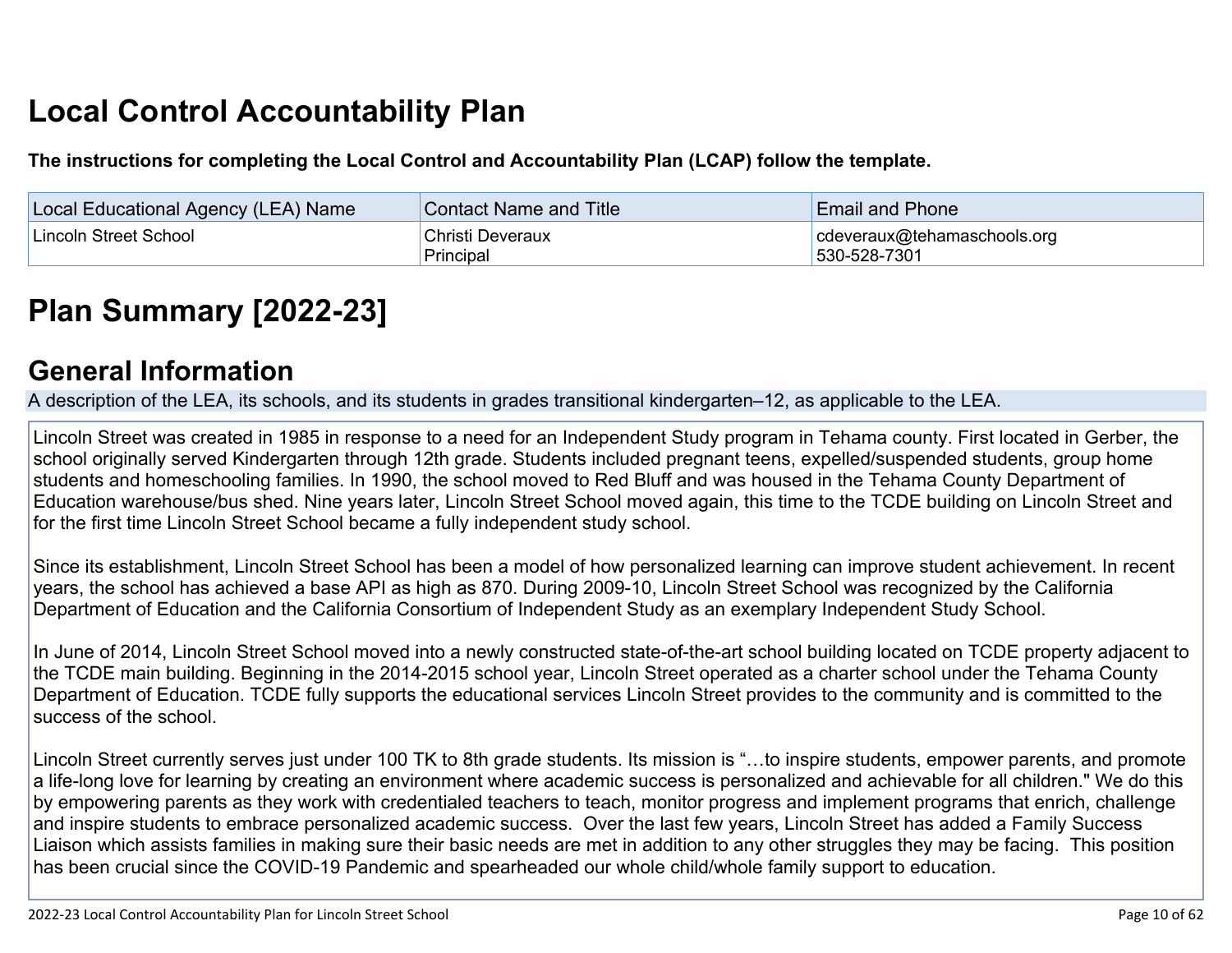During the 2017-18 school year, Lincoln Street staff worked on their first charter renewal through Tehama County Department of Education. On February 14th, the Tehama County Board of Education approved the Lincoln Street charter through June, 2023.

### **[Reflections: Successes](http://www.doc-tracking.com/screenshots/22LCAP/Instructions/22LCAPInstructions.htm#ReflectionsSuccesses)**

A description of successes and/or progress based on a review of the California School Dashboard (Dashboard) and local data.

During 2021-2022, Lincoln Street achieved the following:

~Student attendance rates exceeded 95% (Goal 1)

~SBAC participation rate was higher than 95% (Goal 1)

~Purchased and Implemented NGSS Science for Kindergarten-Second grades (Goal 1)

~Tiered Re-Engagement strategies helped decrease non-compliance and truancy. (Goal 1)

~Enrollment increase allowed us to increase staffing. (Goal 1)

~Phonics Intervention (Goal 1)

~Calendar Participation (Goal 1)

~Staff provided In-Person and Virtual academic (ELA and Math) and enrichment groups resulting in increased work completion and student engagement. (Goal 1)

~SEL groups were consistent and helped keep students connected. (Goal 3)

~Family Success Liaison connected more families with community resources.(Goal 3)

~Offered more Family Nights which included a variety of families (Goal 3)

## **[Reflections: Identified Need](http://www.doc-tracking.com/screenshots/22LCAP/Instructions/22LCAPInstructions.htm#ReflectionsIdentifiedNeed)**

A description of any areas that need significant improvement based on a review of Dashboard and local data, including any areas of low performance and significant performance gaps among student groups on Dashboard indicators, and any steps taken to address those areas.

#### 2021-2022

(Goal 1) Based off of our local assessments, observations, and feedback from staff and parents, middle school students need more academic support/direct instruction in both math and ELA. Staff requests additional support for identifying and using math data to drive instruction; also, training in data analysis to best pinpoint any gaps in learning. In addition, there was an identified need to provide more scaffolded writing instruction.

(Goal 2)There is a need to increase participation in academic classes and enrichment opportunities for both students and parents. Data showed a significant decline in participation rates throughout the year and compared to pre-COVID years.

(Goal 2) Need to increase parent participation on our school advisory group.

(Goal 3) Data also suggests that we continue to offer and support the social-emotional instruction.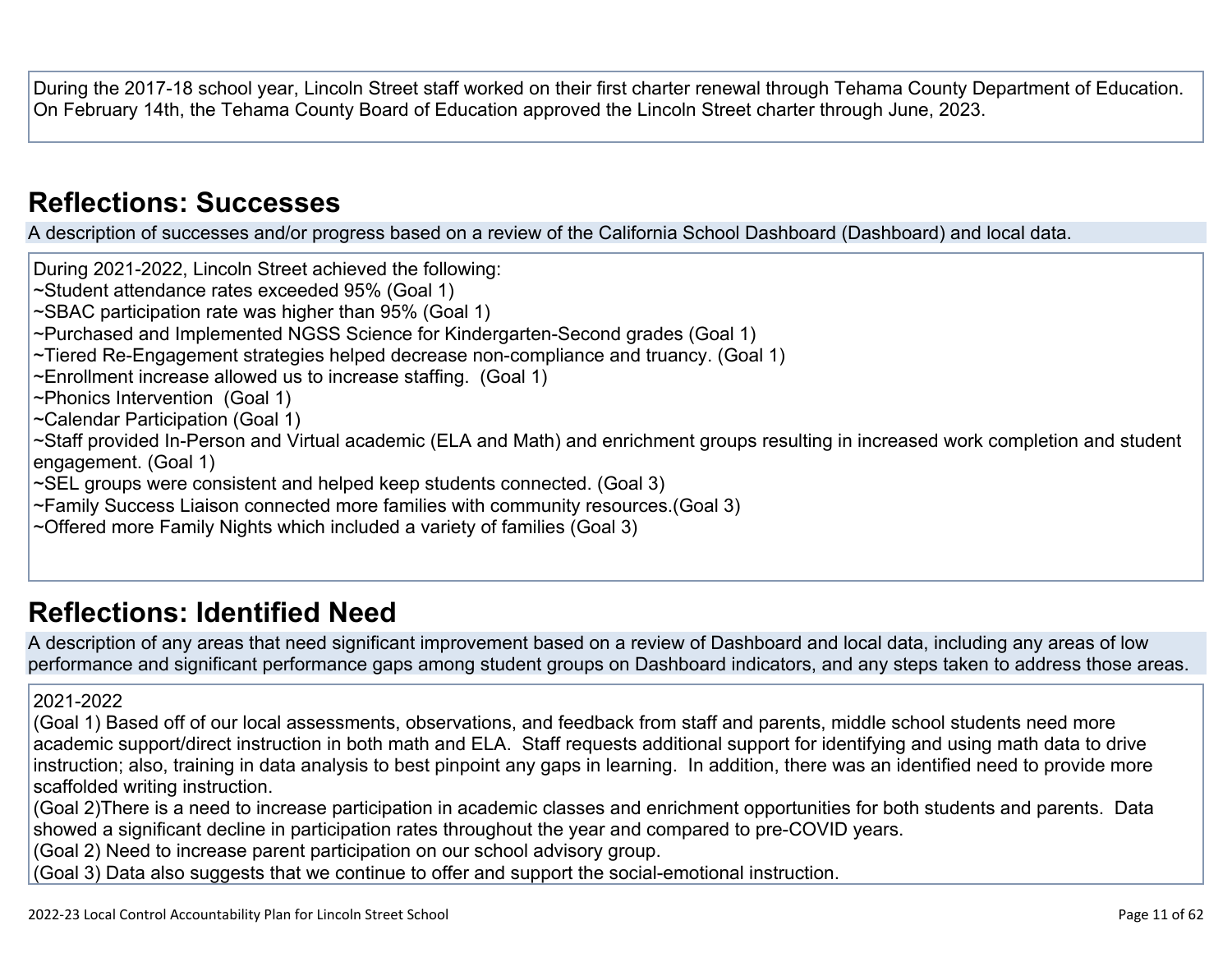## **[LCAP Highlights](http://www.doc-tracking.com/screenshots/22LCAP/Instructions/22LCAPInstructions.htm#LCAPHighlights)**

A brief overview of the LCAP, including any key features that should be emphasized.

Action 1.1/Action 1.5 The ability to increase our .5FTE to 1.0FTE allowed caseloads to be manageable while offering in-person and virtual instruction for all 6th-8th grade in English Language Arts and Math.

Action 1.3 Phonics intervention provided to Kindergarten-third grade students. Students with regular attendance showed significant growth. Action 2.1 Parent survey responses indicate that the school is providing the right amount of communication through a variety of sources. Action 2.2 Parent Bootcamp reflections indicate that the trainings were meaningful and helped families to be better prepared for the school year.

Action 3.1/Action 3.2 Family Success Liaison was able to meet the needs of our unduplicated students/families through Connections, Teen Chart, and implementation of our SEL curriculum. She also provided addtional resources to families to help meet their basic needs. Partnering with Directing Change for mental health awareness, LSS had one student move to the state level and one honorable mention for their student produced videos.

Quick response and implementation to the state required changes to Independent Study.

## **Comprehensive Support and Improvement**

An LEA with a school or schools eligible for comprehensive support and improvement must respond to the following prompts.

### *[Schools Identified](http://www.doc-tracking.com/screenshots/22LCAP/Instructions/22LCAPInstructions.htm#SchoolsIdentified)*

A list of the schools in the LEA that are eligible for comprehensive support and improvement.

N/A

### *[Support for Identified Schools](http://www.doc-tracking.com/screenshots/22LCAP/Instructions/22LCAPInstructions.htm#SupportforIdentifiedSchools)*

A description of how the LEA has or will support its eligible schools in developing comprehensive support and improvement plans.

N/A

### *[Monitoring and Evaluating Effectiveness](http://www.doc-tracking.com/screenshots/22LCAP/Instructions/22LCAPInstructions.htm#MonitoringandEvaluatingEffectiveness)*

A description of how the LEA will monitor and evaluate the plan to support student and school improvement.

N/A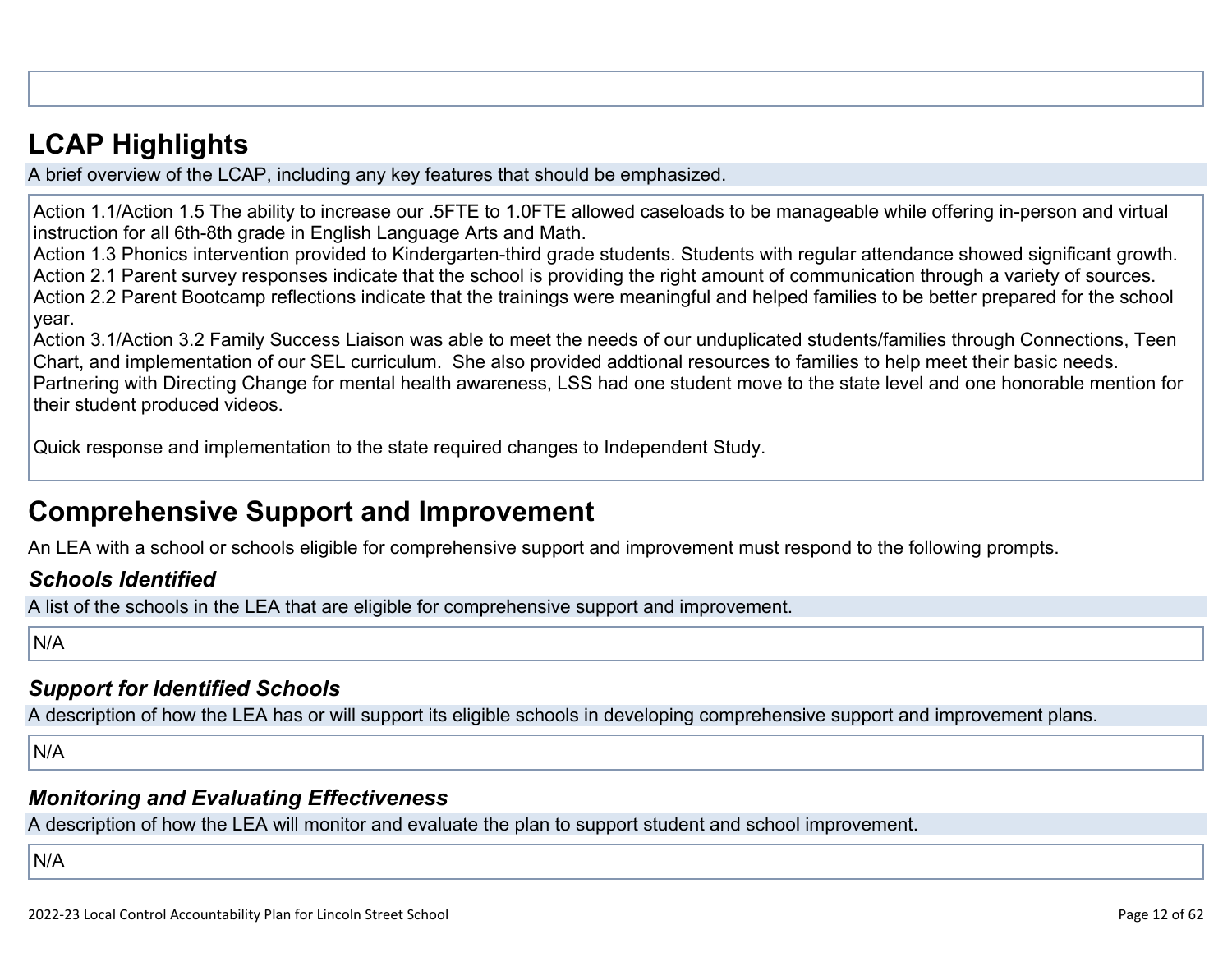## **Engaging Educational Partners**

A summary of the process used to engage educational partners and how this engagement was considered before finalizing the LCAP.

Lincoln Street Staff take a collaborative approach to our LCAP. Surveys were sent out to staff, parents, and students regarding our progress towards our LCAP goals. In addition, we sent a survey to our designated populations for specific feedback. Lincoln Street's LCAP goals were reviewed and discussed at Parent Advisory, Governance, and staff meetings. Through the survey responses and committee discussions, a goal analysis was conducted. Educational partners were given multiple opportunities to participate in the discussions. In May 2022, LSS staff, Chief Business Officer, and TCDE's Director of Continuous Improvement to review the draft LCAP. All feedback from the various educational partners were taken into consideration prior to the Public Hearing on June 6, 2022. Feedback from the Public Hearing was considered prior to the approval of the LCAP at our Governance Meeting on June 13, 2022.

March 21, 2022 Parent Advisory (Topics: survey and increase in parental participation) March 24, 2022 Teen Chat - Principal talked with sample group of students (Summary: students feel supported, increase field trip opportunities) April-May 2022 - Survey sent to Special Populations, All Parents/Guardians, All Students, and All Staff April 25, 2022 - Parent Advisory (Topics: Survey results, LCAP goal review) May 12-13, 2022 - LCAP Analysis with staff

A summary of the feedback provided by specific educational partners.

Feedback suggests that we are meeting the expectations and needs of our families. There is a continuous need to encourage more participation. Families appreciated the in-person classes and felt that their student benefitted from this instruction. Students responded that they enjoyed these classes and felt better prepared for the upcoming lessons. Staff reflected that the in-person/virtual classes were beneficial to those students who actively participated.

A description of the aspects of the LCAP that were influenced by specific input from educational partners.

In order to meet enrollment needs and the ability to provide in-person instruction, we will continue to employ 4.5 FTE certificated staff. LSS will strive to increase their progress monitoring and provide additional data analysis to best meet the personal learning model of the school. LSS will continue to offer multiple opportunities for social emotional learning and enrichment options. Although participation in many extra curricular activities was minimal, LSS will continue to offer these to our students and parents.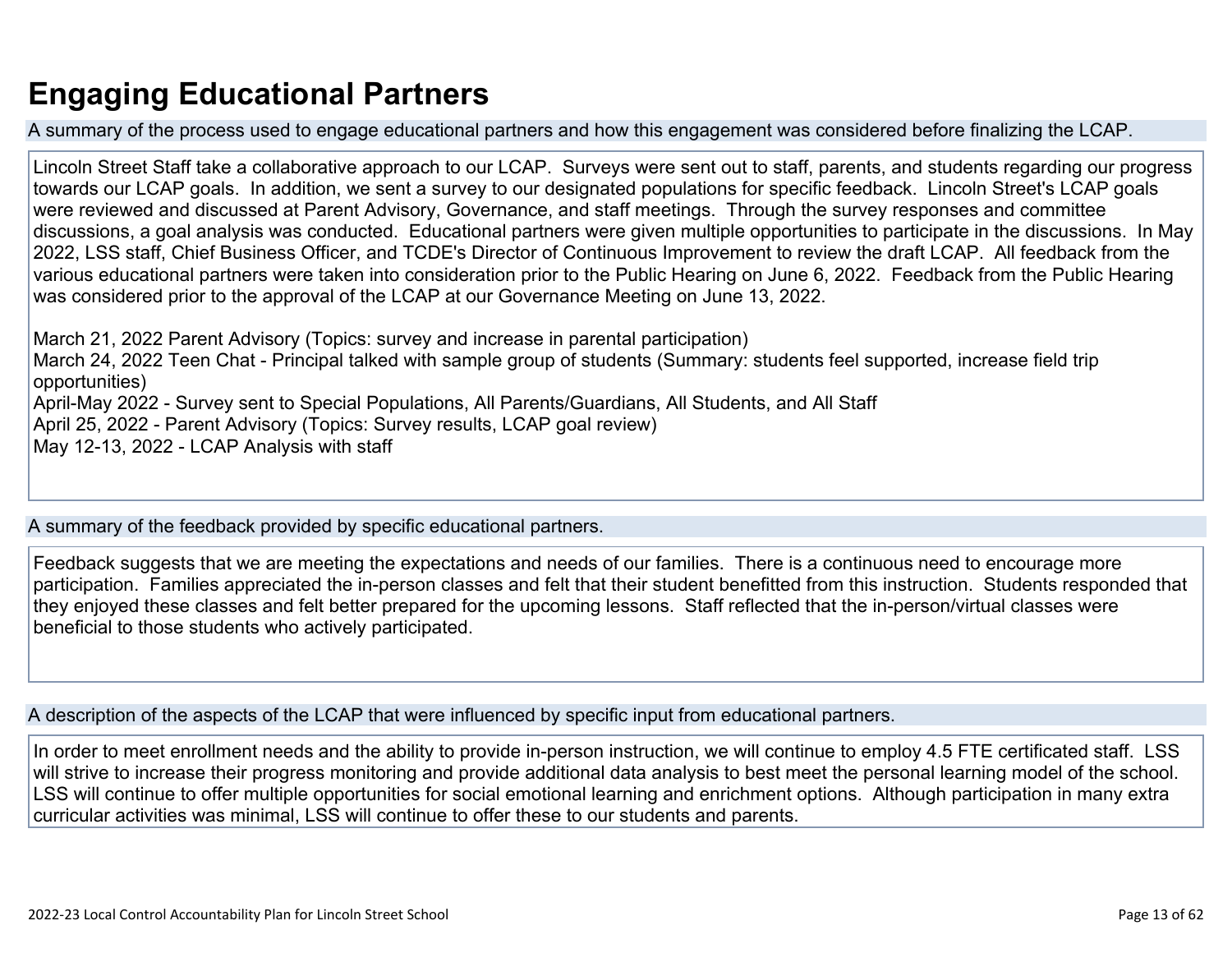# **[Goals and Actions](http://www.doc-tracking.com/screenshots/22LCAP/Instructions/22LCAPInstructions.htm#GoalsandActions)**

## **[Goal](http://www.doc-tracking.com/screenshots/22LCAP/Instructions/22LCAPInstructions.htm#goalDescription)**

| Goal # | <b>Description</b>                                                                                                                                                   |
|--------|----------------------------------------------------------------------------------------------------------------------------------------------------------------------|
|        | Lincoln Street School will provide a family-centered, individualized academic program to enrolled students that will ensure<br>high academic and social achievement. |

An explanation of why the LEA has developed this goal.

As an independent study charter school, teaching and instruction is provided by the parent/guardian in partnership with a credentialed teacher. Parents are responsible for the daily instruction and supervising teachers are responsible in assigning, monitoring, and assessing the overall work and learning progress. State approved curriculum is adopted and closely aligned with our local public schools.

## **[Measuring and Reporting Results](http://www.doc-tracking.com/screenshots/22LCAP/Instructions/22LCAPInstructions.htm#MeasuringandReportingResults)**

| <b>Metric</b>                                                                   | <b>Baseline</b>                                                | Year 1 Outcome                                                                               | Year 2 Outcome | Year 3 Outcome | Desired Outcome for<br>$2023 - 24$                                |
|---------------------------------------------------------------------------------|----------------------------------------------------------------|----------------------------------------------------------------------------------------------|----------------|----------------|-------------------------------------------------------------------|
| Student attendance<br>rates will meet or<br>exceed 95%                          | $2019 - 2020 = 98.49\%$                                        | $ 2021 - 2022  = 98.96\%$                                                                    |                |                | Student attendance<br>Attendance rates will<br>meet or exceed 95% |
| Student's meeting<br>standards on<br><b>CAASPP Math tests</b><br>will increase. | Math = $23.19%$<br>Met/Exceed<br>70.5 points below<br>standard | 2020 (no data<br>reported)<br>Math = $23.19%$<br>Met/Exceed<br>70.5 points below<br>standard |                |                | $MATH = 65$ points<br>below standard                              |
| Student's meeting<br>standards on<br><b>CAASPP ELA tests</b><br>will increase.  | $ELA = 39.13%$<br>Met/Exceed<br>13.2 points below<br>standard  | 2020 (no data<br>reported)<br>$ELA = 39.13%$<br>Met/Exceed<br>13.2 points below<br>standard  |                |                | $ELA = 10$ points below<br>standard                               |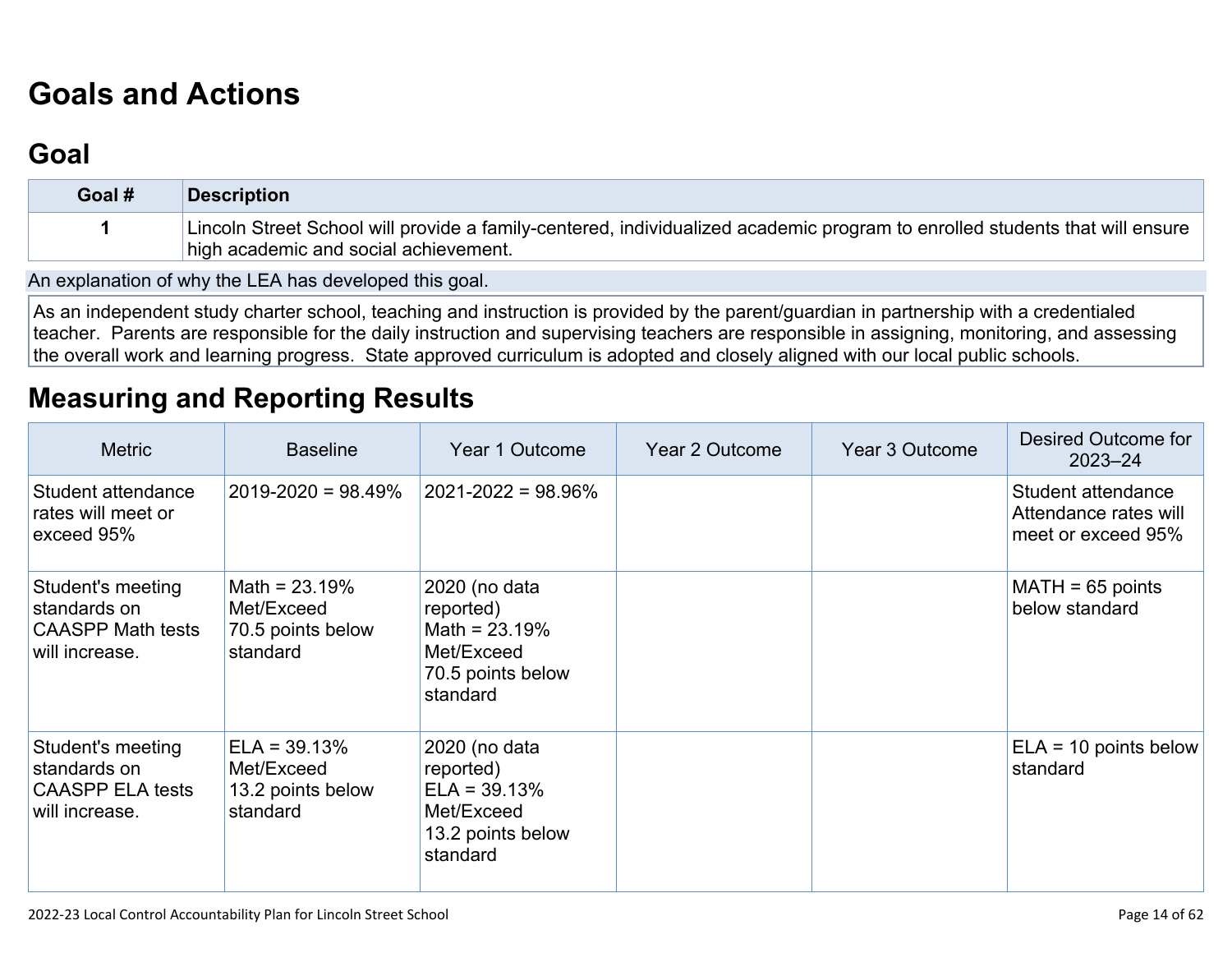| <b>Metric</b>                                                                            | <b>Baseline</b>                                                                                                                                                                                | Year 1 Outcome                                                                                                                                                                                             | Year 2 Outcome | Year 3 Outcome | Desired Outcome for<br>$2023 - 24$                                       |
|------------------------------------------------------------------------------------------|------------------------------------------------------------------------------------------------------------------------------------------------------------------------------------------------|------------------------------------------------------------------------------------------------------------------------------------------------------------------------------------------------------------|----------------|----------------|--------------------------------------------------------------------------|
| <b>Facility Inspection</b><br>Tool (FIT) will reflect a<br>status of GOOD or<br>higher.  | <b>Facilities in Exemplary</b><br>Condition                                                                                                                                                    | <b>Facilities in Exemplary</b><br>Condition                                                                                                                                                                |                |                | Facilities to remain in<br>Good+ status                                  |
| Implementation of<br><b>CCSS/NGSS/ELD/His</b><br>tory-Social Science<br><b>Standards</b> | Purchase K-2 NGSS<br>curriculum for 2021-<br>2022 school year                                                                                                                                  | <b>Partially Implemented</b><br>K-2 NGSS curriculum                                                                                                                                                        |                |                | Full school-wide<br>implementation of<br><b>NGSS curriculum</b>          |
| <b>Chronic Absenteeism</b><br>rates will decrease.                                       | 2019 Absentee Rate -<br>14.6%<br>2020 Absentee Rate -<br><b>NA</b><br>2020-2021<br>Non-Compliance<br>Letter 1-8 sent<br>Non-Compliance<br>Letter 2-3 sent<br>Non-Compliance<br>Letter 3-2 sent | 2020 Absentee Rate -<br><b>NA</b><br>2021-2022<br>Non-Compliance<br>Letter 1-26 sent<br>Non-Compliance<br>Letter 2-14 sent<br>Non-Compliance<br>Letter 3-7 sent<br>Disenroll due to Non-<br>Compliance - 3 |                |                | <b>Absentee Rate Under</b><br>10%                                        |
| English proficiency<br>rate and<br>Reclassification rate<br>will increase                | 2020-2021<br>One student enrolled,<br>but left prior to<br>summative ELPAC.                                                                                                                    | 2021-2022<br>Completed 2 Initial<br>Completed 2<br>summative<br>1 alternate                                                                                                                                |                |                | Maintain/Increase<br>English proficiency<br>and Reclassification<br>rate |
| <b>CAASPP</b> participation<br>rate will remain at<br>95% or higher.                     | 2019 Participation<br>$Rate = 100%$                                                                                                                                                            | 2020 (no data<br>reported)<br>2019 Participation<br>$Rate = 100%$                                                                                                                                          |                |                | <b>CAASPP</b> participation<br>rate to remain at 95%<br>or higher.       |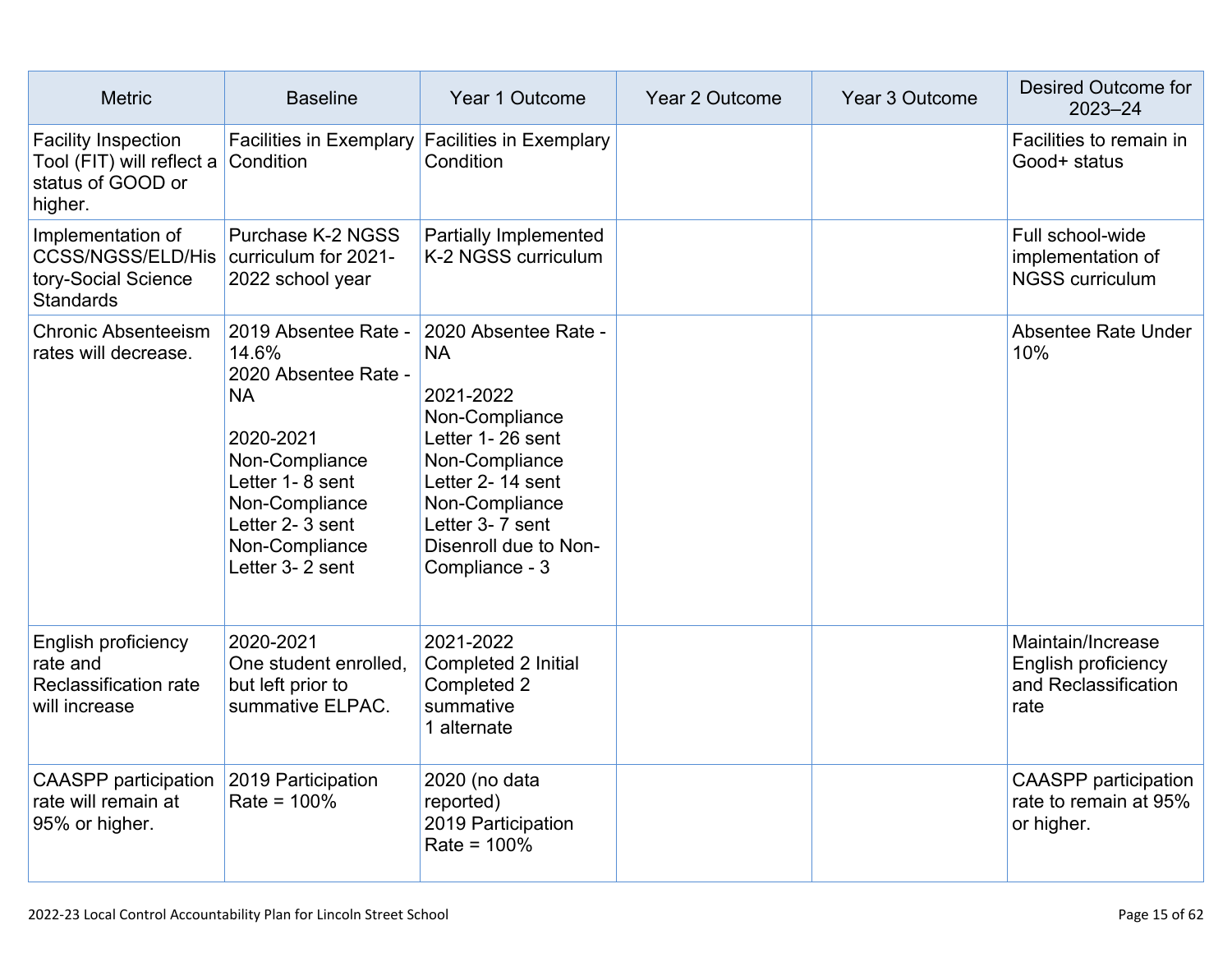| <b>Metric</b>                                                                                                                                                                                     | <b>Baseline</b>                                                                                                                                                                                                                                            | Year 1 Outcome                                                                                                                                                                                                                                                                                                                                                                  | Year 2 Outcome | Year 3 Outcome | Desired Outcome for<br>$2023 - 24$                                                                                                                                                              |
|---------------------------------------------------------------------------------------------------------------------------------------------------------------------------------------------------|------------------------------------------------------------------------------------------------------------------------------------------------------------------------------------------------------------------------------------------------------------|---------------------------------------------------------------------------------------------------------------------------------------------------------------------------------------------------------------------------------------------------------------------------------------------------------------------------------------------------------------------------------|----------------|----------------|-------------------------------------------------------------------------------------------------------------------------------------------------------------------------------------------------|
| <b>Local Assessments</b><br>Individualized<br>academic assessment $ ELA = 73.16\%$<br>results that<br>demonstrate student<br>by student growth in<br>ELA and Math; staff<br>will track by student | Measures of<br><b>Academic Progress</b><br>met/exceeded<br>projected growth<br>Math = $50.92\%$<br>met/exceeded<br>projected growth<br>Lexia CORE5 = $63\%$<br>at or above grade<br>level<br>Fluency = $57\%$<br>meeting or exceeding<br>grade level norms | Measures of<br><b>Academic Progress</b><br>$ELA = 34.6%$<br>met/exceeded<br>projected growth<br>58% scored in or<br>above the 50th<br>percentile<br>Math = $18.6\%$<br>met/exceeded<br>projected growth<br>44% scored in or<br>above the 50th<br>percentile<br>Lexia Core $5 = 43\%$ at<br>or above grade level<br>Fluency = $38%$<br>meeting or exceeding<br>grade level norms |                |                | Measures of<br><b>Academic Progress</b><br>ELA at 70+%<br>Math at $60+%$<br>Lexia CORE5 = $65+%$<br>at or above grade<br>level<br>Fluency = $60\%$<br>meeting or exceeding<br>grade level norms |
| <b>Student suspension</b><br>rates will decrease                                                                                                                                                  | 0 Suspensions                                                                                                                                                                                                                                              | 0 Suspensions                                                                                                                                                                                                                                                                                                                                                                   |                |                | 0 Suspensions                                                                                                                                                                                   |
| <b>Students expulsion</b><br>rates will decrease                                                                                                                                                  | 0 Expulsions                                                                                                                                                                                                                                               | 0 Expulsions                                                                                                                                                                                                                                                                                                                                                                    |                |                | 0 Expulsions                                                                                                                                                                                    |
| <b>Williams-Act</b><br>complaints will be<br>minimized                                                                                                                                            | 0 Williams-Act<br>complaints                                                                                                                                                                                                                               | 0 Williams-Act<br>complaints                                                                                                                                                                                                                                                                                                                                                    |                |                | 0 Williams-Act<br>complaints.                                                                                                                                                                   |

## **[Actions](http://www.doc-tracking.com/screenshots/22LCAP/Instructions/22LCAPInstructions.htm#actions)**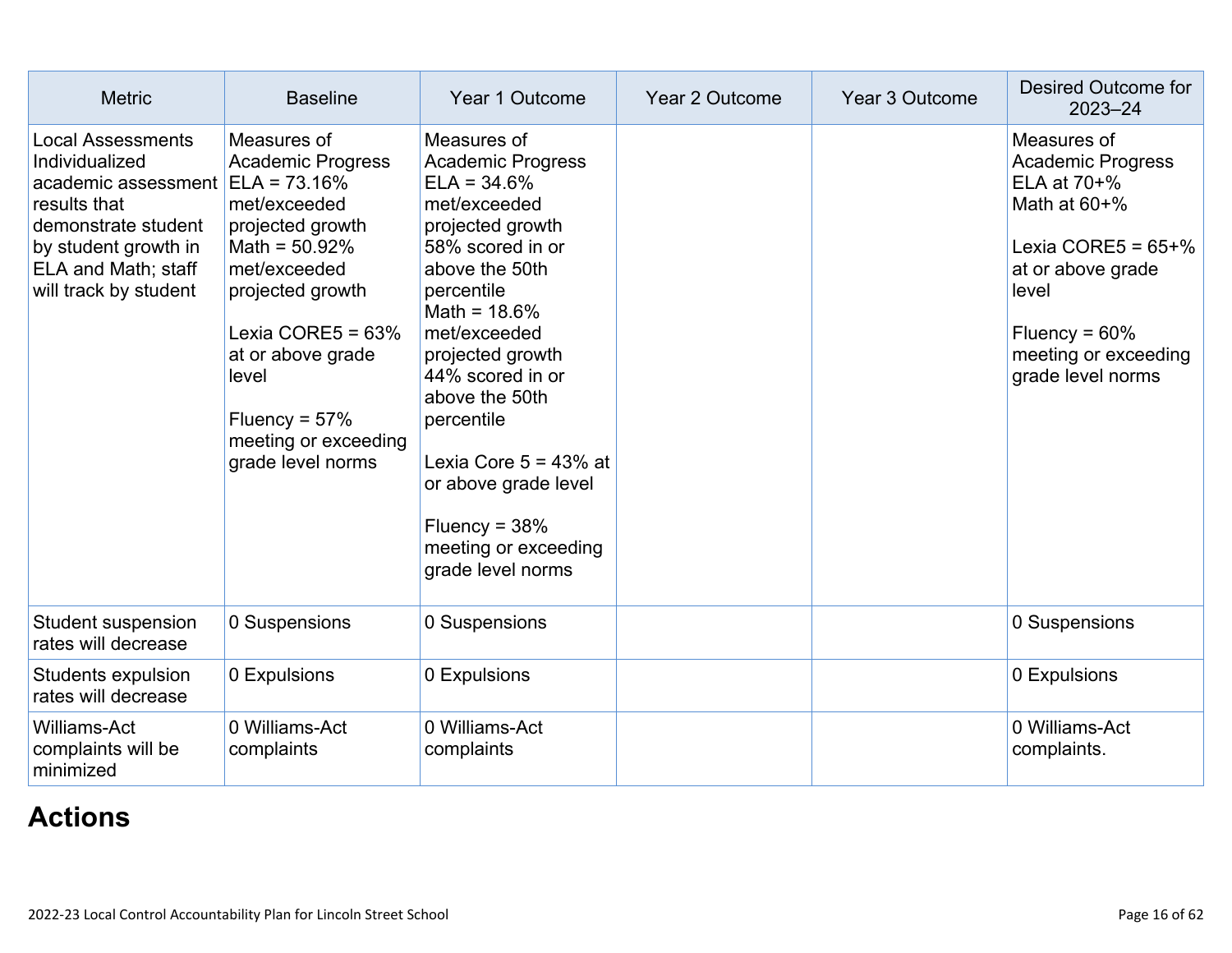| Action # | <b>Title</b>                                                                                                 | <b>Description</b>                                                                                                                                                                                                                                                                   | <b>Total Funds</b> | Contributing |
|----------|--------------------------------------------------------------------------------------------------------------|--------------------------------------------------------------------------------------------------------------------------------------------------------------------------------------------------------------------------------------------------------------------------------------|--------------------|--------------|
| 1.1      | <b>Maintain Lincoln</b><br>Street staffing,<br>materials/supplies<br>and facilities at prior<br>year levels. | Salaries and benefits<br>Materials/supplies/textbooks<br>Software licenses<br>$\bullet$<br>Rent/maintenance<br>Tech support services<br>Fiscal and administrative oversight by TCDE<br>$\bullet$                                                                                     | \$706,377.00       | <b>No</b>    |
| 1.2      | <b>Special Education</b><br>Support                                                                          | Special Education services will be provided based upon student<br>identified needs.                                                                                                                                                                                                  | \$29,598.00        | <b>No</b>    |
| 1.3      | Provide opportunities<br>and resources for<br>student academic<br>intervention                               | Diagnostic assessment in ELA and Math (NWEA)<br>Intervention instruction<br>Online                                                                                                                                                                                                   | \$3,218.00         | Yes          |
| 1.4      | Provide quality<br>professional<br>development for<br>Lincoln Street staff.                                  | Topics addressed included:<br><b>CCSS/ELD/NGSS/History-Social Science implementation</b><br>New curriculum implementation<br>Technology integration to instruction<br>Charter, Independent Study School conferences<br>Data collection, management and analysis<br>Parent engagement | \$7,360.00         | <b>No</b>    |
| 1.5      |                                                                                                              | Textbooks & Supplies Purchase additional textbooks, supplemental supplies and resources<br>as indicated by student enrollment and replacement needs.                                                                                                                                 | \$1,541.00         | <b>No</b>    |
| 1.6      | <b>Additional Teacher</b>                                                                                    | Maintained an additional 0.5 FTE teacher (part-time) based upon<br>enrollment needs.                                                                                                                                                                                                 | \$52,239.00        | Yes          |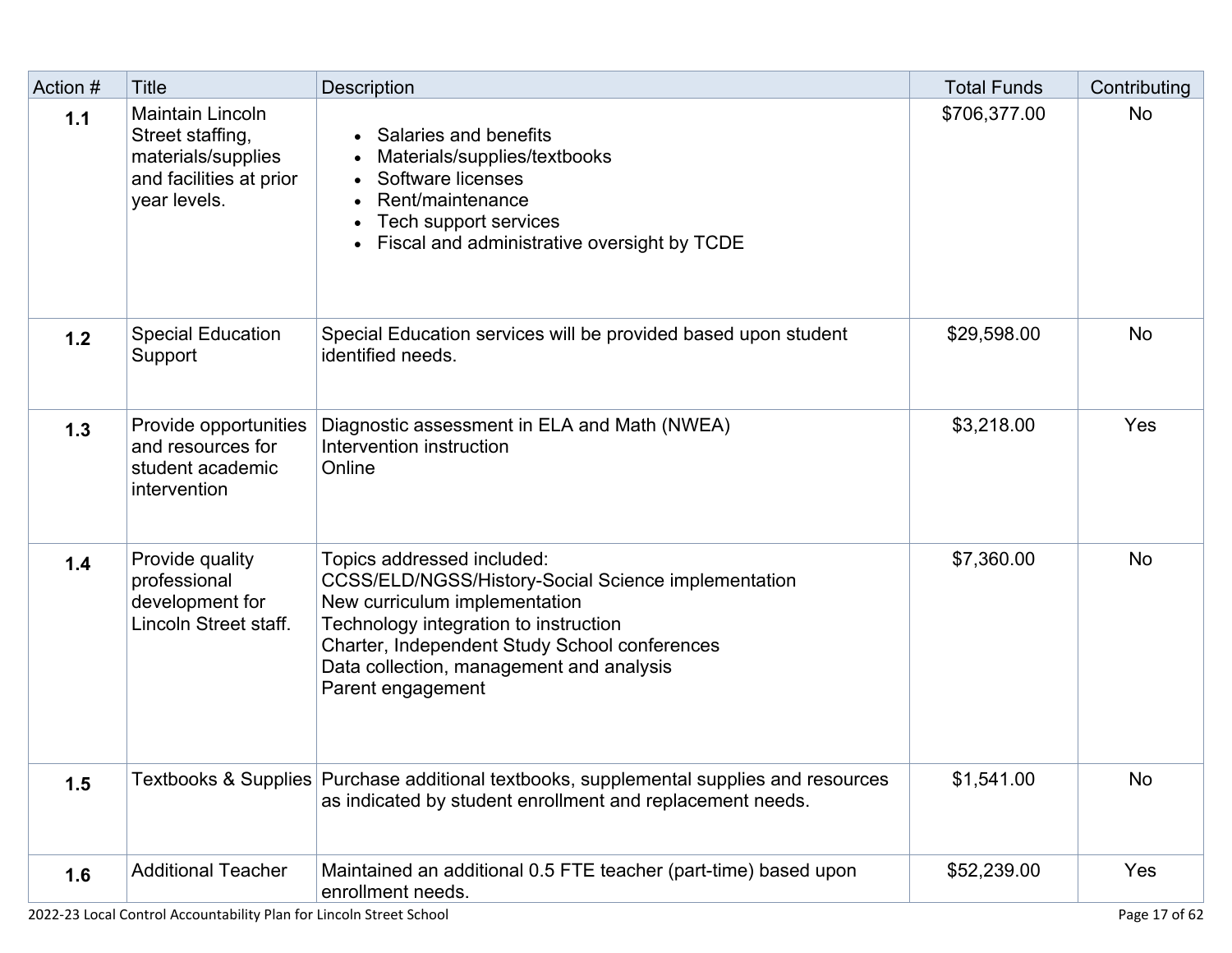| Action # | Title                                                                                            | Description                                                                                                                            | <b>Total Funds</b> | Contributing |
|----------|--------------------------------------------------------------------------------------------------|----------------------------------------------------------------------------------------------------------------------------------------|--------------------|--------------|
|          |                                                                                                  |                                                                                                                                        |                    |              |
| 1.7      | Attendance<br>Monitoring                                                                         | MOU with TCDE department for SARB investigations and follow-up<br>support services.                                                    | \$1,120.00         | Yes          |
| 1.8      | assessment and<br>progress monitoring<br>for math.                                               | Purchase skills based Skills based math assessment to identify any gaps in learning.                                                   | \$3,500.00         | Yes          |
| 1.9      | Purchase virtual<br>meeting equipment<br>for delivering<br>instructional lessons.<br>(Completed) | Camera and microphone to be utilized to provide additional instruction<br>and supplemental support.                                    |                    |              |
| 1.10     | <b>Tiered Re-</b><br>Engagement                                                                  | Personally reaching out to families who are disengaging from the<br>requirements to<br>be successful in meeting academic expectations. |                    | Yes          |
| 1.11     | <b>Writing Curriculum</b>                                                                        | Purchase a writing curriculum to support instruction across multiple<br>curriculums.                                                   | \$2,500.00         | Yes          |

## **[Goal Analysis \[2021-22\]](http://www.doc-tracking.com/screenshots/22LCAP/Instructions/22LCAPInstructions.htm#GoalAnalysis)**

An analysis of how this goal was carried out in the previous year.

A description of any substantive differences in planned actions and actual implementation of these actions.

### 2021-2022

Goal 1 Action 1.8 – Limited LGL implementation due to additional IS requirements and changes in program structure.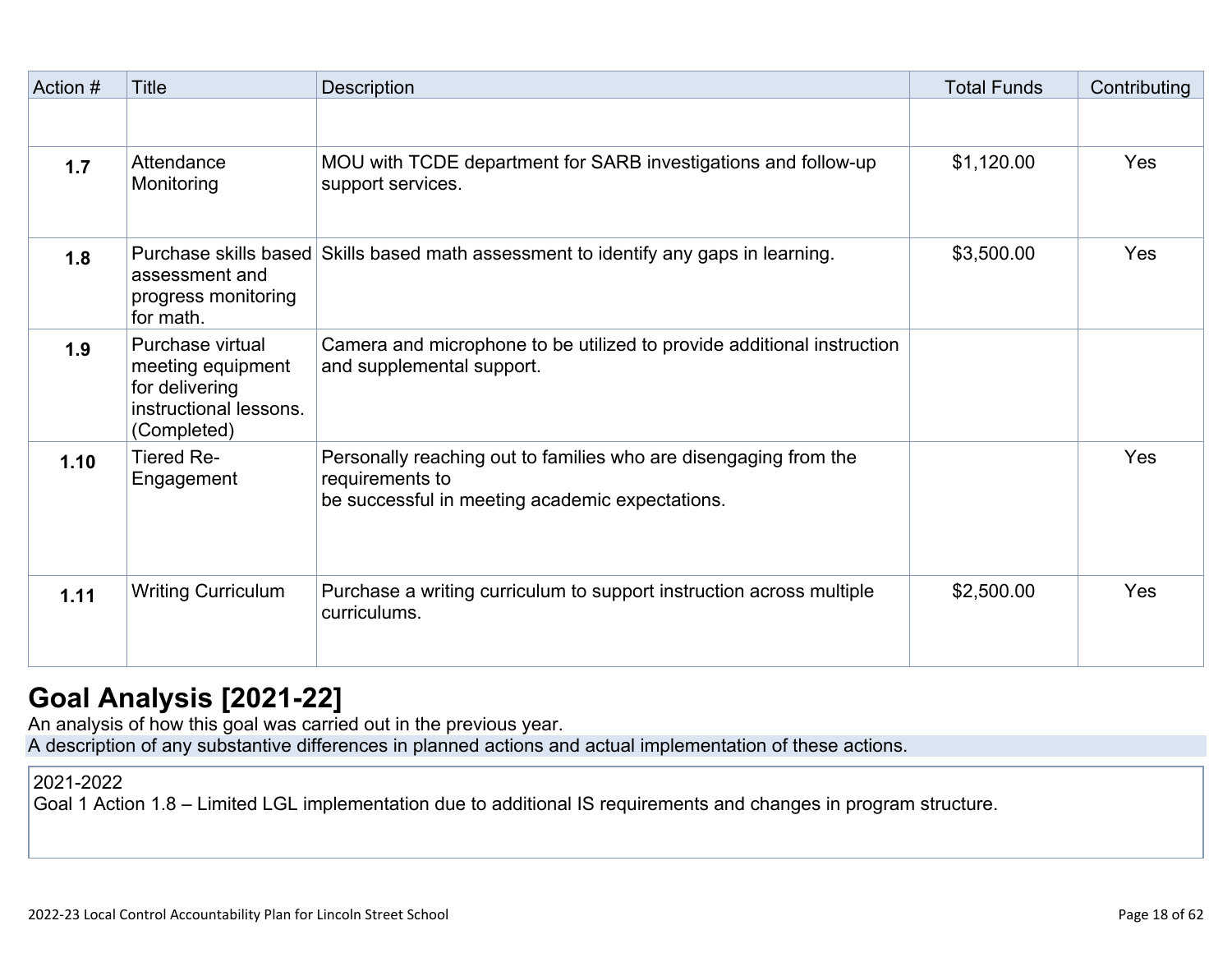An explanation of material differences between Budgeted Expenditures and Estimated Actual Expenditures and/or Planned Percentages of Improved Services and Estimated Actual Percentages of Improved Services.

Action 1.1: Using the additional concentration grant funds we were able to add time/staff to support unduplicated students.

An explanation of how effective the specific actions were in making progress toward the goal.

1.1 Maintain core program-completed

1.2 SPED services - provided as needed based on individualized educational plans

1.3 NWEA, Intervention – Utilized diagnostic assessments to determine a course of action with regards to intervention. Aids in growth analysis.

1.4 Professional Development – Attended CCIS compliance, but due to COVID many PD opportunities were provided virtually reducing the overall costs.

1.5 Purchase additional text – completed

1.6 Maintained 0.5 FTE teacher – Effective - allowed us to keep caseloads manageable and to provided additional learning opportunities (Through use of additional funds were able to extend to 1.0 FTE)

1.7 MOU for SARB – Follow through and provided support for truants, provided guidance and supports for students on SARB contracts.

1.8 Skills based progress monitoring for math – purchased and assessed identified students -partially effective. Due to implementation of new IS laws and requirements – staff was overwhelmed and program wasn't fully implemented

1.9 Virtual meeting equipment – Effective. Allowed LSS to provide on-site and virtual teaching/learning opportunities.

A description of any changes made to the planned goal, metrics, desired outcomes, or actions for the coming year that resulted from reflections on prior practice.

Goal  $1 -$ 

Action 1.9 - Completed. Purchased in 2021-2022.

Action 1.10 added to specifically address the needs to engage our students and to help maintain higher attendance levels. With the focus on our unduplicated student counts.

Action 1.11 added writing curriculum to provide instruction across curriculum and support our unduplicated population.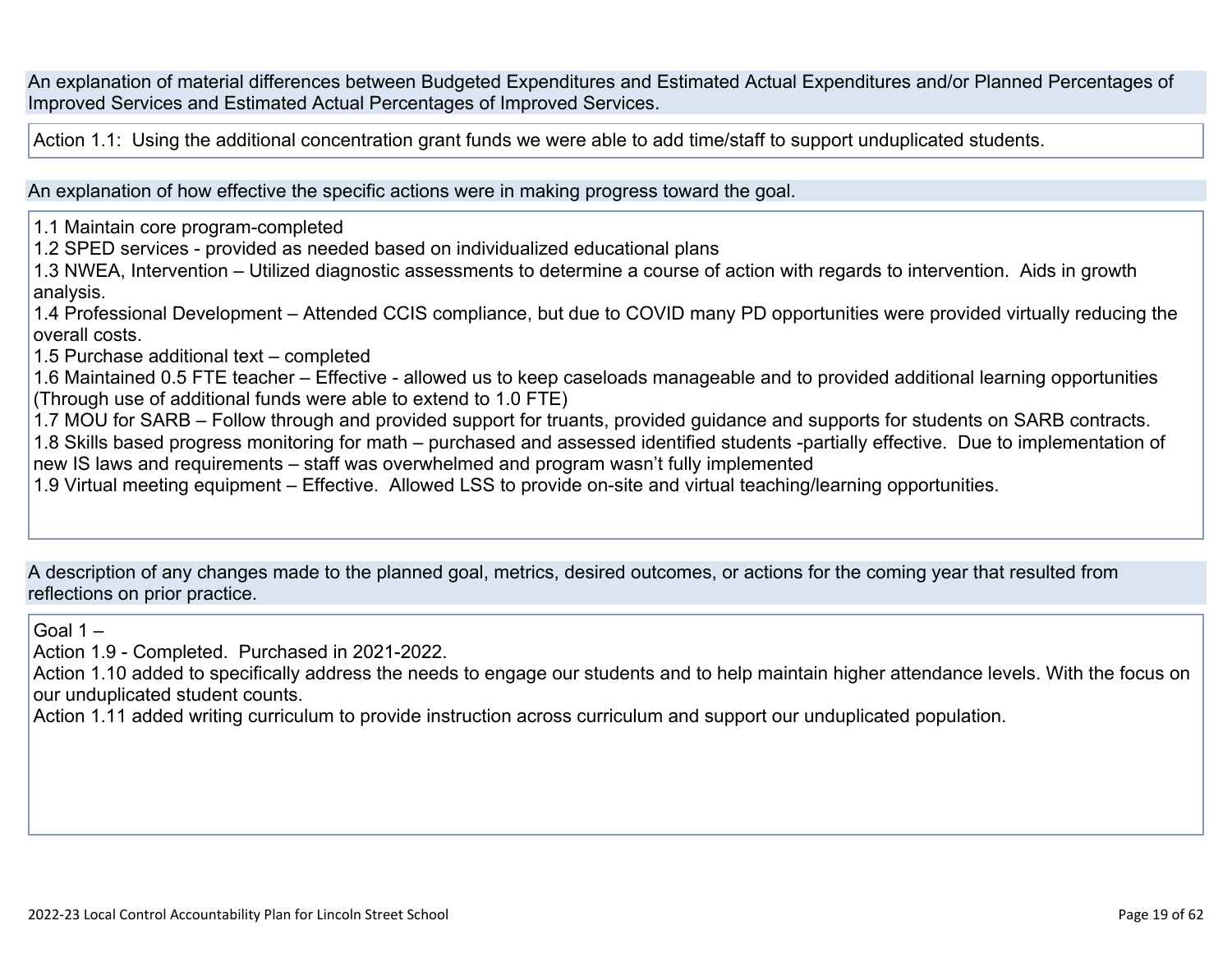**A report of the Total Estimated Actual Expenditures for last year's actions may be found in the Annual Update Table. A report of the Estimated Actual Percentages of Improved Services for last year's actions may be found in the Contributing Actions Annual Update Table.**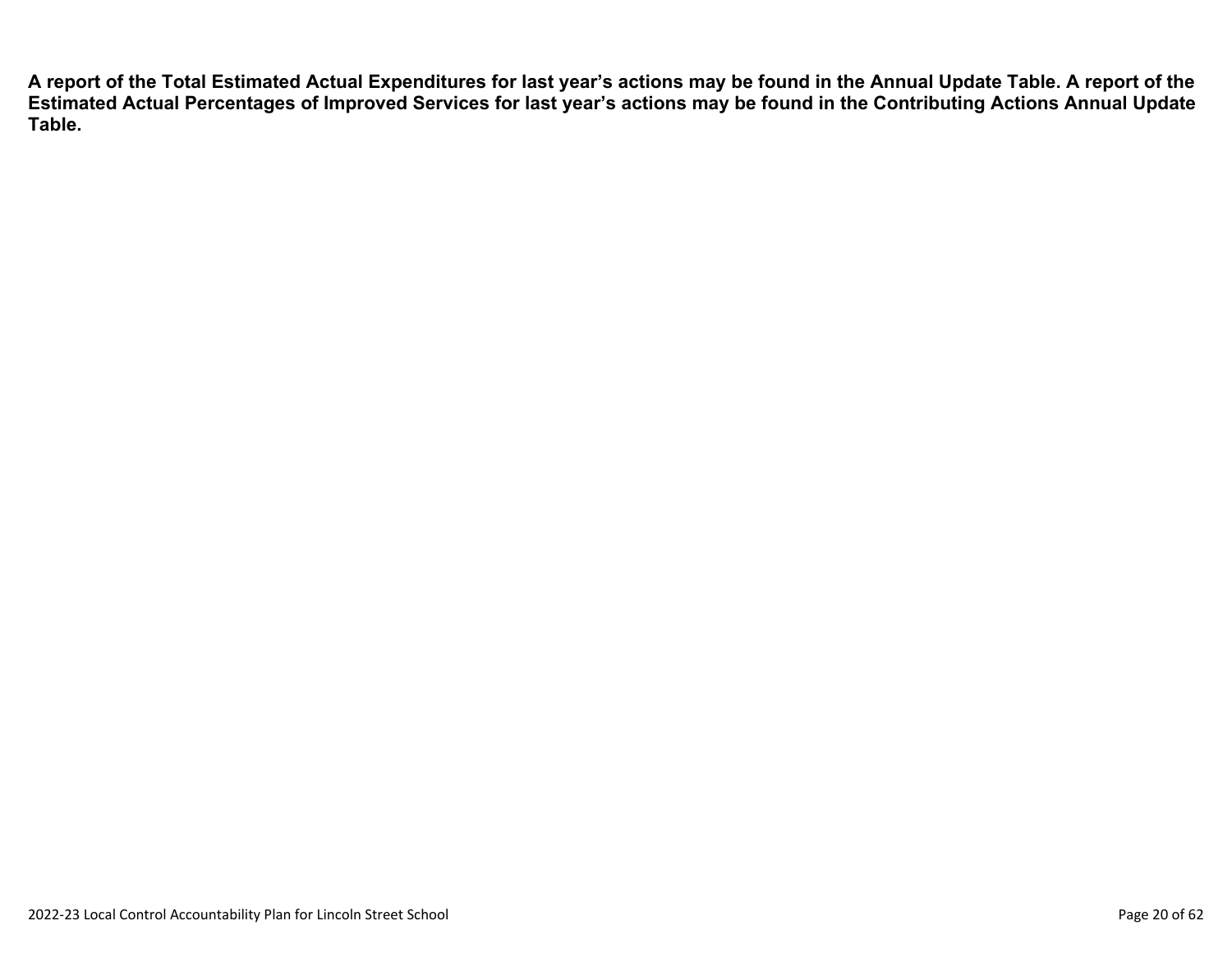# **[Goals and Actions](http://www.doc-tracking.com/screenshots/22LCAP/Instructions/22LCAPInstructions.htm#GoalsandActions)**

## **[Goal](http://www.doc-tracking.com/screenshots/22LCAP/Instructions/22LCAPInstructions.htm#goalDescription)**

| Goal # | Description                                                                                                       |
|--------|-------------------------------------------------------------------------------------------------------------------|
|        | Lincoln Street School will provide a strong, family-centered alternative education program with opportunities for |
|        | parent/guardian decision-making and parent learning to support the instructional program.                         |

An explanation of why the LEA has developed this goal.

Lincoln Street is an independent study school based on a home schooling model. By providing additional support and pedagogy instruction to the parents, our hope is that parents can provide a more enriching learning environment to their children resulting in higher student learning outcomes.

## **[Measuring and Reporting Results](http://www.doc-tracking.com/screenshots/22LCAP/Instructions/22LCAPInstructions.htm#MeasuringandReportingResults)**

| <b>Metric</b>                                                                                                | <b>Baseline</b>                                                                                                                                                                                                                                                                                                                                                         | Year 1 Outcome                                                                                                                                                                                                                                                                                                                      | Year 2 Outcome | Year 3 Outcome | Desired Outcome for<br>$2023 - 24$                                                                          |
|--------------------------------------------------------------------------------------------------------------|-------------------------------------------------------------------------------------------------------------------------------------------------------------------------------------------------------------------------------------------------------------------------------------------------------------------------------------------------------------------------|-------------------------------------------------------------------------------------------------------------------------------------------------------------------------------------------------------------------------------------------------------------------------------------------------------------------------------------|----------------|----------------|-------------------------------------------------------------------------------------------------------------|
| <b>Annual Parent Survey</b><br>will reflect a positive<br>sense of safety and<br>connectedness to<br>school. | <b>Parent Survey-</b><br>64% satisfied with<br>relevance and quality<br>of parent clubs<br>Desired Topics for<br>Future-<br>Academic (46.7%)<br><b>Organization Lesson</b><br>Preparation (40%)<br><b>Useful Resources</b><br>$(40\%)$<br>Social (33.3%)<br>88% of parents feel<br>comfortable teaching<br>our curriculum<br>33% would like more<br>curriculum training | <b>Parent Survey-</b><br>57.1% satisfied with<br>relevance and quality<br>of parent clubs<br>Desired Topics for<br>Future-<br><b>Useful Resources</b><br>$(61.1\%)$<br>Social (38.9%)<br><b>Organization Lesson</b><br>Preparation (33.3%)<br>Technology (33.3%)<br>95.3% of parents feel<br>comfortable teaching<br>our curriculum |                |                | 70% Satisfied with<br>relevance and quality<br>of parent club.<br><b>Topics of Focus</b><br>assessed yearly |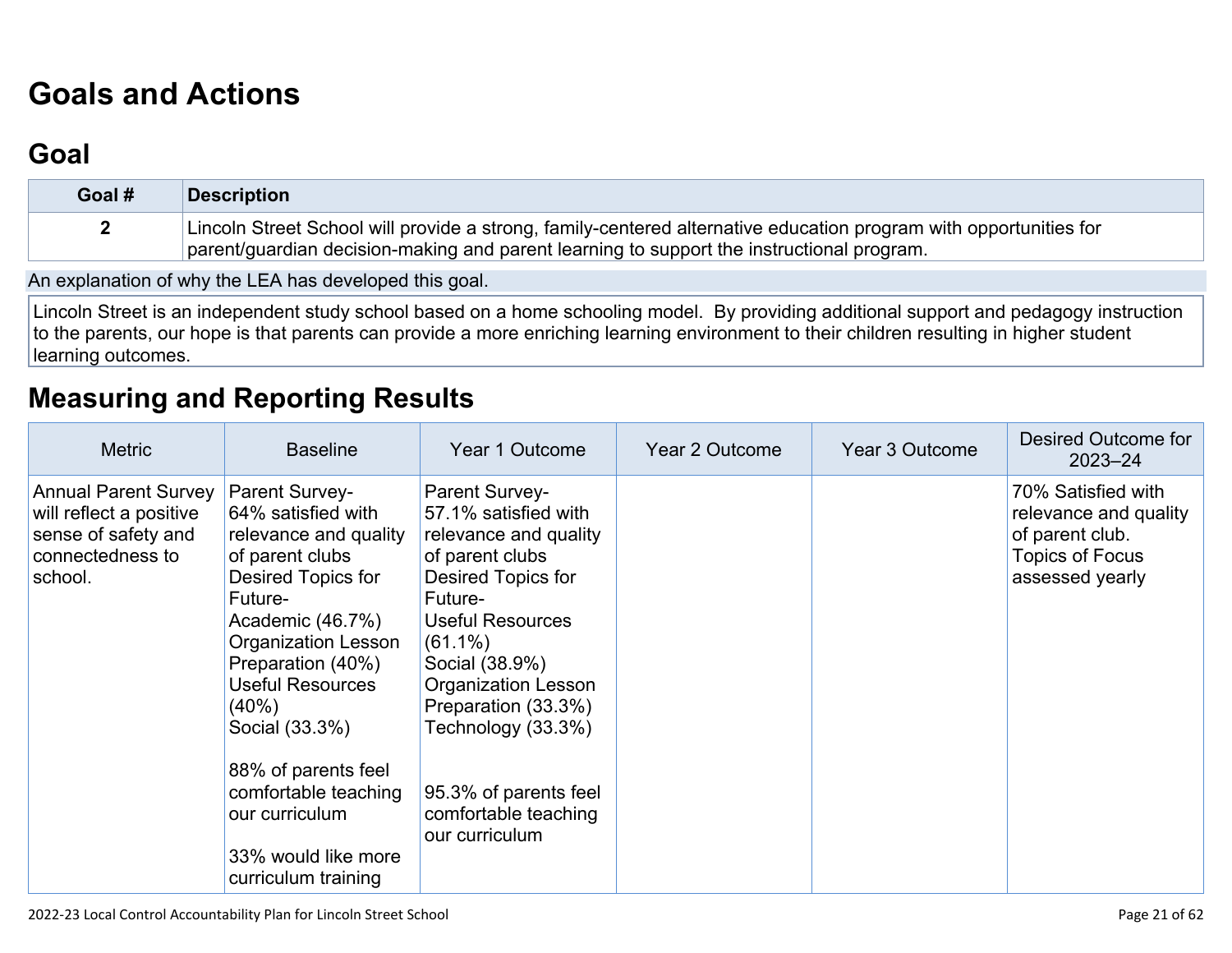| <b>Metric</b>                                                                       | <b>Baseline</b>                                                                                                                                                                                                          | Year 1 Outcome                                                                                                                                                                                                    | Year 2 Outcome | Year 3 Outcome | <b>Desired Outcome for</b><br>$2023 - 24$                                                                                                                                      |
|-------------------------------------------------------------------------------------|--------------------------------------------------------------------------------------------------------------------------------------------------------------------------------------------------------------------------|-------------------------------------------------------------------------------------------------------------------------------------------------------------------------------------------------------------------|----------------|----------------|--------------------------------------------------------------------------------------------------------------------------------------------------------------------------------|
|                                                                                     |                                                                                                                                                                                                                          | 23.8% would like<br>more curriculum<br>training                                                                                                                                                                   |                |                |                                                                                                                                                                                |
| <b>Parent Club</b><br><b>Evaluations will</b><br>maintain Satisfactory<br>or Above. | <b>Implement Strengths</b><br>Assessment to create<br>goals (pre/post).                                                                                                                                                  | 100% of the parents<br>showed growth on<br>their goal assessment.                                                                                                                                                 |                |                | 70% of parents met<br>their goal based on<br>their Strengths<br>Assessment.                                                                                                    |
| Parents will have<br>opportunities to<br>participate in school<br>governance.       | Governance - 1<br>representative<br><b>Parent Advisory</b><br>Committee - 2<br>participants                                                                                                                              | Governance- 1 Parent<br>Representative<br>Parent Advisory - 1<br><b>Regular Participant</b>                                                                                                                       |                |                | Maintain a parent<br>representative on<br>Governance-1<br><b>Parent Advisory</b><br>Committee<br>participants increase<br>to $4$                                               |
| Parent participation<br>will be enhanced<br>through focused<br>trainings.           | [Parent participation]<br>logs] [Number of<br>trainings offered] [% of Participation<br>parents of<br>unduplicated students<br>and special education<br>students participating.<br>Bootcamp/Parent<br>Club participation | 2021 Parent<br>Bootcamp<br>Rate=20.75%<br>TK-2 Training = $20\%$<br>3rd-5th Training =<br>45%<br>6th-8th Training =<br>30%<br>Offered 5 Parent<br><b>Clubs</b><br><b>Parent Club Average</b><br>Attendance = $5%$ |                |                | Pre/Post Self<br>Reflections continue<br>to show growth.<br>[50% of parents of<br>unduplicated students<br>and special education<br>students will<br>participate in trainings] |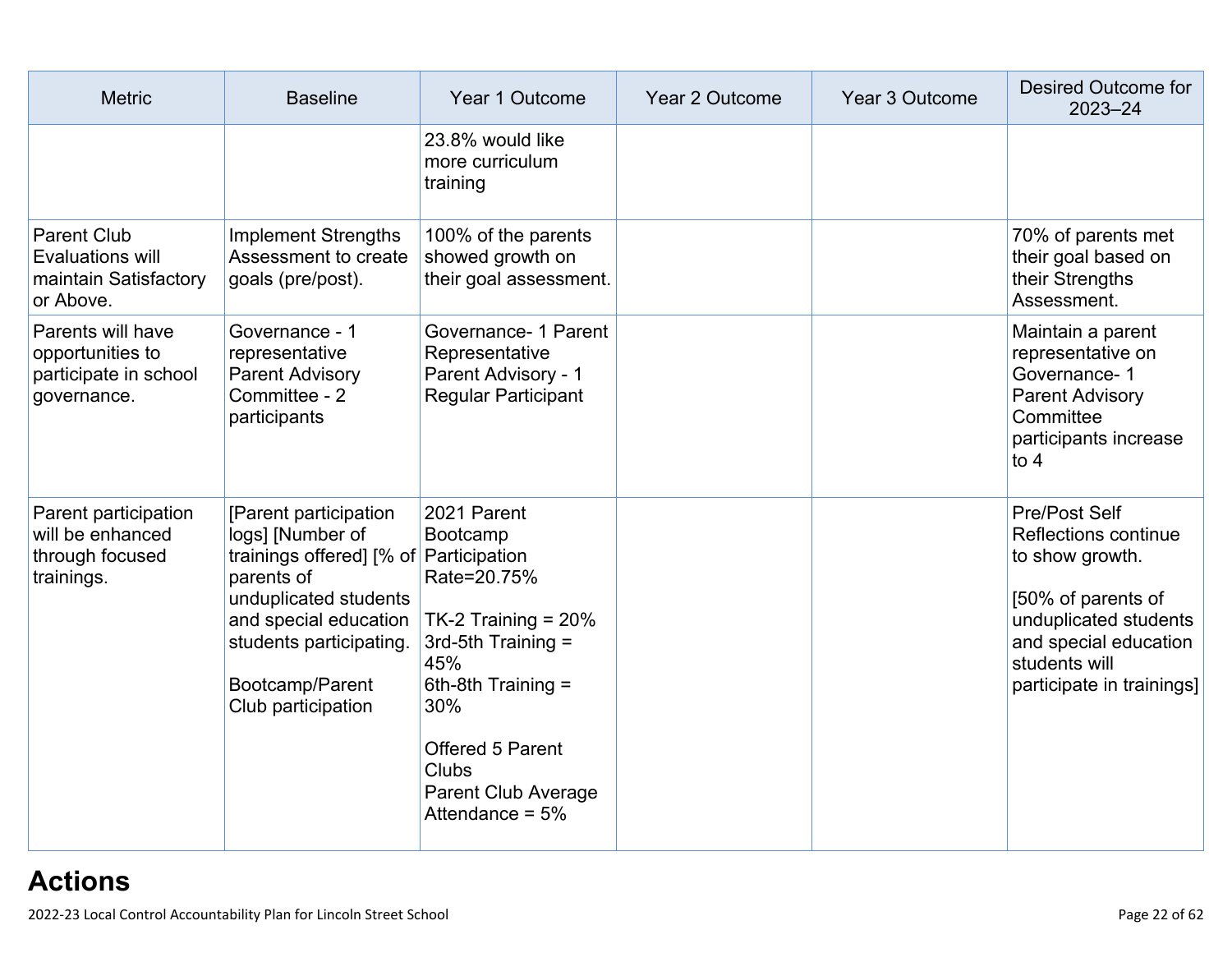| Action # | Title                                                                  | <b>Description</b>                                                                                                                                                                                                                                                                                                                                                                                                              | <b>Total Funds</b> | Contributing |
|----------|------------------------------------------------------------------------|---------------------------------------------------------------------------------------------------------------------------------------------------------------------------------------------------------------------------------------------------------------------------------------------------------------------------------------------------------------------------------------------------------------------------------|--------------------|--------------|
| 2.1      | <b>Parent Engagement</b>                                               | Provide frequent and positive communication between school and<br>home (face-to-face interaction, phone, email, web-site, etc.). Monitor<br>parent/guardian satisfaction using a survey.                                                                                                                                                                                                                                        | \$5,200.00         | Yes          |
| 2.2      | Continue to provide<br>training/workshops<br>for<br>parents/guardians. | Topics to be addressed will align with family-identified areas of<br>interest/need, as identified in parent surveys, student data and staff<br>observation.<br>Make use of local consultants (TCDE, community, experienced<br>Lincoln Street parents) as presenters.<br>Parent curriculum boot camp will be provided prior to the start of<br>school to do an in-depth dive into the curriculum and organizational<br>planning. |                    | Yes          |
| 2.3      | Purchase student<br>planners.<br>(Discontinued)                        | Student planners will help structure the instructional week.                                                                                                                                                                                                                                                                                                                                                                    |                    |              |
| 2.4      | <b>Parent Committee</b><br><b>Meetings</b>                             | Purchase materials and supplies for parent committee meetings.                                                                                                                                                                                                                                                                                                                                                                  | \$500.00           | <b>Yes</b>   |

## **[Goal Analysis \[2021-22\]](http://www.doc-tracking.com/screenshots/22LCAP/Instructions/22LCAPInstructions.htm#GoalAnalysis)**

An analysis of how this goal was carried out in the previous year. A description of any substantive differences in planned actions and actual implementation of these actions.

Although there were no COVID school closures this year, Lincoln Street continued to see a lower participation rate for many of the programs provided to enhance parent learning and decision-making opportunities. Due to the lower participation rates, the needs for materials and supplies for these meetings and trainings were decreased.

An explanation of material differences between Budgeted Expenditures and Estimated Actual Expenditures and/or Planned Percentages of Improved Services and Estimated Actual Percentages of Improved Services.

Action 2.4: Due to low participation numbers materials and supplies were limited.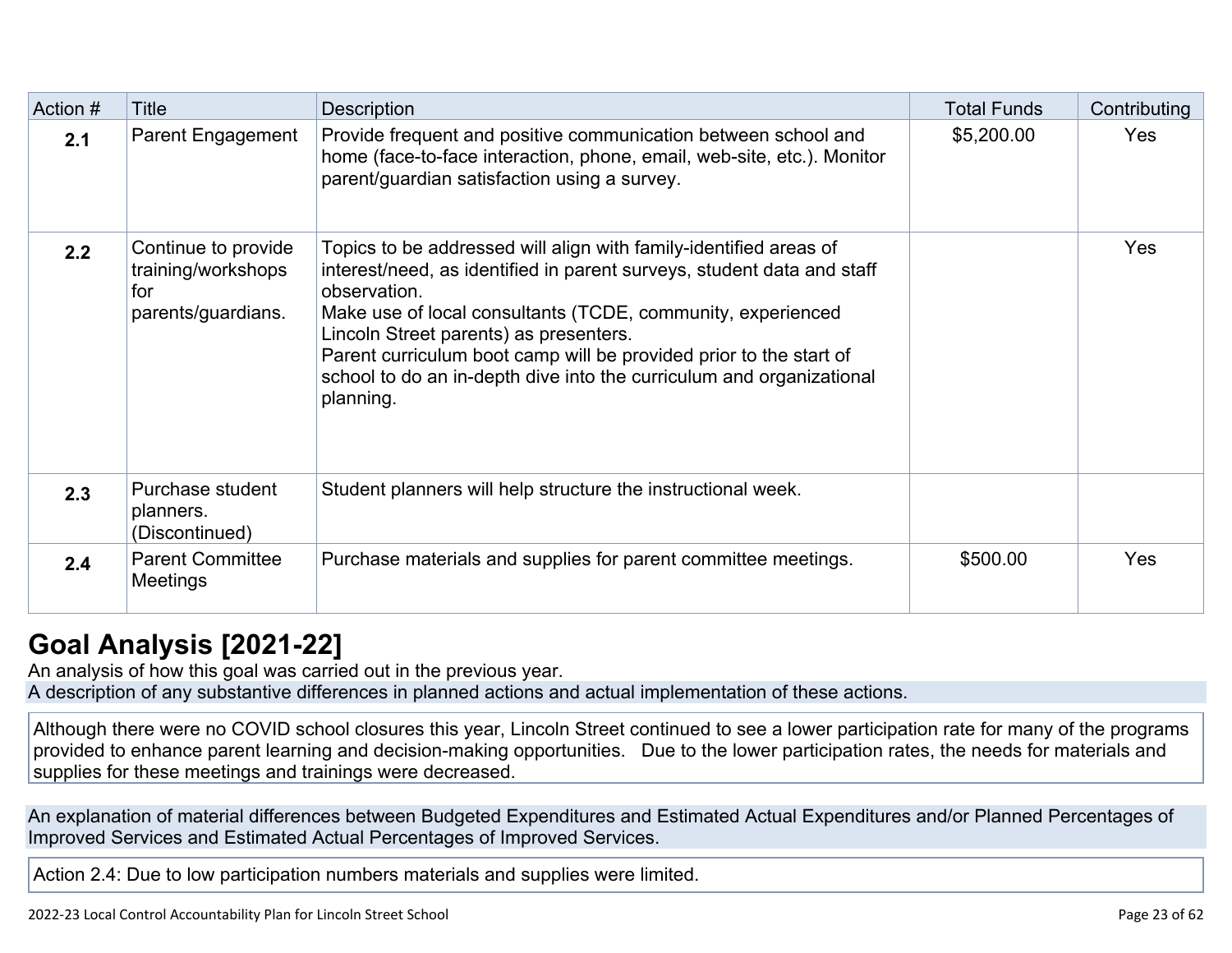An explanation of how effective the specific actions were in making progress toward the goal.

2.1 Communication/Interactions – Website usage (most families check weekly/monthly), 94% of our families report that they receive enough communication

2.2 Parent trainings and Workshops – Partially effective. Bootcamp great, Parent Clubs/chats-poor participation possibly due to pandemic

2.3 Student Planners – Not effective for the majority of our population. Most families didn't use since we moved to a weekly

- DER/Assignment sheet.
- 2.4 Materials/Supplies for parent meetings Partially Effective. Low participation possibly due to the pandemic

A description of any changes made to the planned goal, metrics, desired outcomes, or actions for the coming year that resulted from reflections on prior practice.

Goal  $2 -$ 

Delete Action 3 – Per feedback and the new independent study requirements, we will discontinue the purchasing of student planners.

**A report of the Total Estimated Actual Expenditures for last year's actions may be found in the Annual Update Table. A report of the Estimated Actual Percentages of Improved Services for last year's actions may be found in the Contributing Actions Annual Update Table.**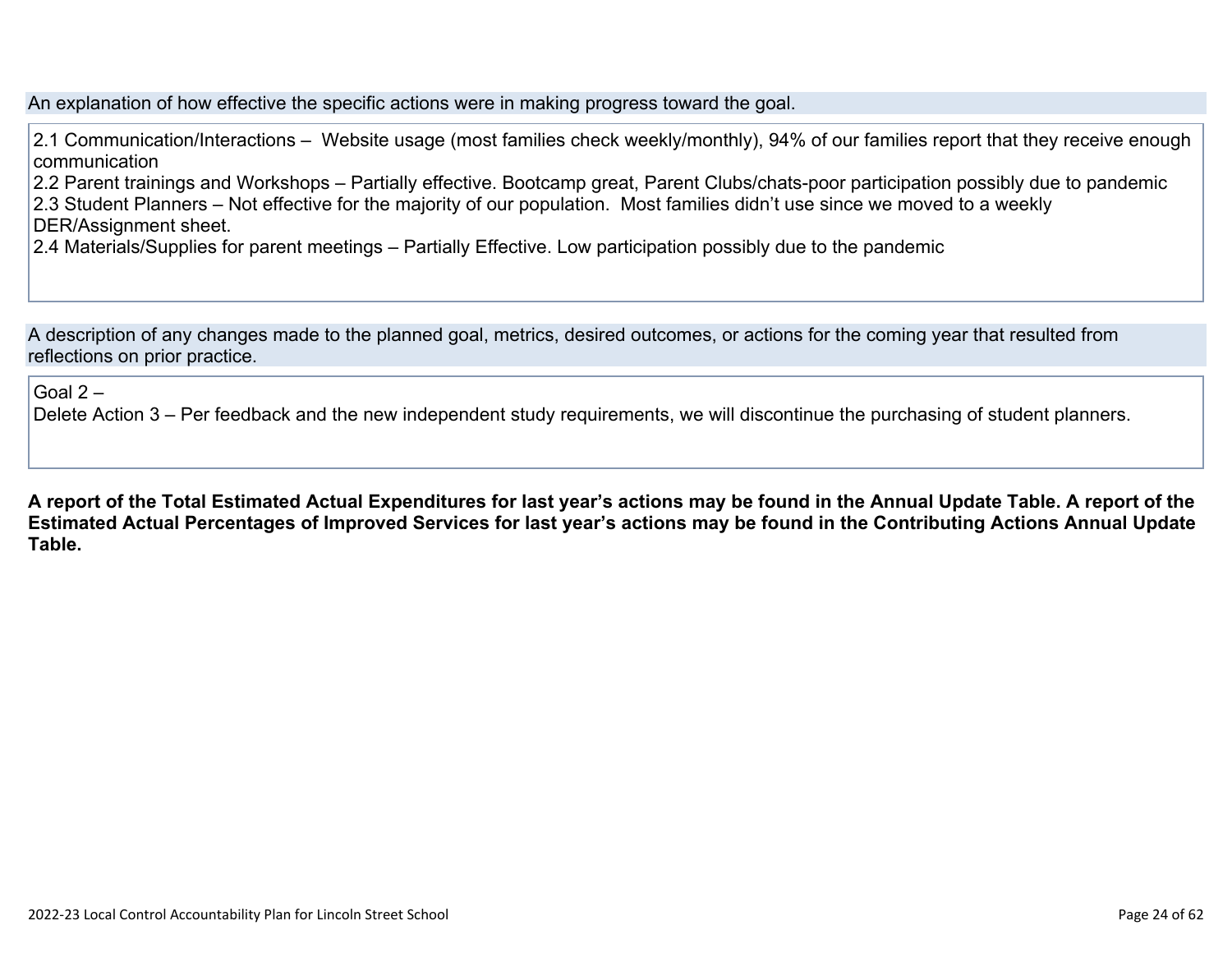# **[Goals and Actions](http://www.doc-tracking.com/screenshots/22LCAP/Instructions/22LCAPInstructions.htm#GoalsandActions)**

## **[Goal](http://www.doc-tracking.com/screenshots/22LCAP/Instructions/22LCAPInstructions.htm#goalDescription)**

| Goal # | <b>Description</b>                                                                                                     |
|--------|------------------------------------------------------------------------------------------------------------------------|
|        | Lincoln Street School will incorporate resources and skills to address the whole-child into the instructional program. |

An explanation of why the LEA has developed this goal.

By fostering the whole child approach to learning, it will incorporate social, emotional, mental, and trauma needs to be addressed. By providing support for these needs, progress on their learning goals will be able to take place. In addition, providing whole family support and needs will aid in the overall education of the child.

## **[Measuring and Reporting Results](http://www.doc-tracking.com/screenshots/22LCAP/Instructions/22LCAPInstructions.htm#MeasuringandReportingResults)**

| <b>Metric</b>                            | <b>Baseline</b>                                               | Year 1 Outcome                                                                                                                                                                                                           | Year 2 Outcome | Year 3 Outcome | Desired Outcome for<br>$2023 - 24$                                                                                     |
|------------------------------------------|---------------------------------------------------------------|--------------------------------------------------------------------------------------------------------------------------------------------------------------------------------------------------------------------------|----------------|----------------|------------------------------------------------------------------------------------------------------------------------|
| <b>Family Nights</b>                     | 2020-2021<br>Offered 3 times                                  | 9/28/21 Family Game<br>Night<br>12/1/21 Book Fair<br><b>Family Night</b><br>12/8/21 Paint<br>Night/Family Code<br>Night<br>1/26/22 100th Day<br><b>Family Night</b><br>3/2/22 Read Across<br><b>America Family Night</b> |                |                | Offered every other<br>month                                                                                           |
| <b>Enrichment Club-</b><br>Participation | 2020-2021<br>TK-2nd (18.8%)<br>3rd-5th (30%)<br>6th-8th (20%) | 2021-2022<br>TK-2nd (.08%)<br>3rd-5th (22.7%)<br>6th-8th (14.8%)                                                                                                                                                         |                |                | Continue to offer a<br>variety of<br>opportunities.<br><b>Maintain Participation</b><br>rates above 30% of<br>students |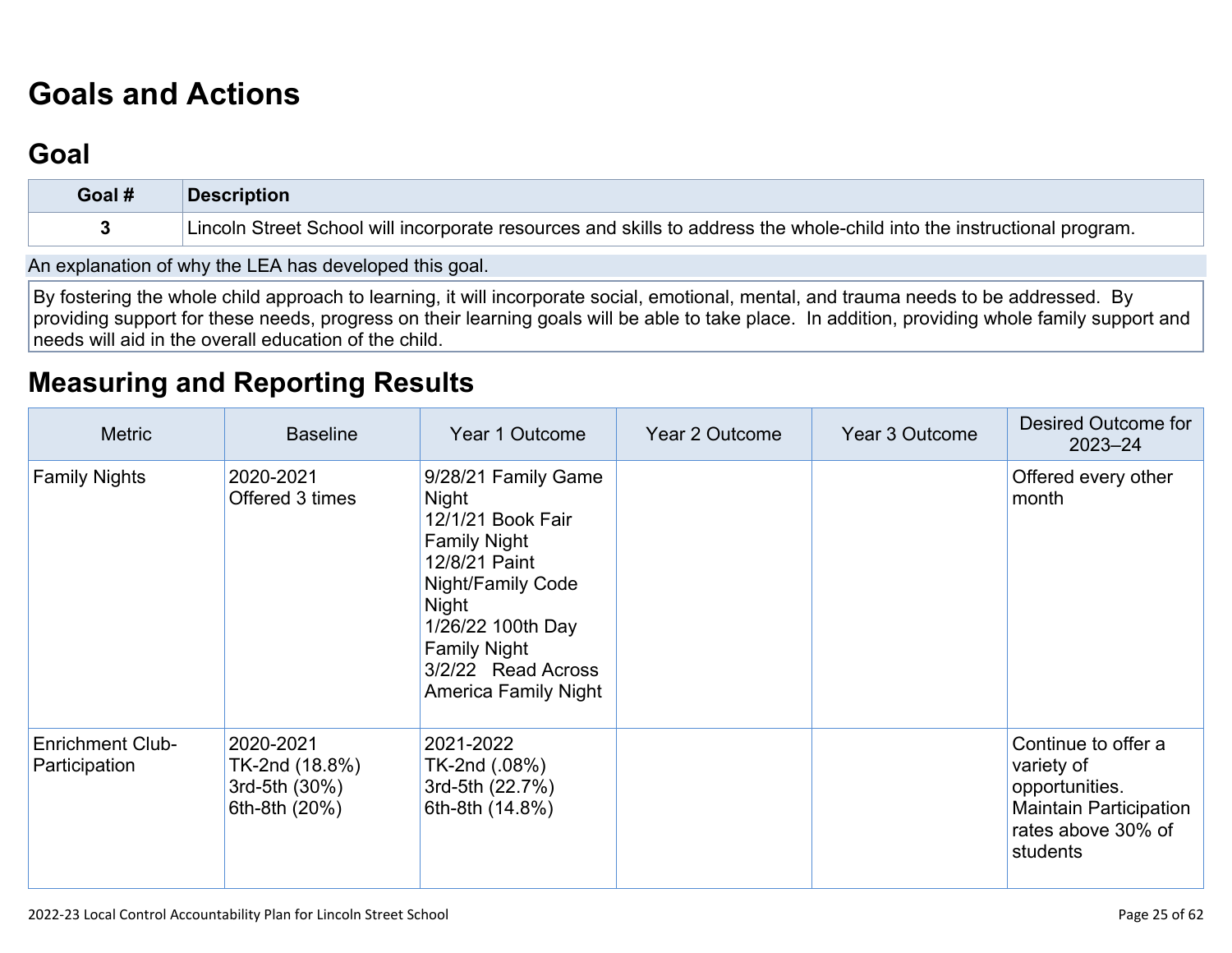| <b>Metric</b>                   | <b>Baseline</b>                                                                                                                          | Year 1 Outcome                                                                     | Year 2 Outcome | Year 3 Outcome | Desired Outcome for<br>$2023 - 24$                         |
|---------------------------------|------------------------------------------------------------------------------------------------------------------------------------------|------------------------------------------------------------------------------------|----------------|----------------|------------------------------------------------------------|
| <b>SEL Competency</b><br>Growth | Establish/Implement<br><b>Pre/Post Reflections</b><br>2020-2021<br>Avg. Student Self<br>Assessment on<br>Competency (3.36 out<br>of $5)$ | 2021-2022<br>Avg. Student Self<br>Assessment on<br>Competency (3.71 out<br>of $5)$ |                |                | Growth shown<br>between Pre and Post<br><b>Assessments</b> |

## **[Actions](http://www.doc-tracking.com/screenshots/22LCAP/Instructions/22LCAPInstructions.htm#actions)**

| Action # | Title                                                                                                   | Description                                                                                                                                      | <b>Total Funds</b> | Contributing |
|----------|---------------------------------------------------------------------------------------------------------|--------------------------------------------------------------------------------------------------------------------------------------------------|--------------------|--------------|
| 3.1      | Additional support to<br>students and families<br>will be provided by<br>the Family Success<br>Liaison. | Family Success Liaison will help families access community resources<br>to aid with meeting their basic needs.                                   | \$52,531.00        | Yes          |
| 3.2      | <b>SEL Curriculum</b>                                                                                   | Purchase Social Emotional Learning curriculum to help students<br>develop skills for managing themselves and working effectively with<br>others. | \$500.00           | Yes          |
| 3.3      | <b>Enrichment Activities</b>                                                                            | Field trips, clubs, family nights that support the development of the<br>whole child.                                                            | \$4,155.00         | Yes          |
| 3.4      | Technology<br>equipment                                                                                 | Purchase technology equipment to meet the needs of 21st Century<br>learners (Chromebooks)                                                        | \$3,000.00         | <b>No</b>    |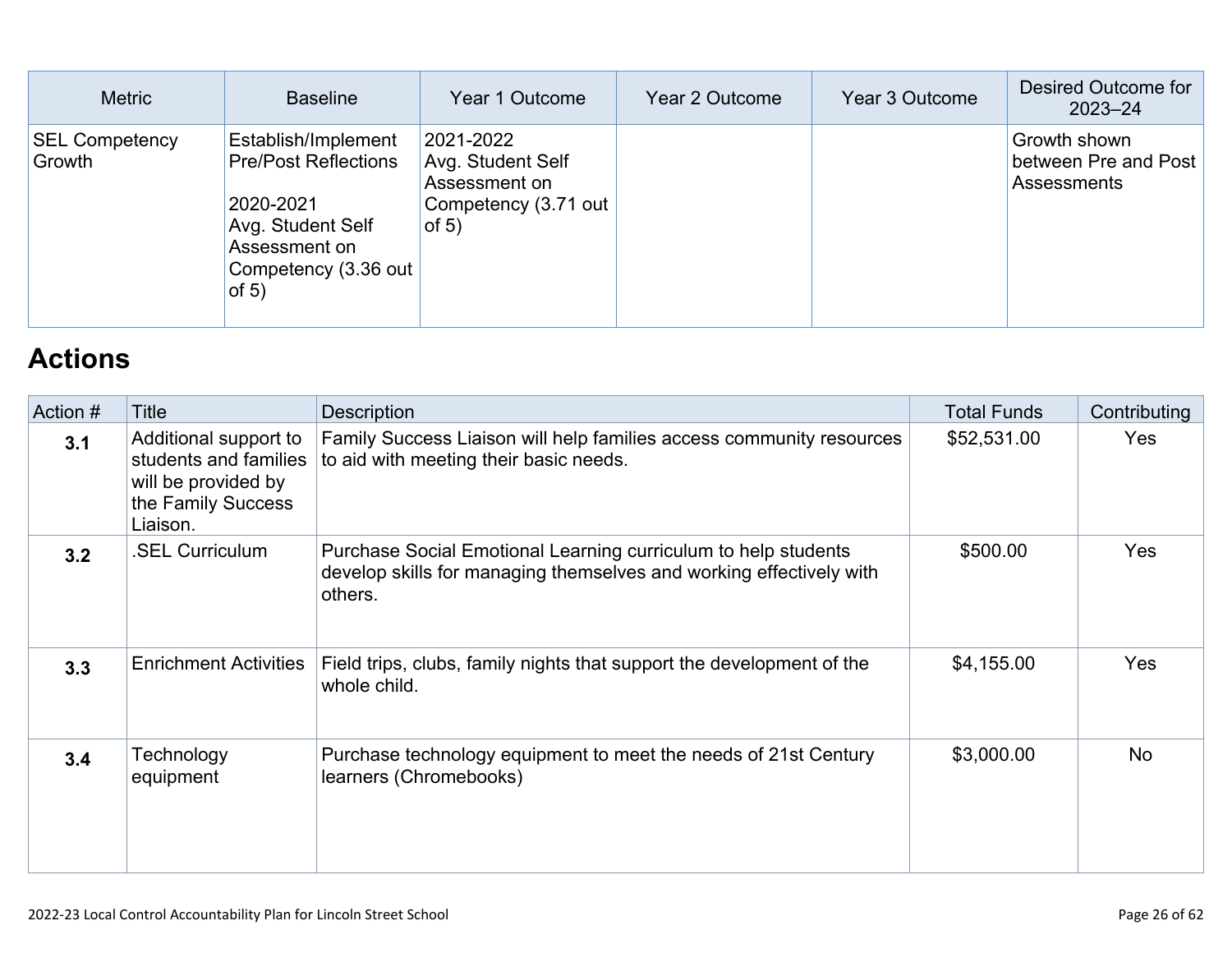| Action # | Title                           | Description                                                                                                       | Total Funds | Contributing |
|----------|---------------------------------|-------------------------------------------------------------------------------------------------------------------|-------------|--------------|
| 3.5      | Social Emotional<br>Development | Professional Development to specifically address the needs of our<br>Learning Professional unduplicated students. | \$1,300.00  | Yes          |

## **[Goal Analysis \[2021-22\]](http://www.doc-tracking.com/screenshots/22LCAP/Instructions/22LCAPInstructions.htm#GoalAnalysis)**

An analysis of how this goal was carried out in the previous year.

A description of any substantive differences in planned actions and actual implementation of these actions.

Action 3.3 Many field trips were not implemented due to pandemic precautions. Students did get to participate in Farm Day, Spartan Storm, and the Tehama County Youth Summit

Action 3.1 and 3.3 We were able to provide a few additional opportunities: Service Project, Directing Change

An explanation of material differences between Budgeted Expenditures and Estimated Actual Expenditures and/or Planned Percentages of Improved Services and Estimated Actual Percentages of Improved Services.

No material differences noted.

An explanation of how effective the specific actions were in making progress toward the goal.

3.1 Family Success Liaison – Effective. Supports provided to all families (community resources/outreach, food bank, parenting) 3.2 SEL curriculum – Partially Effective. Those that participated were engaged and reported growth.

3.3 Enrichment Opportunities – Limited effectiveness. Didn't attend much due to pandemic precautions. Those that attended had low participation.

3.4 Technology 21st Century learners – Effective. Additional Chromebooks purchased to keep learners engaged in classes and supplemental curriculum.

A description of any changes made to the planned goal, metrics, desired outcomes, or actions for the coming year that resulted from reflections on prior practice.

Goal 3 –

Action 3.5 - SEL Professional Development added to address unduplicated students and best practices.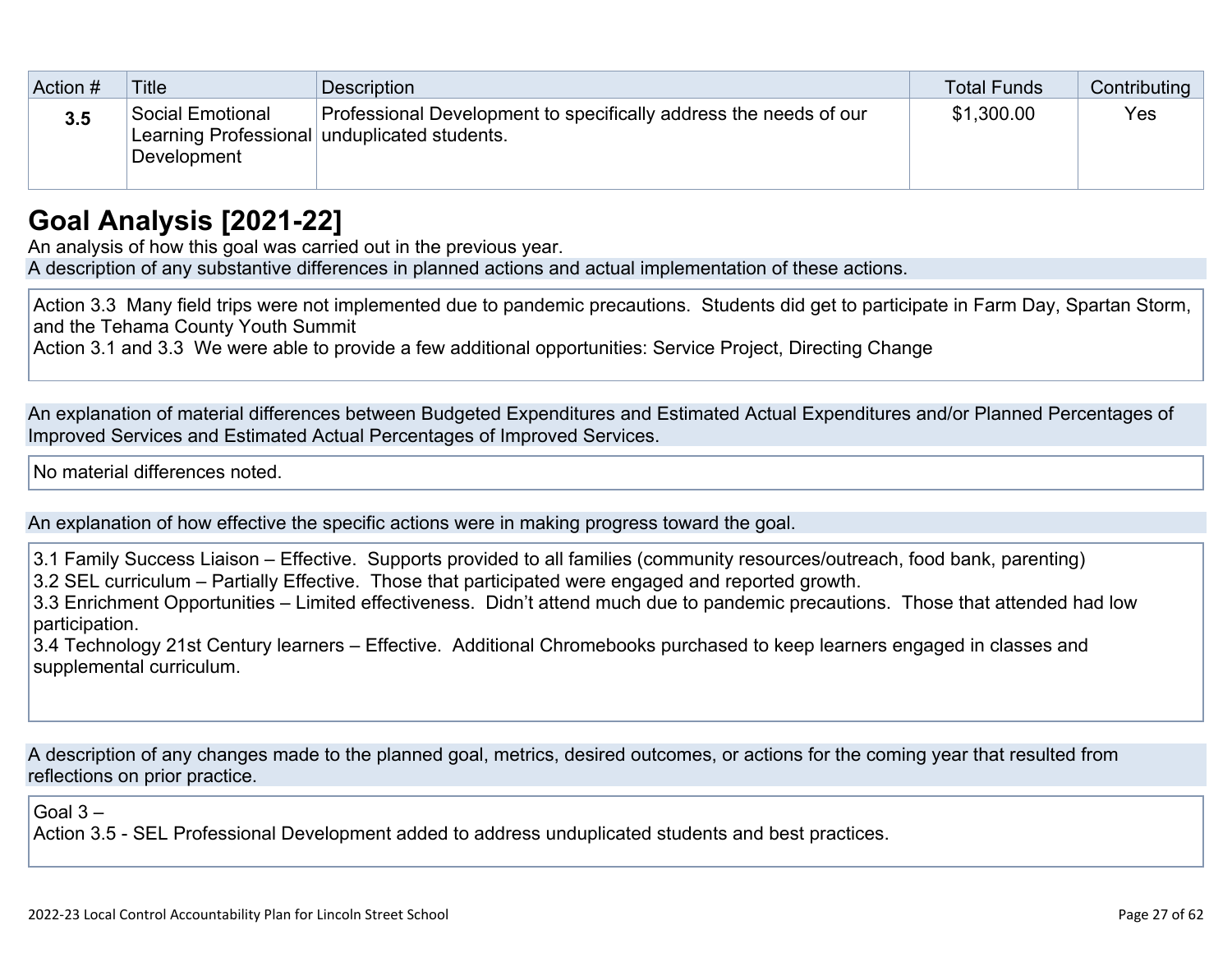**A report of the Total Estimated Actual Expenditures for last year's actions may be found in the Annual Update Table. A report of the Estimated Actual Percentages of Improved Services for last year's actions may be found in the Contributing Actions Annual Update Table.**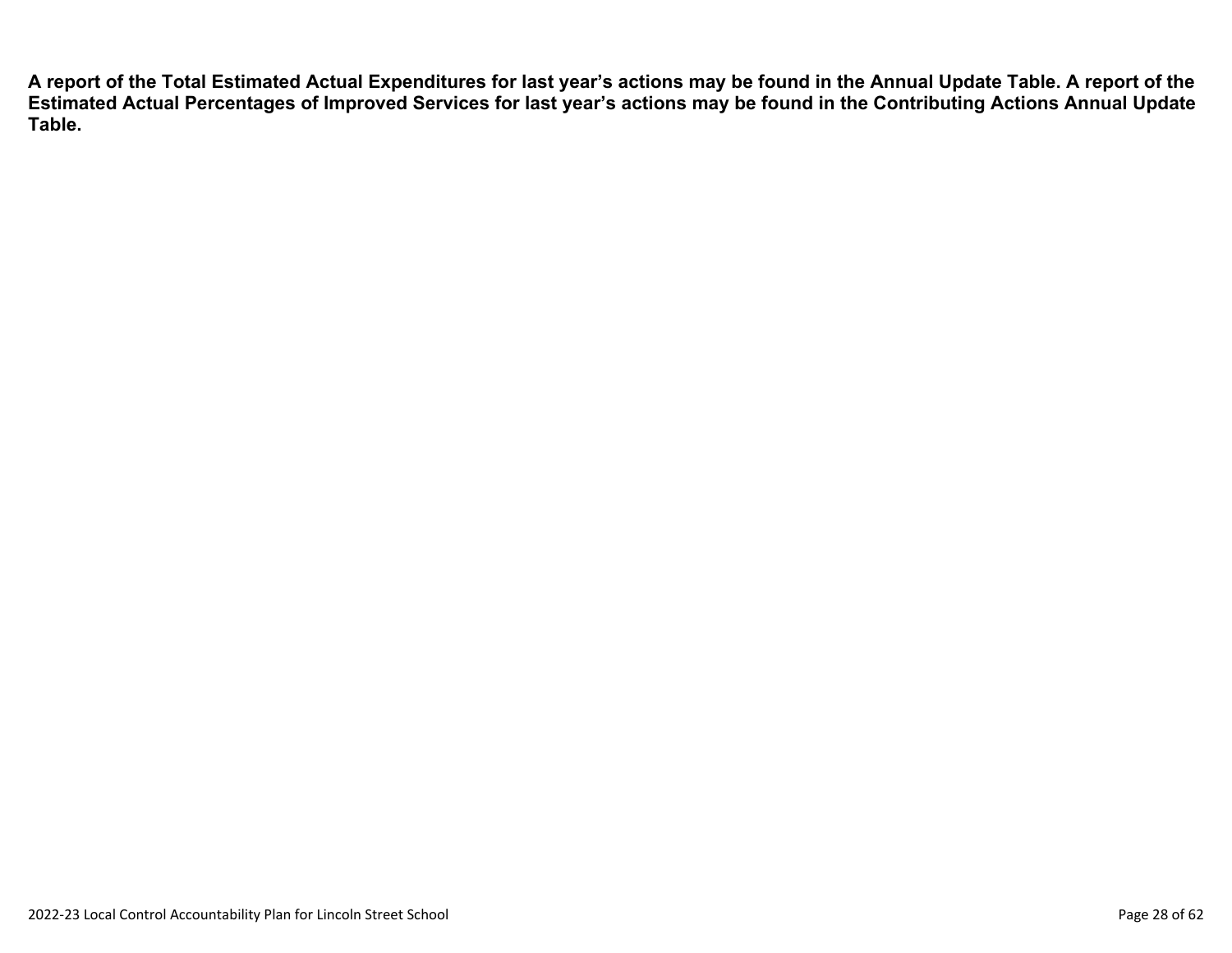## **[Increased or Improved Services for Foster Youth, English Learners, and Low-](http://www.doc-tracking.com/screenshots/22LCAP/Instructions/22LCAPInstructions.htm#IncreasedImprovedServices)[Income Students \[2022-23\]](http://www.doc-tracking.com/screenshots/22LCAP/Instructions/22LCAPInstructions.htm#IncreasedImprovedServices)**

| Projected LCFF Supplemental and/or Concentration Grants | <b>Projected Additional LCFF Concentration Grant (15 percent)</b> |
|---------------------------------------------------------|-------------------------------------------------------------------|
| \$181,922                                               | \$18,229                                                          |

#### **Required Percentage to Increase or Improve Services for the LCAP Year**

| Projected Percentage to Increase<br>or Improve Services for the<br>Coming School Year | <b>LCFF Carryover — Percentage</b> | <b>ILCFF Carryover — Dollar</b> | Total Percentage to Increase or<br>Improve Services for the Coming<br>School Year |
|---------------------------------------------------------------------------------------|------------------------------------|---------------------------------|-----------------------------------------------------------------------------------|
| 25.45%                                                                                | $^{\circ}$ 13.35% $^{\circ}$       | \$104,433.89                    | $^{\shortmid}$ 38.80%                                                             |

**The Budgeted Expenditures for Actions identified as Contributing may be found in the Contributing Actions Table.**

### **[Required Descriptions](http://www.doc-tracking.com/screenshots/22LCAP/Instructions/22LCAPInstructions.htm#RequiredDescriptions)**

For each action being provided to an entire school, or across the entire school district or county office of education (COE), an explanation of (1) how the needs of foster youth, English learners, and low-income students were considered first, and (2) how these actions are effective in meeting the goals for these students.

Actions 1.3, 1.8: As identified by the staff and through an analysis of academic test scores and teacher observations, we have identified that our EL, FY, and LI are struggling to meet academic standards. To address this need, we will implement ELA and MA assessments that will guide us in diagnosing the needs of these students and monitoring their progress.

Actions 1.7, 1.10: As identified by the staff and through an analysis of attendance records and rates, we have identified that our EL, FY, and LI students are not meeting work completion requirements to receive attendance credit. To address this need, will implement a tierengagement process, facilitated by a staff member, that involves students, staff, and parents in supporting the supports students need to complete the assigned work and receive attendance credit. We will also work closely with the TCDE SARB/attendance team to address chronic absenteeism needs of students and identify community resources that can help these students engage successful at school.

Actions 1.11, 1.6, 3.3, 3.5: As identified by the staff and through an analysis of student performance on local and state assessments, we have identified that our EL, FY, and LI students are struggling to meet academic standards and to make meaningful connections between school learning and real-world applications. To address this need, we will adopt a writing curriculum that helps students master writing in a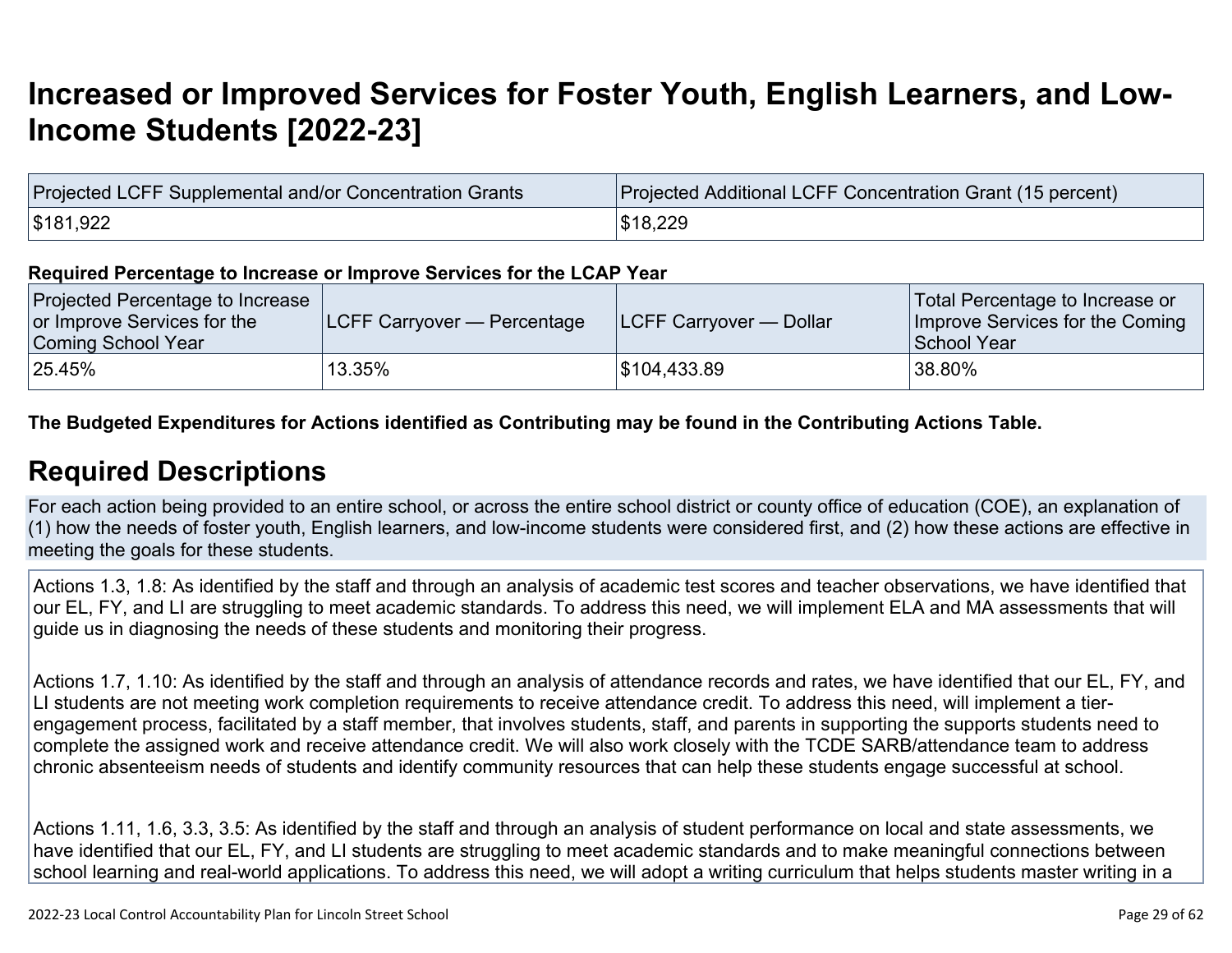meaningful manner, we will maintain an additional certificated FTE to support our unduplicated students, we will provide enrichment opportunities that help these students make meaningful application/connections with their environment, and we will provide focused professional development for our staff in the area of support EL, FY, and LI.

Actions 2.1, 2.2, 2.4, 3.1: As identified by staff and parents and through an analysis of parent survey's and comments during engagement meetings, we have identified that many of our parents and families of our EL, FY, and LI students do not have the background knowledge or skills to provide the necessary supports to their students that help their students engage with the school curriculum at a high level. To address this need, we will maintain a family success liaison who will maintain close contact with our families an serve as a link between school/home. We will provide opportunities for parents to receive focused training in strategies for helping their children and will provide opportunities for parents to engage with school staff through a parent advisory meeting.

Actions 3.2, 3.5: As identified by staff, parents, and students through observations, responses on surveys, and during student support meetings, we have identified that our EL, FY, LI students have weak social and emotional skills that make it harder for them to be self-aware and be able to self-manage. Many of these students are weak in persistence and grit for engaging with school expectations. To address this need, we will implement SEL strategies through an SEL curriculum and through SEL PD for our staff that help them guide students in building these skills essential for the students to better manage themselves and their goals.

#### \*\*\*\*\*\*\*\*\*\*\*\*\*\*\*\*\*\*\*\*\*\*\*\*

Averaging 75% low-income students, staff looks at the needs of our students through a broad lens. The district and its stakeholders believe the most effective use of LCFF funds is to improve the educational program for all students through a district/school-wide service model rather than a targeted model. This is due to the individualized features of curriculum and instructional delivery by Lincoln Street parents/families. Additionally, the individualized features provided by Lincoln Street School allow teachers to target services to unduplicated students and families. All students benefit from this customized delivery of services.

A description of how services for foster youth, English learners, and low-income students are being increased or improved by the percentage required.

Actions 1.3, 1.8, 1.11, 1.6, 3.3, 3.5: We anticipate the scores of our EL, FY, and LI students will increase significantly more than those of other students as we are able to identify areas of weakness and implement focused strategies for providing intervention that help these students make greater progress than those of their peers.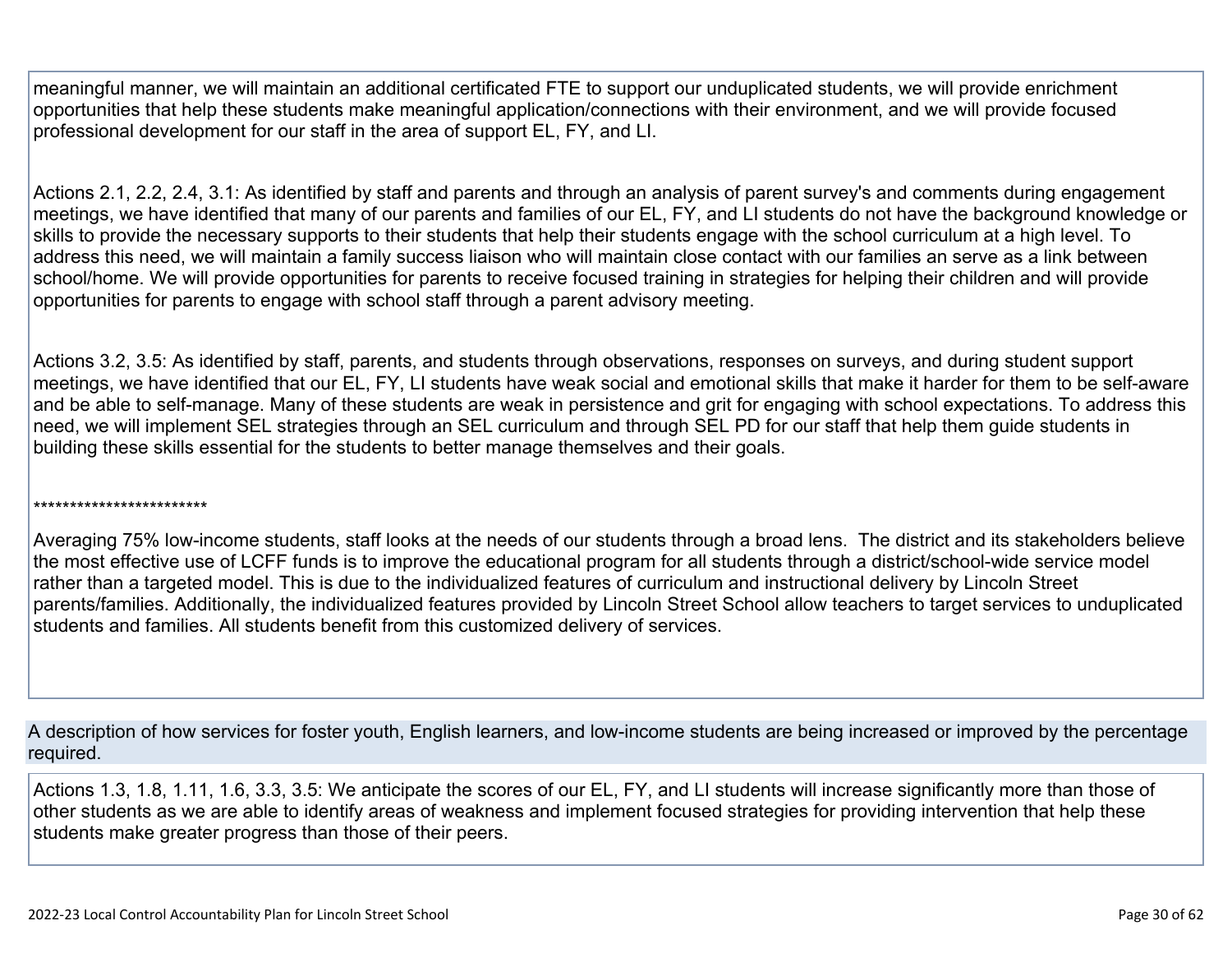Actions 1.7, 1.10: We anticipate the attendance rates of our EL, FY, and LI students will increase significantly more than those of their peers as we provide the wrap around supports that help these students develop and implement the work completion skills they need to successful complete requirements.

Actions 2.1, 2.2, 2.4, 3.1: We anticipate that the ability of our students to better meet the challenges of academic learning will help these students make greater gains in meeting standards than those of their peers due to parents receiving the help they need to better support their children. We also believe that parents will have a more positive connection with the school that will transfer to their children being more positive about school and thusly more engaged in the learning processes.

Actions 3.2, 3.5: We anticipate that the work completion success, academic progress, and increased persistence/grit of our unduplicated students will increase greater than those of their peers as they develop the skills necessary to manage their learning and develop skills/intrinsic motivation to work towards meeting their individual goals.

#### \*\*\*\*\*\*\*\*\*\*\*\*\*\*\*\*\*\*\*\*\*\*\*\*\*\*\*

By purchasing Diagnostic Assessments, Interventions and additional online resources, provides the supervising teachers data and resources to best differentiate the instruction to the individual needs to each student. The new skills based math assessment will allow supervising teachers to pinpoint exact needs with grade level equivalencies.

Utilizing our Family Success Liaison, families are connected with food banks, employment agencies, housing, and support for daily living so they are able to focus on providing a quality education for their child.

By purchasing a Social Emotional Learning Curriculum, staff are able to develop connections with the students while providing them with tools for dealing with a magnitude of situations.

Through our enrichment programs, students get equal access to opportunities and trades that they may be able to incorporate into their lives.

A description of the plan for how the additional concentration grant add-on funding identified above will be used to increase the number of staff providing direct services to students at schools that have a high concentration (above 55 percent) of foster youth, English learners, and lowincome students, as applicable.

The additional \$18,229 of concentration will support the maintaining of an additional 1.0 FTE paraprofessional who will support unduplicated students.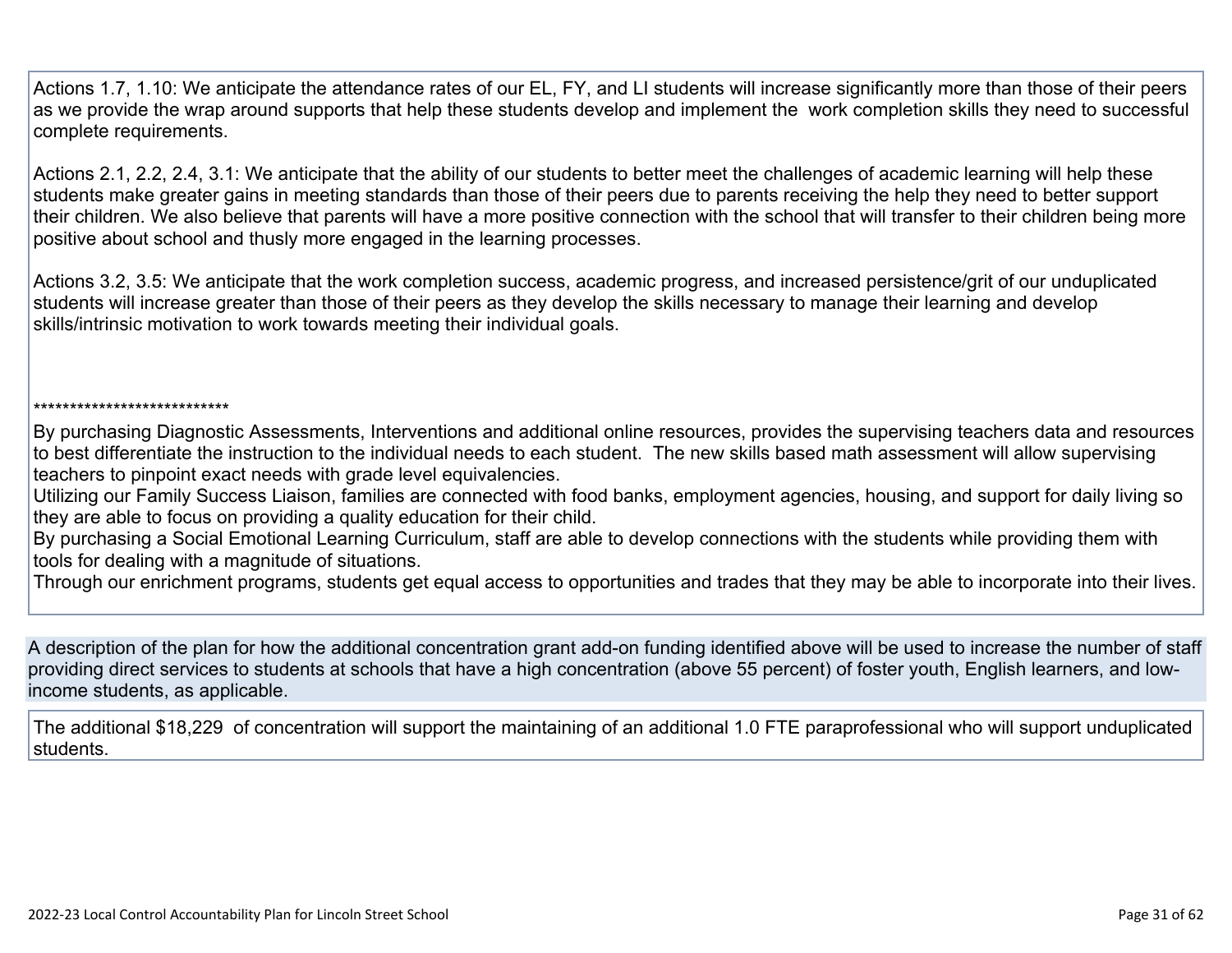| Staff-to-student ratios by<br>type of school and<br>concentration of<br>unduplicated students | Schools with a student concentration of 55 percent or<br>less | Schools with a student concentration of greater than 55<br>percent |
|-----------------------------------------------------------------------------------------------|---------------------------------------------------------------|--------------------------------------------------------------------|
| Staff-to-student ratio of<br>classified staff providing<br>direct services to students        |                                                               | 8:1                                                                |
| Staff-to-student ratio of<br>certificated staff providing<br>direct services to students      |                                                               | 25:1                                                               |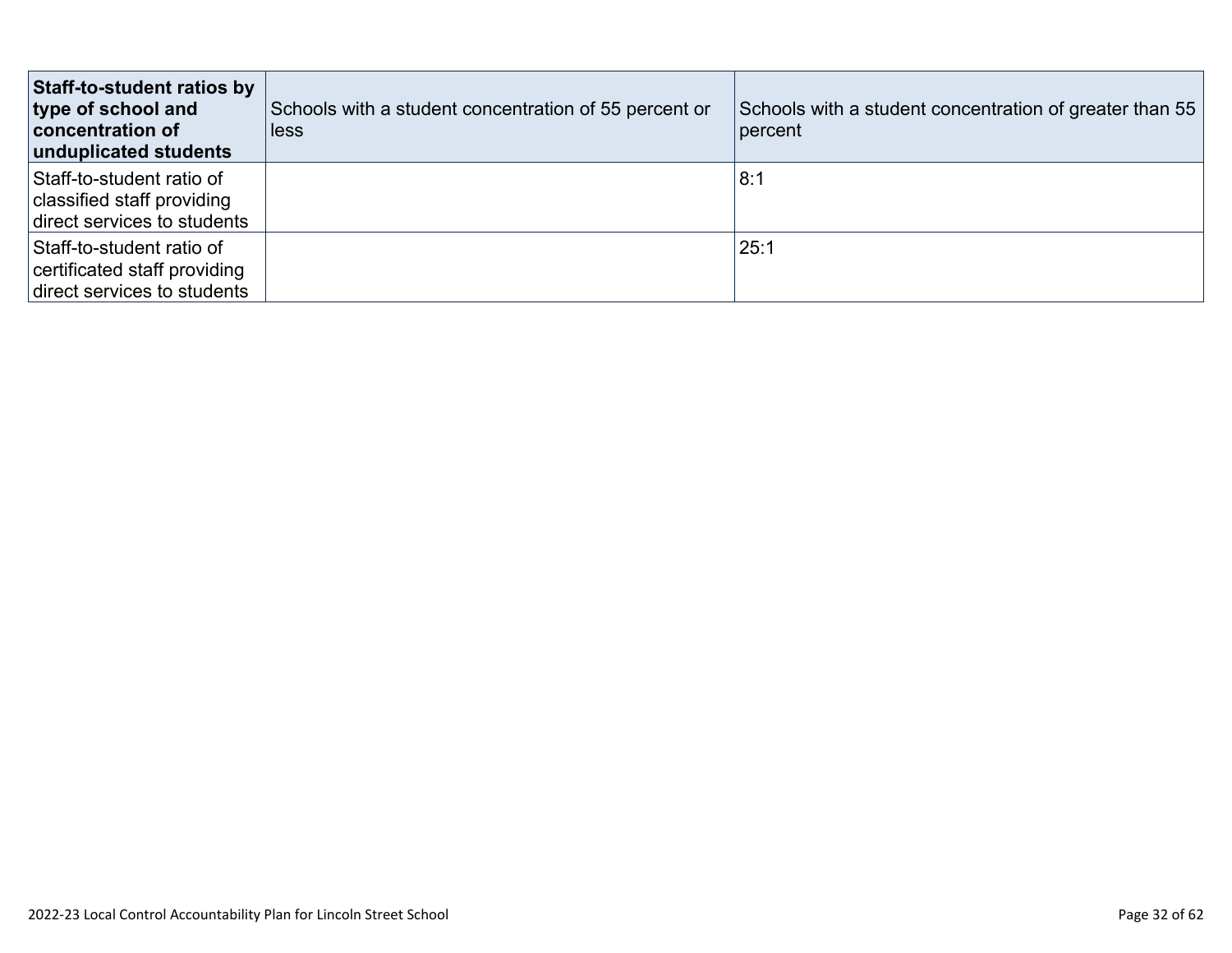### **2022-23 Total Expenditures Table**

| <b>Totals</b> |                | <b>LCFF Funds</b>                                                                                            | <b>Other State</b><br><b>Funds</b> | <b>Local Funds</b>                                           | <b>Federal Funds</b> | <b>Total Funds</b>       | <b>Total Personnel</b> | <b>Total Non-</b><br>personnel |                    |
|---------------|----------------|--------------------------------------------------------------------------------------------------------------|------------------------------------|--------------------------------------------------------------|----------------------|--------------------------|------------------------|--------------------------------|--------------------|
| <b>Totals</b> |                | \$863,073.00                                                                                                 | \$11,566.00                        |                                                              |                      | \$874,639.00             | \$736,314.00           | \$138,325.00                   |                    |
| <b>Goal</b>   | <b>Action#</b> | <b>Action Title</b>                                                                                          |                                    | <b>Student Group(s)</b>                                      | <b>LCFF Funds</b>    | <b>Other State Funds</b> | <b>Local Funds</b>     | <b>Federal Funds</b>           | <b>Total Funds</b> |
| $\mathbf{1}$  | $1.1$          | <b>Maintain Lincoln</b><br>Street staffing,<br>materials/supplies<br>and facilities at prior<br>year levels. | All                                |                                                              | \$701,627.00         | \$4,750.00               |                        |                                | \$706,377.00       |
| $\mathbf{1}$  | $1.2$          | <b>Special Education</b><br>Support                                                                          | <b>Disabilities</b>                | Students with                                                | \$29,598.00          |                          |                        |                                | \$29,598.00        |
| $\mathbf 1$   | 1.3            | Provide opportunities<br>and resources for<br>student academic<br>intervention                               |                                    | <b>English Learners</b><br><b>Foster Youth</b><br>Low Income | \$3,218.00           |                          |                        |                                | \$3,218.00         |
| $\mathbf 1$   | $1.4$          | Provide quality<br>professional<br>development for<br>Lincoln Street staff.                                  | All                                |                                                              | \$6,260.00           | \$1,100.00               |                        |                                | \$7,360.00         |
| $\mathbf 1$   | 1.5            | <b>Textbooks &amp; Supplies</b>                                                                              | All                                |                                                              |                      | \$1,541.00               |                        |                                | \$1,541.00         |
| $\mathbf 1$   | 1.6            | <b>Additional Teacher</b>                                                                                    |                                    | <b>English Learners</b><br><b>Foster Youth</b><br>Low Income | \$52,239.00          |                          |                        |                                | \$52,239.00        |
| $\mathbf 1$   | $1.7$          | Attendance<br>Monitoring                                                                                     |                                    | <b>English Learners</b><br><b>Foster Youth</b><br>Low Income | \$1,120.00           |                          |                        |                                | \$1,120.00         |
| $\mathbf 1$   | 1.8            | Purchase skills based<br>assessment and<br>progress monitoring<br>for math.                                  |                                    | <b>English Learners</b><br><b>Foster Youth</b><br>Low Income | \$3,500.00           |                          |                        |                                | \$3,500.00         |
| $\mathbf{1}$  | 1.9            | Purchase virtual<br>meeting equipment<br>for delivering                                                      |                                    |                                                              |                      |                          |                        |                                |                    |

2022-23 Local Control Accountability Plan for Lincoln Street School Page 33 of 62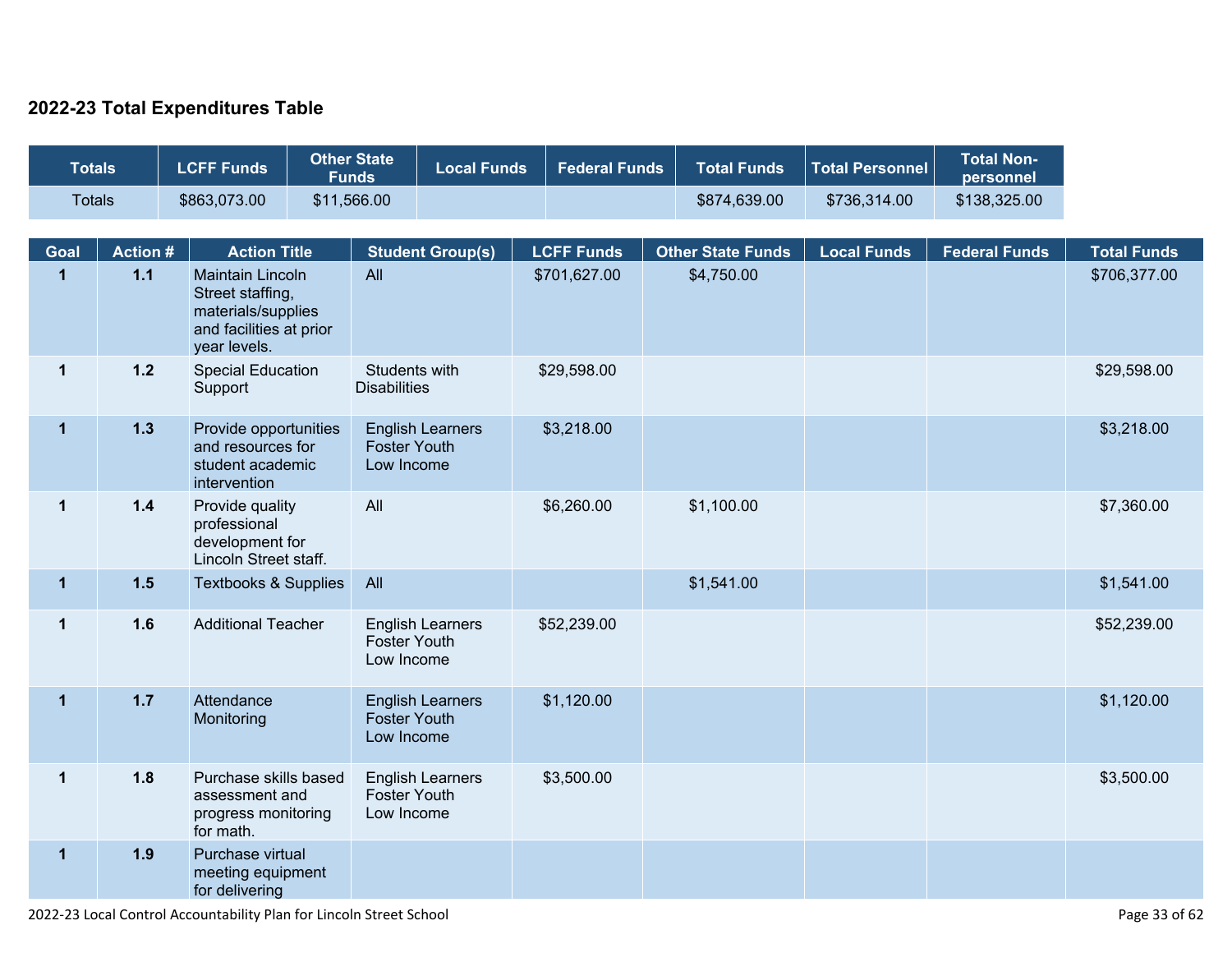| Goal           | <b>Action #</b> | <b>Action Title</b>                                                                                     | <b>Student Group(s)</b>                                      | <b>LCFF Funds</b> | <b>Other State Funds</b> | <b>Local Funds</b> | <b>Federal Funds</b> | <b>Total Funds</b> |
|----------------|-----------------|---------------------------------------------------------------------------------------------------------|--------------------------------------------------------------|-------------------|--------------------------|--------------------|----------------------|--------------------|
|                |                 | instructional lessons.<br>(Completed)                                                                   |                                                              |                   |                          |                    |                      |                    |
| $\mathbf 1$    | 1.10            | Tiered Re-<br>Engagement                                                                                | <b>English Learners</b><br><b>Foster Youth</b><br>Low Income |                   |                          |                    |                      |                    |
| $\mathbf 1$    | 1.11            | <b>Writing Curriculum</b>                                                                               | <b>English Learners</b><br><b>Foster Youth</b><br>Low Income | \$2,500.00        |                          |                    |                      | \$2,500.00         |
| 2 <sup>1</sup> | 2.1             | Parent Engagement                                                                                       | <b>English Learners</b><br><b>Foster Youth</b><br>Low Income | \$5,200.00        |                          |                    |                      | \$5,200.00         |
| $\overline{2}$ | 2.2             | Continue to provide<br>training/workshops for<br>parents/guardians.                                     | <b>English Learners</b><br><b>Foster Youth</b><br>Low Income |                   |                          |                    |                      |                    |
| $\overline{2}$ | 2.3             | Purchase student<br>planners.<br>(Discontinued)                                                         |                                                              |                   |                          |                    |                      |                    |
| $\overline{2}$ | 2.4             | <b>Parent Committee</b><br><b>Meetings</b>                                                              | <b>English Learners</b><br><b>Foster Youth</b><br>Low Income | \$500.00          |                          |                    |                      | \$500.00           |
| $3\phantom{a}$ | 3.1             | Additional support to<br>students and families<br>will be provided by<br>the Family Success<br>Liaison. | <b>English Learners</b><br><b>Foster Youth</b><br>Low Income | \$52,531.00       |                          |                    |                      | \$52,531.00        |
| $\mathbf{3}$   | 3.2             | .SEL Curriculum                                                                                         | <b>English Learners</b><br><b>Foster Youth</b><br>Low Income |                   | \$500.00                 |                    |                      | \$500.00           |
| $3\phantom{a}$ | 3.3             | <b>Enrichment Activities</b>                                                                            | <b>English Learners</b><br><b>Foster Youth</b><br>Low Income | \$3,480.00        | \$675.00                 |                    |                      | \$4,155.00         |
| $3\phantom{a}$ | 3.4             | Technology<br>equipment                                                                                 | All                                                          |                   | \$3,000.00               |                    |                      | \$3,000.00         |
| $3\phantom{a}$ | 3.5             | <b>Social Emotional</b><br><b>Learning Professional</b><br>Development                                  | <b>English Learners</b><br><b>Foster Youth</b><br>Low Income | \$1,300.00        |                          |                    |                      | \$1,300.00         |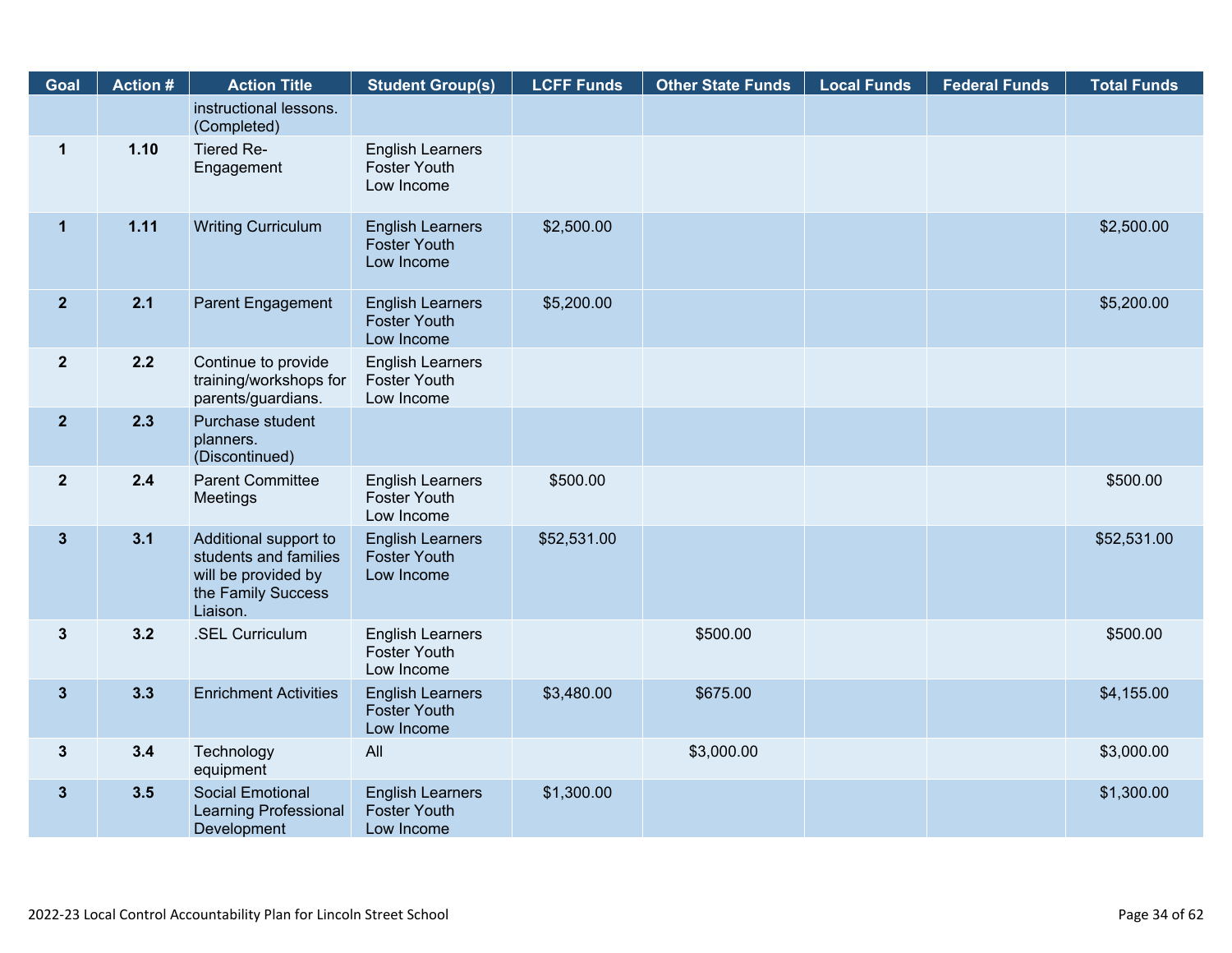### **2022-23 Contributing Actions Table**

| 1. Projected<br><b>LCFF Base</b><br><b>Grant</b> | 2. Projected<br><b>LCFF</b><br><b>Supplemental</b><br>and/or<br><b>Concentration</b><br>Grants | 3. Projected<br><b>Percentage to</b><br>Increase or<br><b>Improve</b><br><b>Services for</b><br>the Coming<br><b>School Year</b><br>(2 divided by | <b>LCFF</b><br><b>Carryover —</b><br>Percentage<br>(Percentage<br>from Prior<br>Year) | <b>Total</b><br><b>Percentage to</b><br>Increase or<br><b>Improve</b><br><b>Services for</b><br>the Coming<br><b>School Year</b><br>(3 + Carryover<br>%) | 4. Total<br><b>Planned</b><br><b>Contributing</b><br><b>Expenditures</b><br>(LCFF Funds) | 5. Total<br><b>Planned</b><br><b>Percentage of</b><br><b>Improved</b><br><b>Services</b><br>(%) | <b>Planned</b><br><b>Percentage to</b><br>Increase or<br>Improve<br><b>Services for</b><br>the Coming<br><b>School Year</b><br>(4 divided by<br>$1$ , plus $5$ ) | <b>Totals by</b><br>Type    | <b>Total LCFF</b><br><b>Funds</b> |
|--------------------------------------------------|------------------------------------------------------------------------------------------------|---------------------------------------------------------------------------------------------------------------------------------------------------|---------------------------------------------------------------------------------------|----------------------------------------------------------------------------------------------------------------------------------------------------------|------------------------------------------------------------------------------------------|-------------------------------------------------------------------------------------------------|------------------------------------------------------------------------------------------------------------------------------------------------------------------|-----------------------------|-----------------------------------|
| \$714,817                                        | \$181,922                                                                                      | 25.45%                                                                                                                                            | 13.35%                                                                                | 38.80%                                                                                                                                                   | \$125,588.00                                                                             | 1.50%                                                                                           | 19.07 %                                                                                                                                                          | Total:                      | \$125,588.00                      |
|                                                  |                                                                                                |                                                                                                                                                   |                                                                                       |                                                                                                                                                          |                                                                                          |                                                                                                 |                                                                                                                                                                  | <b>LEA-wide</b><br>Total:   | \$52,239.00                       |
|                                                  |                                                                                                |                                                                                                                                                   |                                                                                       |                                                                                                                                                          |                                                                                          |                                                                                                 |                                                                                                                                                                  | <b>Limited Total:</b>       | \$0.00                            |
|                                                  |                                                                                                |                                                                                                                                                   |                                                                                       |                                                                                                                                                          |                                                                                          |                                                                                                 |                                                                                                                                                                  | <b>Schoolwide</b><br>Total: | \$73,349.00                       |

| Goal | <b>Action #</b> | <b>Action Title</b>                                                         | <b>Contributing to</b><br>Increased or<br><b>Improved</b><br>Services? | <b>Scope</b> | <b>Unduplicated</b><br><b>Student Group(s)</b>               | <b>Location</b>    | <b>Planned</b><br><b>Expenditures for</b><br><b>Contributing</b><br><b>Actions (LCFF</b><br>Funds) | <b>Planned</b><br><b>Percentage of</b><br><b>Improved</b><br>Services (%) |
|------|-----------------|-----------------------------------------------------------------------------|------------------------------------------------------------------------|--------------|--------------------------------------------------------------|--------------------|----------------------------------------------------------------------------------------------------|---------------------------------------------------------------------------|
| 1    | 1.3             | Provide opportunities and<br>resources for student<br>academic intervention | <b>Yes</b>                                                             | Schoolwide   | <b>English Learners</b><br><b>Foster Youth</b><br>Low Income | <b>All Schools</b> | \$3,218.00                                                                                         |                                                                           |
| 1    | 1.6             | <b>Additional Teacher</b>                                                   | Yes                                                                    | LEA-wide     | <b>English Learners</b><br><b>Foster Youth</b><br>Low Income | <b>All Schools</b> | \$52,239.00                                                                                        |                                                                           |
| 1    | 1.7             | <b>Attendance Monitoring</b>                                                | <b>Yes</b>                                                             | Schoolwide   | <b>English Learners</b><br><b>Foster Youth</b><br>Low Income | <b>All Schools</b> | \$1,120.00                                                                                         |                                                                           |
|      | 1.8             | Purchase skills based<br>assessment and progress<br>monitoring for math.    | <b>Yes</b>                                                             | Schoolwide   | <b>English Learners</b><br><b>Foster Youth</b><br>Low Income |                    | \$3,500.00                                                                                         |                                                                           |
| 1    | 1.10            | <b>Tiered Re-Engagement</b>                                                 | <b>Yes</b>                                                             | Schoolwide   | <b>English Learners</b><br><b>Foster Youth</b><br>Low Income |                    |                                                                                                    | 1.5%                                                                      |
| 1    | 1.11            | <b>Writing Curriculum</b>                                                   | <b>Yes</b>                                                             | Schoolwide   | <b>English Learners</b><br><b>Foster Youth</b><br>Low Income |                    | \$2,500.00                                                                                         |                                                                           |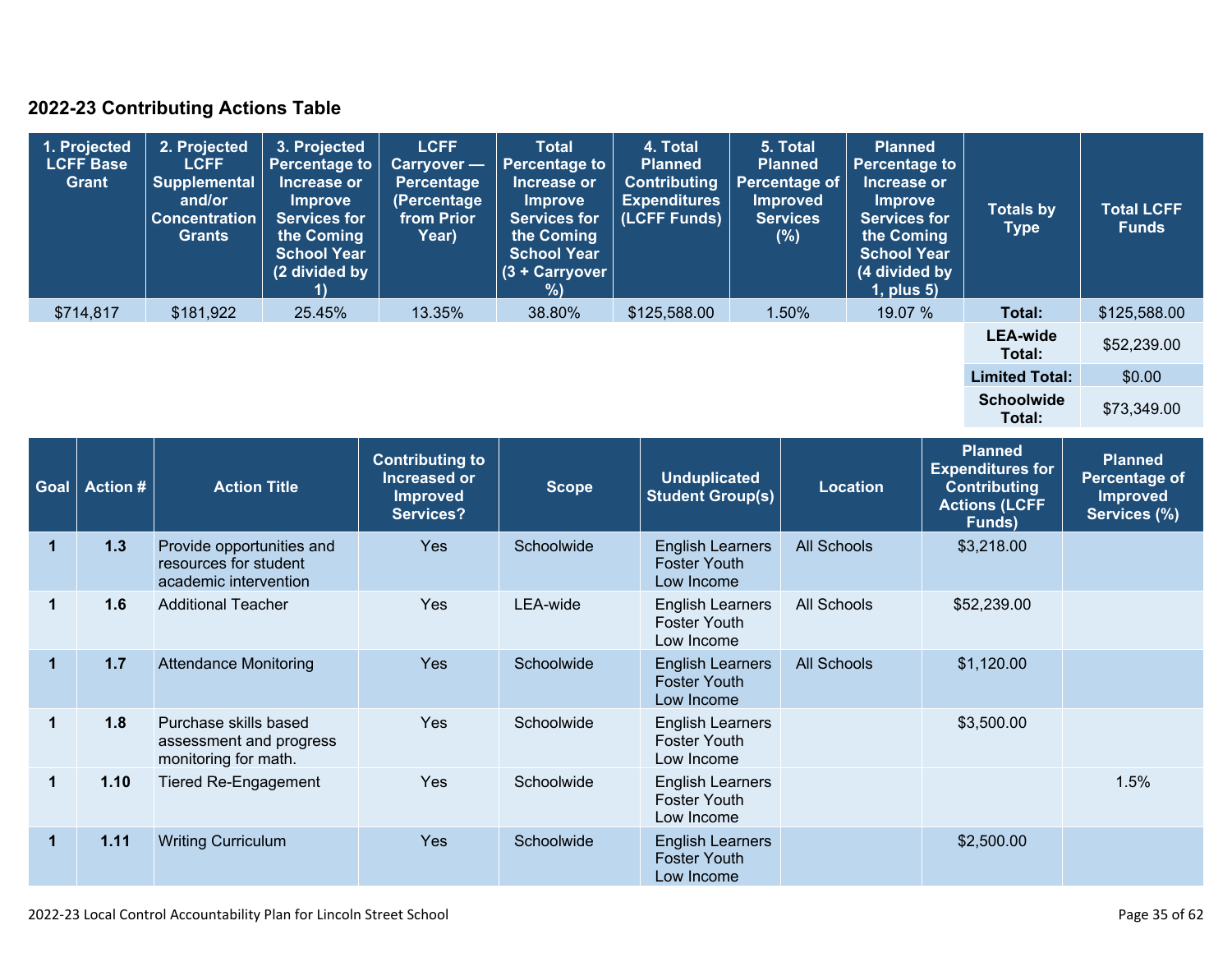| Goal             | <b>Action #</b> | <b>Action Title</b>                                                                                  | <b>Contributing to</b><br>Increased or<br><b>Improved</b><br><b>Services?</b> | <b>Scope</b> | <b>Unduplicated</b><br><b>Student Group(s)</b>               | <b>Location</b>    | <b>Planned</b><br><b>Expenditures for</b><br><b>Contributing</b><br><b>Actions (LCFF</b><br><b>Funds</b> ) | <b>Planned</b><br>Percentage of<br><b>Improved</b><br>Services (%) |
|------------------|-----------------|------------------------------------------------------------------------------------------------------|-------------------------------------------------------------------------------|--------------|--------------------------------------------------------------|--------------------|------------------------------------------------------------------------------------------------------------|--------------------------------------------------------------------|
| $\mathbf{2}$     | 2.1             | Parent Engagement                                                                                    | Yes                                                                           | Schoolwide   | <b>English Learners</b><br><b>Foster Youth</b><br>Low Income | <b>All Schools</b> | \$5,200.00                                                                                                 |                                                                    |
| $\boldsymbol{2}$ | 2.2             | Continue to provide<br>training/workshops for<br>parents/guardians.                                  | Yes                                                                           | Schoolwide   | <b>English Learners</b><br><b>Foster Youth</b><br>Low Income | All Schools        |                                                                                                            |                                                                    |
| $\overline{2}$   | 2.4             | <b>Parent Committee Meetings</b>                                                                     | Yes                                                                           | Schoolwide   | <b>English Learners</b><br><b>Foster Youth</b><br>Low Income | <b>All Schools</b> | \$500.00                                                                                                   |                                                                    |
| 3                | 3.1             | Additional support to<br>students and families will be<br>provided by the Family<br>Success Liaison. | Yes                                                                           | Schoolwide   | <b>English Learners</b><br><b>Foster Youth</b><br>Low Income | <b>All Schools</b> | \$52,531.00                                                                                                |                                                                    |
| 3                | 3.2             | .SEL Curriculum                                                                                      | Yes                                                                           | Schoolwide   | <b>English Learners</b><br><b>Foster Youth</b><br>Low Income | All Schools        |                                                                                                            |                                                                    |
| 3                | 3.3             | <b>Enrichment Activities</b>                                                                         | <b>Yes</b>                                                                    | Schoolwide   | <b>English Learners</b><br><b>Foster Youth</b><br>Low Income | <b>All Schools</b> | \$3,480.00                                                                                                 |                                                                    |
| $\mathbf{3}$     | 3.5             | <b>Social Emotional Learning</b><br><b>Professional Development</b>                                  | Yes                                                                           | Schoolwide   | <b>English Learners</b><br><b>Foster Youth</b><br>Low Income |                    | \$1,300.00                                                                                                 |                                                                    |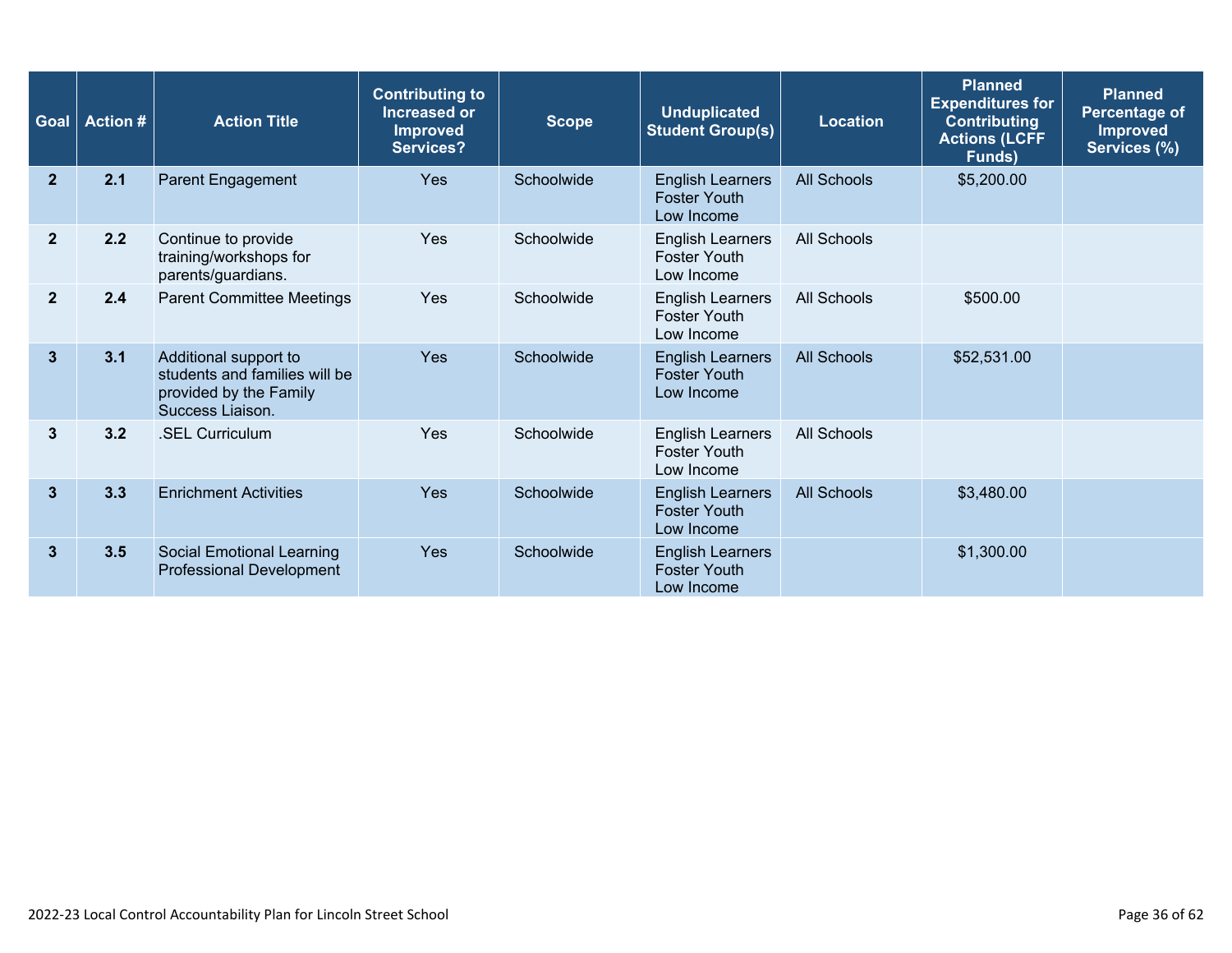### **2021-22 Annual Update Table**

| <b>Totals</b> | <b>Last Year's</b><br><b>Total Planned</b><br><b>Expenditures</b><br>(Total Funds) | <b>Total Estimated</b><br><b>Expenditures</b><br>(Total Funds) |
|---------------|------------------------------------------------------------------------------------|----------------------------------------------------------------|
| <b>Totals</b> | \$823,988.00                                                                       | \$861,881.00                                                   |

| <b>Last Year's</b><br>Goal # | <b>Last Year's Action</b> | <b>Prior Action/Service Title</b>                                                                                                     | <b>Contributed to Increased</b><br>or Improved Services? | <b>Last Year's Planned</b><br><b>Expenditures</b><br>(Total Funds) | <b>Estimated Actual</b><br><b>Expenditures</b><br>(Input Total Funds) |
|------------------------------|---------------------------|---------------------------------------------------------------------------------------------------------------------------------------|----------------------------------------------------------|--------------------------------------------------------------------|-----------------------------------------------------------------------|
| 1                            | $1.1$                     | Maintain Lincoln Street staffing,<br>materials/supplies and facilities at<br>prior year levels.                                       | <b>No</b>                                                | \$648,860.00                                                       | \$681,428                                                             |
|                              | $1.2$                     | Special Education services will be<br>provided based upon student<br>identified needs.                                                | <b>No</b>                                                | \$31,862.00                                                        | \$31,688                                                              |
|                              | 1.3                       | Provide opportunities and resources<br>for student academic intervention                                                              | Yes                                                      | \$3,125.00                                                         | \$4,485                                                               |
| $\blacktriangleleft$         | 1.4                       | Provide quality professional<br>development for Lincoln Street staff.                                                                 | <b>No</b>                                                | \$4,555.00                                                         | \$7,572                                                               |
| 1                            | 1.5                       | Purchase additional textbooks,<br>supplemental supplies and<br>resources as indicated by student<br>enrollment and replacement needs. | <b>No</b>                                                | \$750.00                                                           | \$623                                                                 |
|                              | 1.6                       | Maintained an additional 0.5 FTE<br>teacher (part-time) based upon<br>enrollment needs.                                               | Yes                                                      | \$50,290.00                                                        | \$49,366                                                              |
|                              | 1.7                       | MOU with TCDE department for<br>SARB investigations and follow-up<br>support services.                                                | <b>No</b>                                                | \$1,120.00                                                         | \$1,120                                                               |
|                              | 1.8                       | Purchase skills based assessment<br>and progress monitoring for math.                                                                 | <b>Yes</b>                                               | \$3,500.00                                                         | \$3,500                                                               |
| 1                            | 1.9                       | Purchase virtual meeting equipment<br>for delivering instructional lessons                                                            | Yes                                                      | \$2,400.00                                                         | \$2,262                                                               |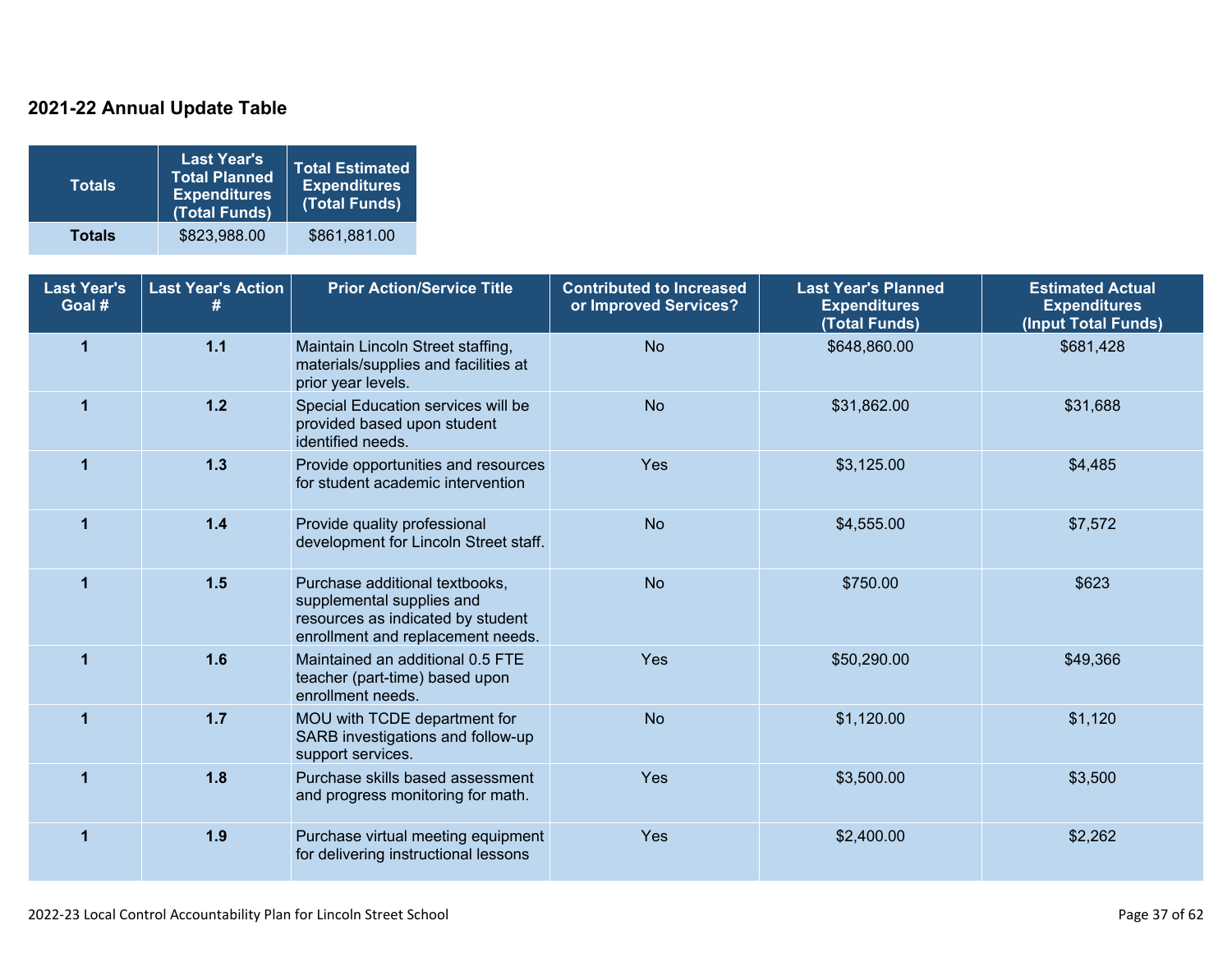| <b>Last Year's</b><br>Goal # | <b>Last Year's Action</b><br># | <b>Prior Action/Service Title</b>                                                                                                                                                                 | <b>Contributed to Increased</b><br>or Improved Services? | <b>Last Year's Planned</b><br><b>Expenditures</b><br>(Total Funds) | <b>Estimated Actual</b><br><b>Expenditures</b><br>(Input Total Funds) |
|------------------------------|--------------------------------|---------------------------------------------------------------------------------------------------------------------------------------------------------------------------------------------------|----------------------------------------------------------|--------------------------------------------------------------------|-----------------------------------------------------------------------|
| 2 <sup>2</sup>               | 2.1                            | Provide frequent and positive<br>communication between school and<br>home (face-to-face interaction,<br>phone, email, web-site, etc.).<br>Monitor parent/guardian satisfaction<br>using a survey. | <b>No</b>                                                | \$5,360.00                                                         | \$5,930                                                               |
| 2 <sup>2</sup>               | 2.2                            | Continue to provide<br>training/workshops for<br>parents/guardians.                                                                                                                               | <b>No</b>                                                | \$9,620.00                                                         | \$9,600                                                               |
| $\overline{2}$               | 2.3                            | Purchase student planners.                                                                                                                                                                        | <b>No</b>                                                | \$931.00                                                           | \$871                                                                 |
| 2 <sup>2</sup>               | 2.4                            | Purchase materials and supplies for<br>parent committee meetings.                                                                                                                                 | <b>No</b>                                                | \$500.00                                                           | \$60                                                                  |
| $\overline{3}$               | 3.1                            | Additional support to students and<br>families will be provided by the<br>Family Success Liaison.                                                                                                 | Yes                                                      | \$49,339.00                                                        | \$51,784                                                              |
| $\mathbf{3}$                 | 3.2                            | <b>Purchase Social Emotional</b><br>Learning curriculum.                                                                                                                                          | Yes                                                      | \$5,748.00                                                         | \$5,715                                                               |
| $\mathbf{3}$                 | 3.3                            | Offer enrichment activities that<br>support the development of the<br>whole child.                                                                                                                | Yes                                                      | \$3,028.00                                                         | \$2,893                                                               |
| $\mathbf{3}$                 | 3.4                            | Purchase technology equipment to<br>meet the needs of 21st Century<br>learners.                                                                                                                   | <b>No</b>                                                | \$3,000.00                                                         | \$2,984                                                               |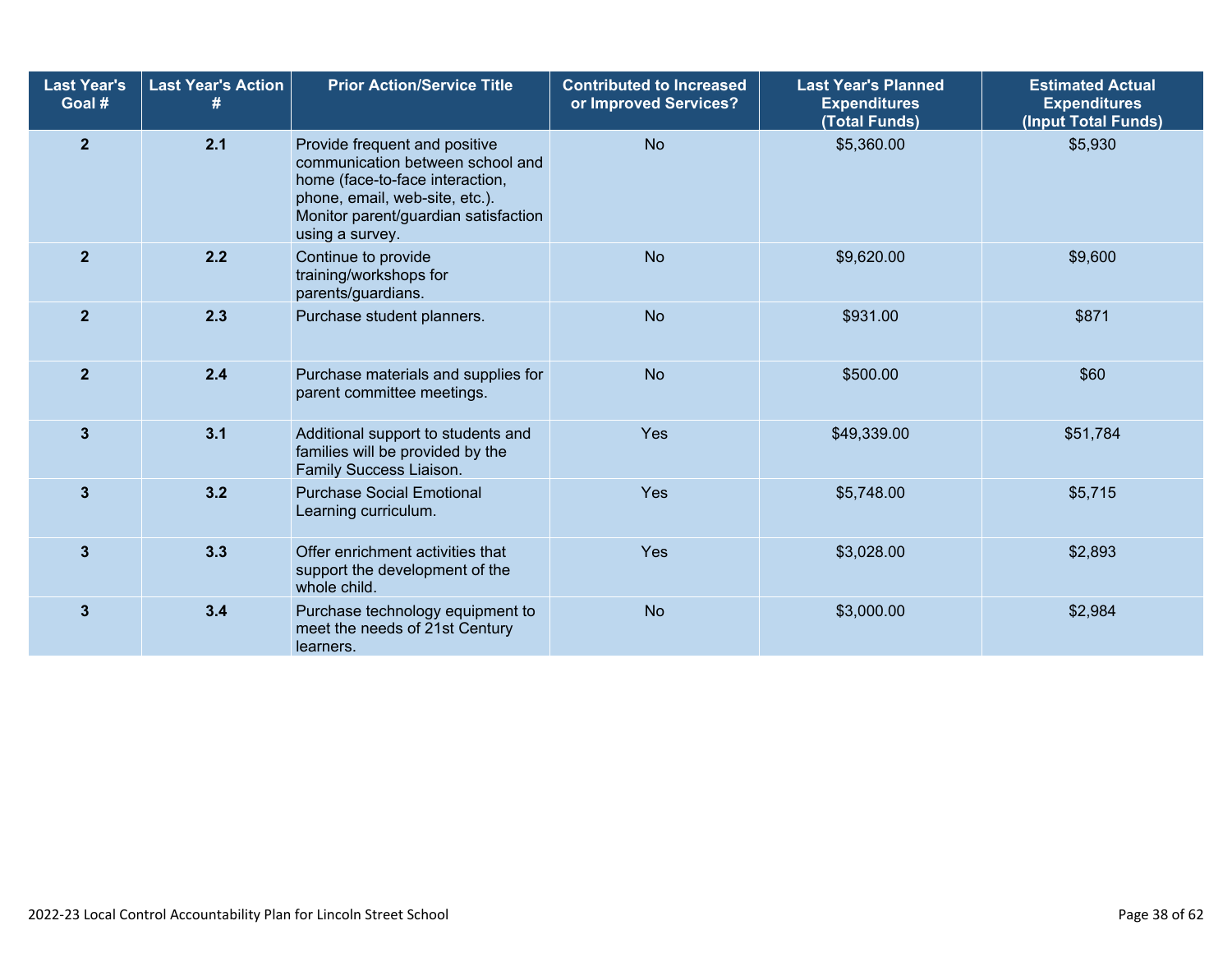### **2021-22 Contributing Actions Annual Update Table**

|                          | <b>6. Estimated</b><br><b>LCFF</b><br><b>Supplemental</b><br>and/or<br><b>Concentration</b><br><b>Grants</b><br>(Input Dollar<br><b>Amount)</b> | 4. Total Planned<br><b>Contributing</b><br><b>Expenditures</b><br>(LCFF Funds)                    | 7. Total Estimated<br><b>Expenditures for</b><br><b>Contributing</b><br><b>Actions</b><br>(LCFF Funds) | <b>Difference</b><br><b>Between Planned</b><br>and Estimated<br><b>Expenditures for</b><br><b>Contributing</b><br><b>Actions</b><br>(Subtract 7 from<br>4) | <b>5. Total Planned</b><br><b>Percentage of</b><br><b>Improved</b><br>Services (%)                             | 8. Total Estimated<br><b>Percentage of</b><br><b>Improved</b><br><b>Services</b><br>(%)                           | <b>Difference</b><br><b>Between Planned</b><br>and Estimated<br>Percentage of<br><b>Improved</b><br><b>Services</b><br>(Subtract 5 from<br>8) |                                                                                            |
|--------------------------|-------------------------------------------------------------------------------------------------------------------------------------------------|---------------------------------------------------------------------------------------------------|--------------------------------------------------------------------------------------------------------|------------------------------------------------------------------------------------------------------------------------------------------------------------|----------------------------------------------------------------------------------------------------------------|-------------------------------------------------------------------------------------------------------------------|-----------------------------------------------------------------------------------------------------------------------------------------------|--------------------------------------------------------------------------------------------|
|                          | \$218,254                                                                                                                                       | \$105,317.00                                                                                      | \$112,733.00                                                                                           | (\$7,416.00)                                                                                                                                               | 0.00%                                                                                                          | 0.14%                                                                                                             | 0.00%                                                                                                                                         |                                                                                            |
| Last<br>Year's<br>Goal # | Last<br>Year's<br><b>Action #</b>                                                                                                               | <b>Prior Action/Service Title</b>                                                                 |                                                                                                        | <b>Contributing to</b><br><b>Increased or</b><br><b>Improved Services?</b>                                                                                 | <b>Last Year's Planned</b><br><b>Expenditures for</b><br><b>Contributing</b><br><b>Actions (LCFF</b><br>Funds) | <b>Estimated Actual</b><br><b>Expenditures for</b><br><b>Contributing</b><br><b>Actions</b><br>(Input LCFF Funds) | <b>Planned Percentage</b><br>of Improved<br><b>Services</b>                                                                                   | <b>Estimated Actual</b><br>Percentage of<br><b>Improved Services</b><br>(Input Percentage) |
| 1                        | 1.3                                                                                                                                             | Provide opportunities and<br>resources for student<br>academic intervention                       |                                                                                                        | Yes                                                                                                                                                        | \$3,125.00                                                                                                     | \$4,485                                                                                                           |                                                                                                                                               |                                                                                            |
| $\mathbf{1}$             | 1.6                                                                                                                                             | Maintained an additional 0.5<br>FTE teacher (part-time) based<br>upon enrollment needs.           |                                                                                                        | Yes                                                                                                                                                        | 48,000                                                                                                         | \$49,366                                                                                                          |                                                                                                                                               |                                                                                            |
| $\mathbf 1$              | 1.8                                                                                                                                             | Purchase skills based<br>assessment and progress<br>monitoring for math.                          |                                                                                                        | Yes                                                                                                                                                        | \$3,500.00                                                                                                     | \$3,500                                                                                                           |                                                                                                                                               |                                                                                            |
| $\mathbf{1}$             | 1.9                                                                                                                                             | Purchase virtual meeting<br>equipment for delivering<br>instructional lessons                     |                                                                                                        | Yes                                                                                                                                                        |                                                                                                                | $\mathbf 0$                                                                                                       |                                                                                                                                               | 0.129                                                                                      |
| 3 <sup>2</sup>           | 3.1                                                                                                                                             | Additional support to students<br>and families will be provided<br>by the Family Success Liaison. |                                                                                                        | Yes                                                                                                                                                        | \$49,339.00                                                                                                    | \$51,784                                                                                                          |                                                                                                                                               |                                                                                            |
| $3\phantom{a}$           | 3.2                                                                                                                                             | <b>Purchase Social Emotional</b><br>Learning curriculum.                                          |                                                                                                        | Yes                                                                                                                                                        |                                                                                                                | \$998                                                                                                             |                                                                                                                                               | .01                                                                                        |
| 3 <sup>2</sup>           | 3.3                                                                                                                                             | Offer enrichment activities that<br>support the development of the<br>whole child.                |                                                                                                        | Yes                                                                                                                                                        | \$1,353.00                                                                                                     | \$2,600                                                                                                           |                                                                                                                                               |                                                                                            |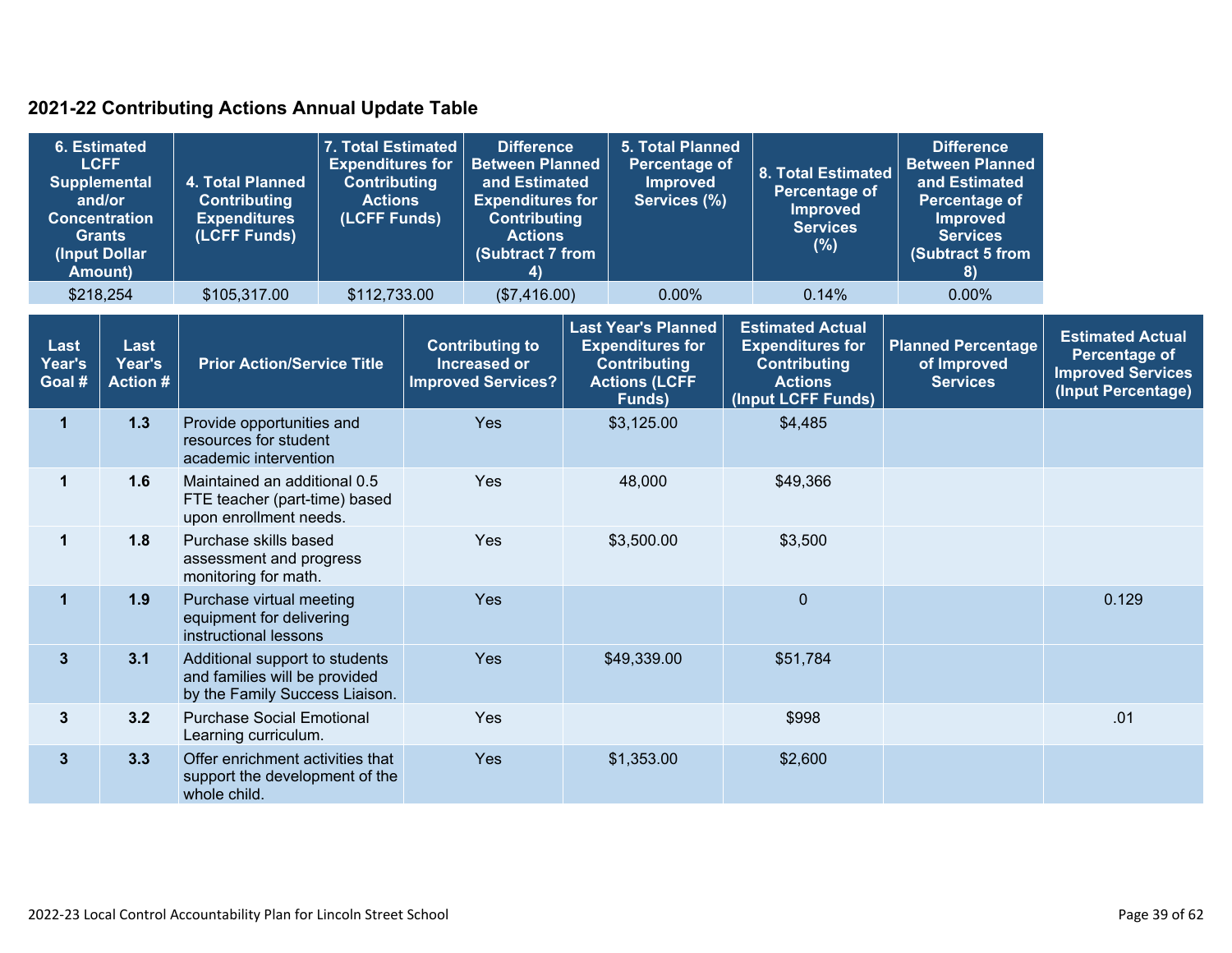### **2021-22 LCFF Carryover Table**

| 9. Estimated<br><b>Actual LCFF</b><br><b>Base Grant</b><br>(Input Dollar)<br>Amount) | 6. Estimated<br><b>Actual LCFF</b><br><b>Supplemental</b><br>and/or<br><b>Concentration</b><br><b>Grants</b> | <b>LCFF</b><br>Carryover —<br>Percentage<br>(Percentage<br>from Prior<br>Year) | 10. Total<br><b>Percentage to</b><br>Increase or<br><b>Improve</b><br><b>Services for</b><br>the Current<br><b>School Year</b><br>$(6$ divided by $9$<br>+ Carryover<br>% | 7. Total<br><b>Estimated</b><br><b>Actual</b><br><b>Expenditures</b><br>for<br><b>Contributing</b><br><b>Actions</b><br>(LCFF Funds) | 8. Total<br><b>Estimated</b><br><b>Actual</b><br>Percentage of $\overline{\phantom{a}}$<br><b>Improved</b><br><b>Services</b><br>(%) | 11. Estimated<br><b>Actual</b><br><b>Percentage of</b><br>Increased or<br><b>Improved</b><br><b>Services</b><br>(7 divided by<br><b>9, plus 8)</b> | <b>12. LCFF</b><br>$Carryover -$<br><b>Dollar Amount</b><br>(Subtract 11<br>from 10 and<br>multiply by 9) | <b>13. LCFF</b><br>Carryover —<br><b>Percentage</b><br>(12 divided by<br>$\left( 9\right)$ |
|--------------------------------------------------------------------------------------|--------------------------------------------------------------------------------------------------------------|--------------------------------------------------------------------------------|---------------------------------------------------------------------------------------------------------------------------------------------------------------------------|--------------------------------------------------------------------------------------------------------------------------------------|--------------------------------------------------------------------------------------------------------------------------------------|----------------------------------------------------------------------------------------------------------------------------------------------------|-----------------------------------------------------------------------------------------------------------|--------------------------------------------------------------------------------------------|
| \$782,093                                                                            | \$218,254                                                                                                    | $\Omega$                                                                       | 27.91%                                                                                                                                                                    | \$112,733.00                                                                                                                         | 0.14%                                                                                                                                | 14.55%                                                                                                                                             | \$104,433.89                                                                                              | 13.35%                                                                                     |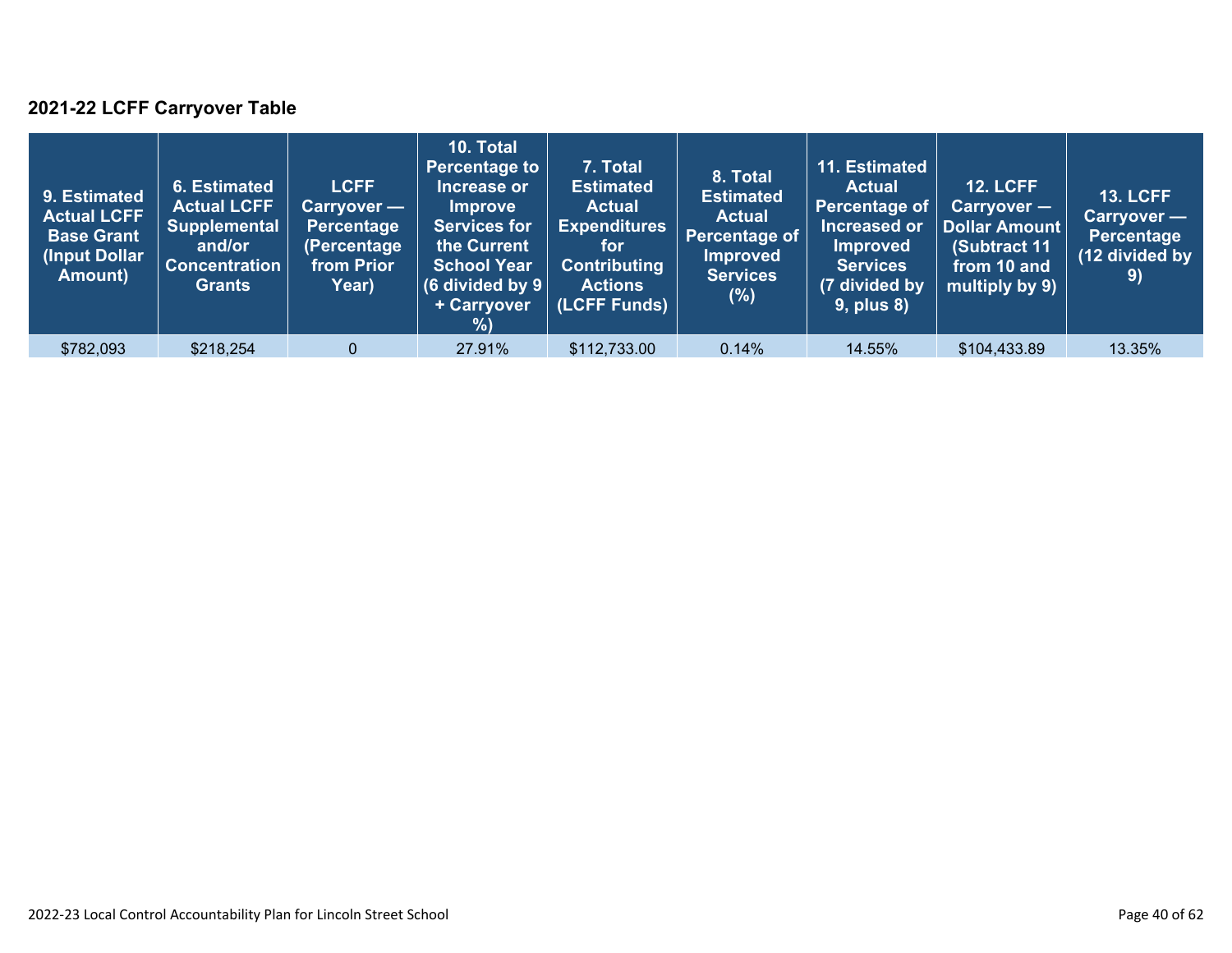## **Instructions**

Plan Summary

Engaging Educational Partners

Goals and Actions

Increased or Improved Services for Foster Youth, English Learners, and Low-Income Students

*For additional questions or technical assistance related to the completion of the Local Control and Accountability Plan (LCAP) template, please contact the local county office of education (COE), or the California Department of Education's (CDE's) Local Agency Systems Support Office, by phone at 916-319-0809 or by email at [lcff@cde.ca.gov](mailto:lcff@cde.ca.gov).*

# **Introduction and Instructions**

The Local Control Funding Formula (LCFF) requires local educational agencies (LEAs) to engage their local educational partners in an annual planning process to evaluate their progress within eight state priority areas encompassing all statutory metrics (COEs have 10 state priorities). LEAs document the results of this planning process in the LCAP using the template adopted by the State Board of Education.

The LCAP development process serves three distinct, but related functions:

- **Comprehensive Strategic Planning:** The process of developing and annually updating the LCAP supports comprehensive strategic planning (California *Education Code* [*EC*] Section 52064[e][1]). Strategic planning that is comprehensive connects budgetary decisions to teaching and learning performance data. LEAs should continually evaluate the hard choices they make about the use of limited resources to meet student and community needs to ensure opportunities and outcomes are improved for all students.
- **Meaningful Engagement of Educational Partners:** The LCAP development process should result in an LCAP that reflects decisions made through meaningful engagement (*EC* Section 52064[e][1]). Local educational partners possess valuable perspectives and insights about an LEA's programs and services. Effective strategic planning will incorporate these perspectives and insights in order to identify potential goals and actions to be included in the LCAP.
- **Accountability and Compliance:** The LCAP serves an important accountability function because aspects of the LCAP template require LEAs to show that they have complied with various requirements specified in the LCFF statutes and regulations, most notably:
	- o Demonstrating that LEAs are increasing or improving services for foster youth, English learners, and low-income students in proportion to the amount of additional funding those students generate under LCFF (*EC* Section 52064[b][4-6]).
	- o Establishing goals, supported by actions and related expenditures, that address the statutory priority areas and statutory metrics (*EC* sections 52064[b][1] and [2]).
	- o Annually reviewing and updating the LCAP to reflect progress toward the goals (*EC* Section 52064[b][7]).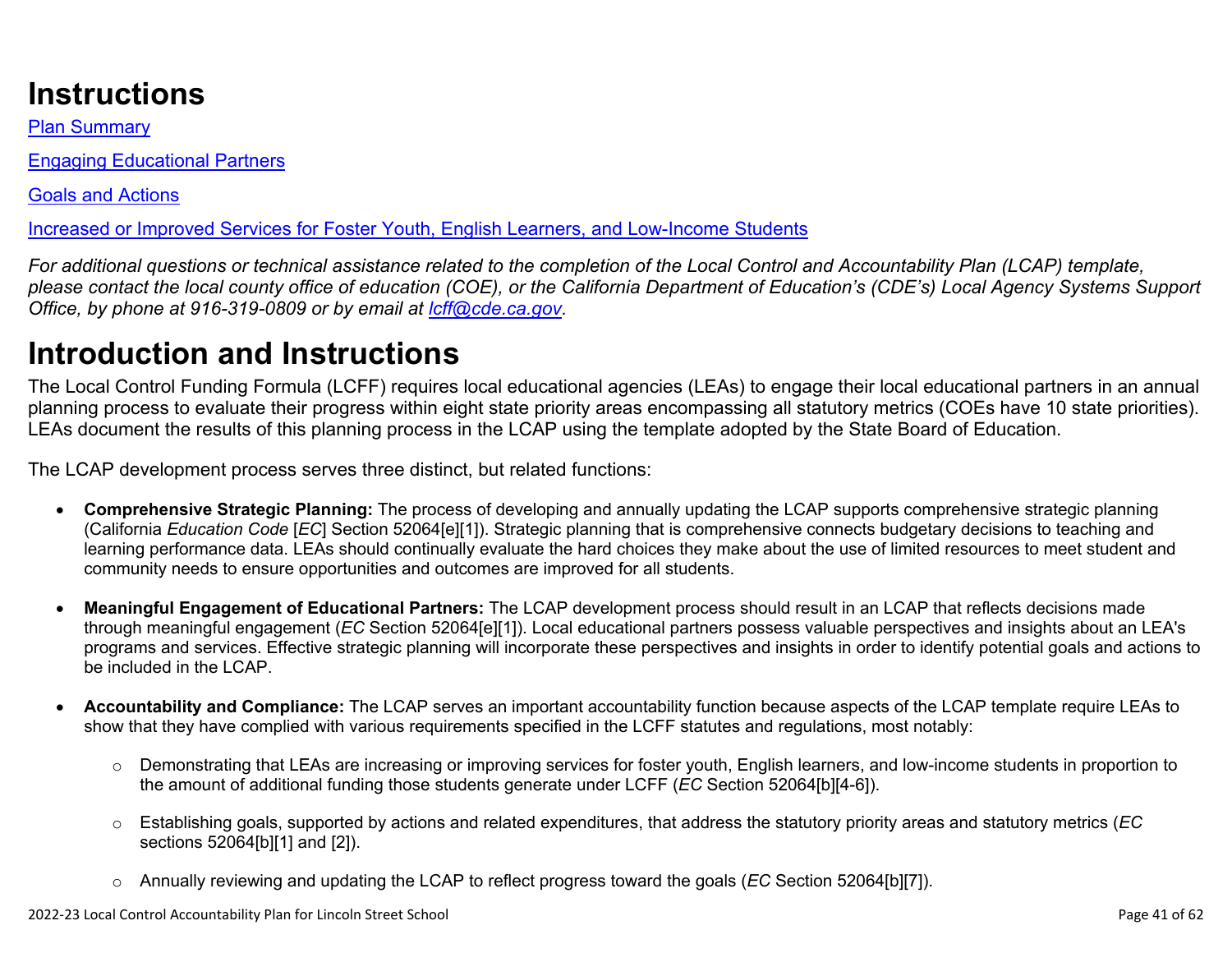The LCAP template, like each LEA's final adopted LCAP, is a document, not a process. LEAs must use the template to memorialize the outcome of their LCAP development process, which should: (a) reflect comprehensive strategic planning (b) through meaningful engagement with educational partners that (c) meets legal requirements, as reflected in the final adopted LCAP. The sections included within the LCAP template do not and cannot reflect the full development process, just as the LCAP template itself is not intended as a tool for engaging educational partners.

If a county superintendent of schools has jurisdiction over a single school district, the county board of education and the governing board of the school district may adopt and file for review and approval a single LCAP consistent with the requirements in *EC* sections 52060, 52062, 52066, 52068, and 52070. The LCAP must clearly articulate to which entity's budget (school district or county superintendent of schools) all budgeted and actual expenditures are aligned.

The revised LCAP template for the 2021–22, 2022–23, and 2023–24 school years reflects statutory changes made through Assembly Bill 1840 (Committee on Budget), Chapter 243, Statutes of 2018. These statutory changes enhance transparency regarding expenditures on actions included in the LCAP, including actions that contribute to meeting the requirement to increase or improve services for foster youth, English learners, and low-income students, and to streamline the information presented within the LCAP to make adopted LCAPs more accessible for educational partners and the public.

At its most basic, the adopted LCAP should attempt to distill not just what the LEA is doing for students in transitional kindergarten through grade twelve (TK–12), but also allow educational partners to understand why, and whether those strategies are leading to improved opportunities and outcomes for students. LEAs are strongly encouraged to use language and a level of detail in their adopted LCAPs intended to be meaningful and accessible for the LEA's diverse educational partners and the broader public.

In developing and finalizing the LCAP for adoption, LEAs are encouraged to keep the following overarching frame at the forefront of the strategic planning and educational partner engagement functions:

Given present performance across the state priorities and on indicators in the California School Dashboard (Dashboard), how is the LEA using its budgetary resources to respond to TK–12 student and community needs, and address any performance gaps, including by meeting its obligation to increase or improve services for foster youth, English learners, and low-income students?

LEAs are encouraged to focus on a set of metrics and actions that the LEA believes, based on input gathered from educational partners, research, and experience, will have the biggest impact on behalf of its TK–12 students.

These instructions address the requirements for each section of the LCAP, but may include information about effective practices when developing the LCAP and completing the LCAP itself. Additionally, information is included at the beginning of each section emphasizing the purpose that each section serves.

# **Plan Summary Purpose**

2022-23 Local Control Accountability Plan for Lincoln Street School Page 42 of 62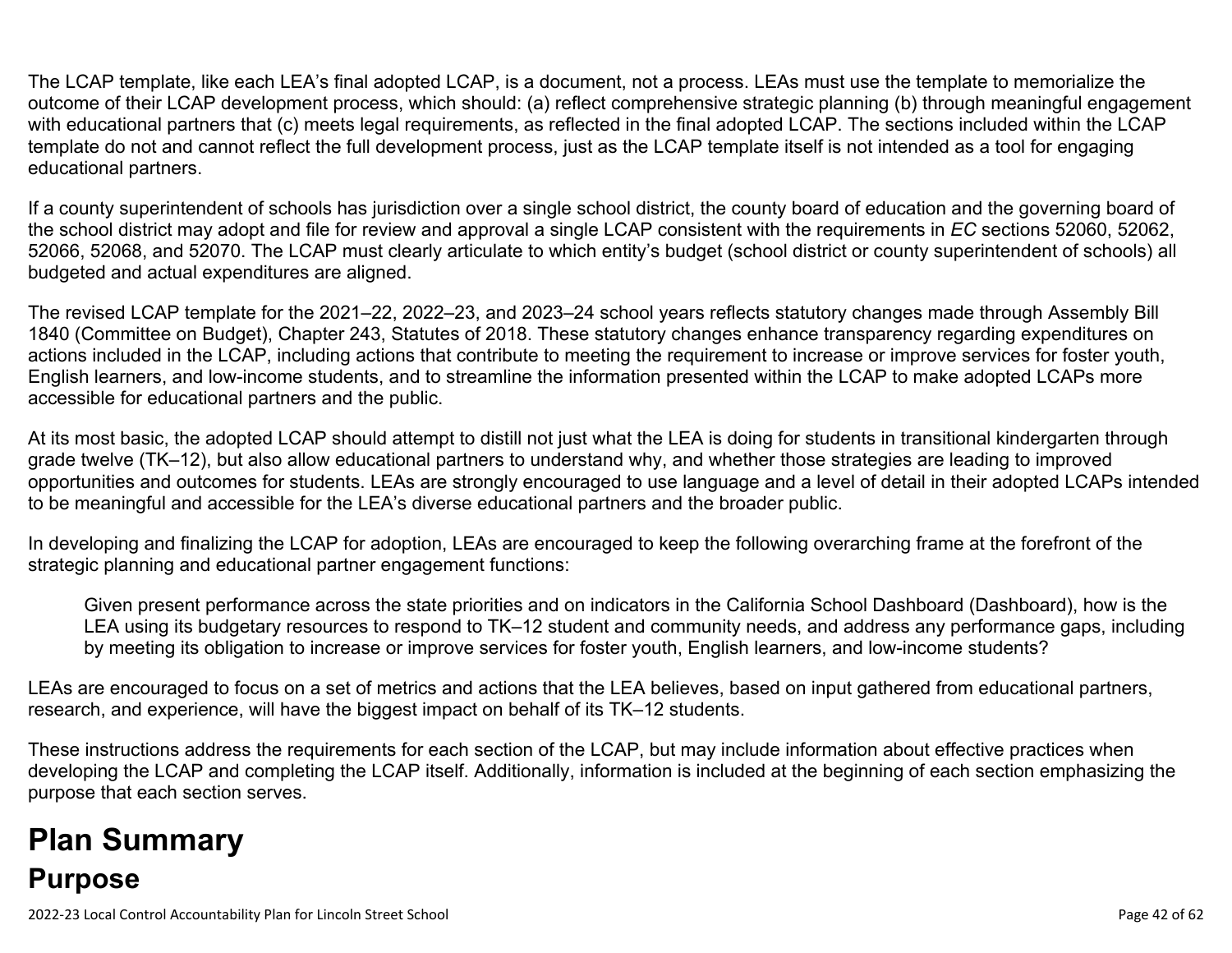A well-developed Plan Summary section provides a meaningful context for the LCAP. This section provides information about an LEA's community as well as relevant information about student needs and performance. In order to provide a meaningful context for the rest of the LCAP, the content of this section should be clearly and meaningfully related to the content included in the subsequent sections of the LCAP.

### **Requirements and Instructions**

*General Information* – Briefly describe the LEA, its schools, and its students in grades TK–12, as applicable to the LEA. For example, information about an LEA in terms of geography, enrollment, or employment, the number and size of specific schools, recent community challenges, and other such information as an LEA wishes to include can enable a reader to more fully understand an LEA's LCAP.

*Reflections: Successes* – Based on a review of performance on the state indicators and local performance indicators included in the Dashboard, progress toward LCAP goals, local self-assessment tools, input from educational partners, and any other information, what progress is the LEA most proud of and how does the LEA plan to maintain or build upon that success? This may include identifying specific examples of how past increases or improvements in services for foster youth, English learners, and low-income students have led to improved performance for these students.

*Reflections: Identified Need* – Referring to the Dashboard, identify: (a) any state indicator for which overall performance was in the "Red" or "Orange" performance category or any local indicator where the LEA received a "Not Met" or "Not Met for Two or More Years" rating AND (b) any state indicator for which performance for any student group was two or more performance levels below the "all student*"* performance. What steps is the LEA planning to take to address these areas of low performance and performance gaps? An LEA that is required to include a goal to address one or more consistently low-performing student groups or low-performing schools must identify that it is required to include this goal and must also identify the applicable student group(s) and/or school(s). Other needs may be identified using locally collected data including data collected to inform the self-reflection tools and reporting local indicators on the Dashboard.

*LCAP Highlights* – Identify and briefly summarize the key features of this year's LCAP.

*Comprehensive Support and Improvement* – An LEA with a school or schools identified for comprehensive support and improvement (CSI) under the Every Student Succeeds Act must respond to the following prompts:

- **Schools Identified**: Identify the schools within the LEA that have been identified for CSI.
- **Support for Identified Schools**: Describe how the LEA has or will support the identified schools in developing CSI plans that included a school-level needs assessment, evidence-based interventions, and the identification of any resource inequities to be addressed through the implementation of the CSI plan.
- **Monitoring and Evaluating Effectiveness**: Describe how the LEA will monitor and evaluate the implementation and effectiveness of the CSI plan to support student and school improvement.

# **Engaging Educational Partners**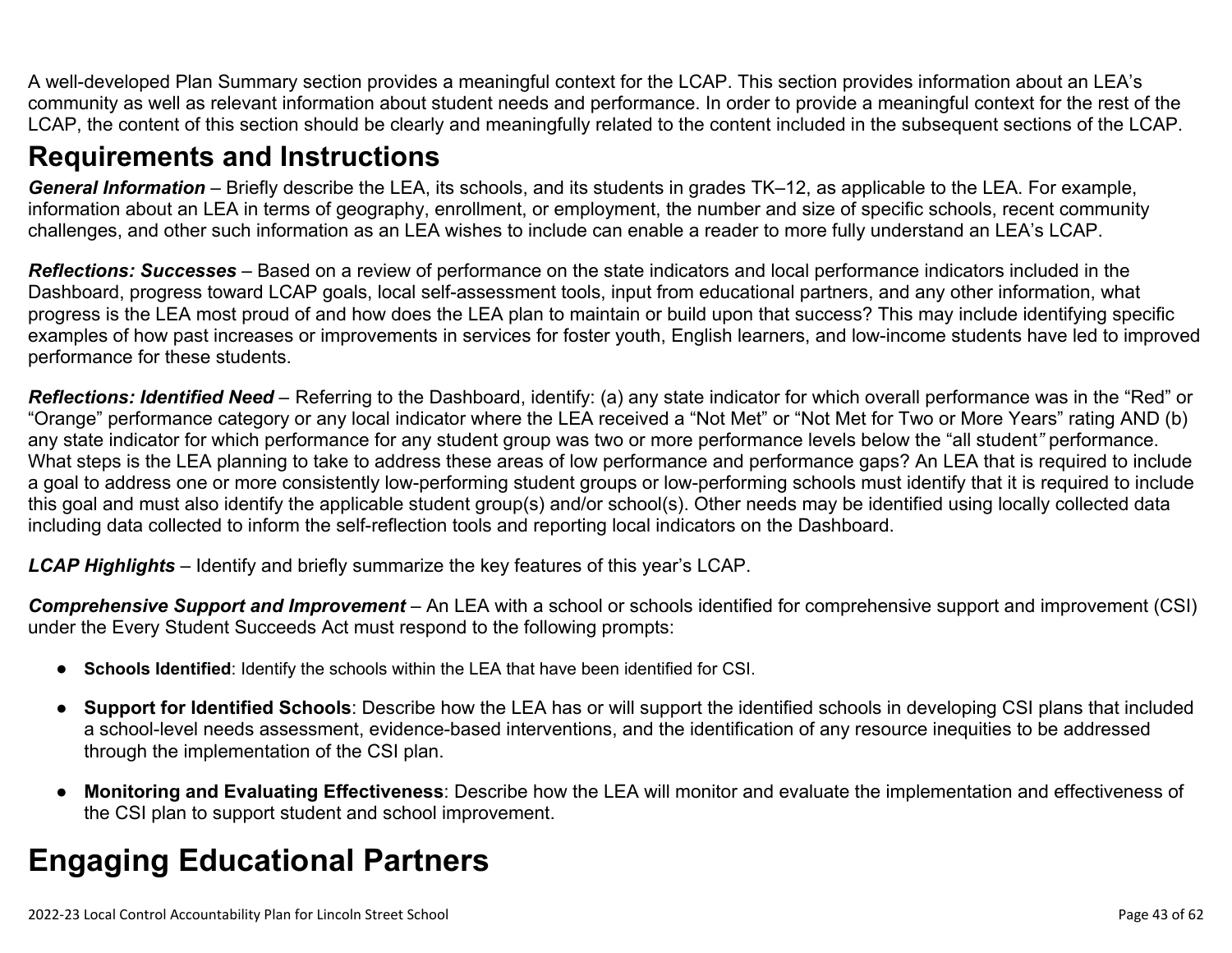## **Purpose**

Significant and purposeful engagement of parents, students, educators, and other educational partners, including those representing the student groups identified by LCFF, is critical to the development of the LCAP and the budget process. Consistent with statute, such engagement should support comprehensive strategic planning, accountability, and improvement across the state priorities and locally identified priorities (*EC* Section 52064[e][1]). Engagement of educational partners is an ongoing, annual process.

This section is designed to reflect how the engagement of educational partners influenced the decisions reflected in the adopted LCAP. The goal is to allow educational partners that participated in the LCAP development process and the broader public understand how the LEA engaged educational partners and the impact of that engagement. LEAs are encouraged to keep this goal in the forefront when completing this section.

Statute and regulations specify the educational partners that school districts and COEs must consult when developing the LCAP: teachers, principals, administrators, other school personnel, local bargaining units of the LEA, parents, and students. Before adopting the LCAP, school districts and COEs must share it with the Parent Advisory Committee and, if applicable, to its English Learner Parent Advisory Committee. The superintendent is required by statute to respond in writing to the comments received from these committees. School districts and COEs must also consult with the special education local plan area administrator(s) when developing the LCAP.

Statute requires charter schools to consult with teachers, principals, administrators, other school personnel, parents, and students in developing the LCAP. The LCAP should also be shared with, and LEAs should request input from, schoolsite-level advisory groups, as applicable (e.g., schoolsite councils, English Learner Advisory Councils, student advisory groups, etc.), to facilitate alignment between schoolsite and district-level goals and actions.

Information and resources that support effective engagement, define student consultation, and provide the requirements for advisory group composition, can be found under Resources on the following web page of the CDE's website: <https://www.cde.ca.gov/re/lc/>.

### **Requirements and Instructions**

Below is an excerpt from the 2018–19 *Guide for Annual Audits of K–12 Local Education Agencies and State Compliance Reporting*, which is provided to highlight the legal requirements for engagement of educational partners in the LCAP development process:

#### **Local Control and Accountability Plan:**

For county offices of education and school districts only, verify the LEA:

- a) Presented the local control and accountability plan to the parent advisory committee in accordance with Education Code section 52062(a)(1) or 52068(a)(1), as appropriate.
- b) If applicable, presented the local control and accountability plan to the English learner parent advisory committee, in accordance with Education Code section 52062(a)(2) or 52068(a)(2), as appropriate.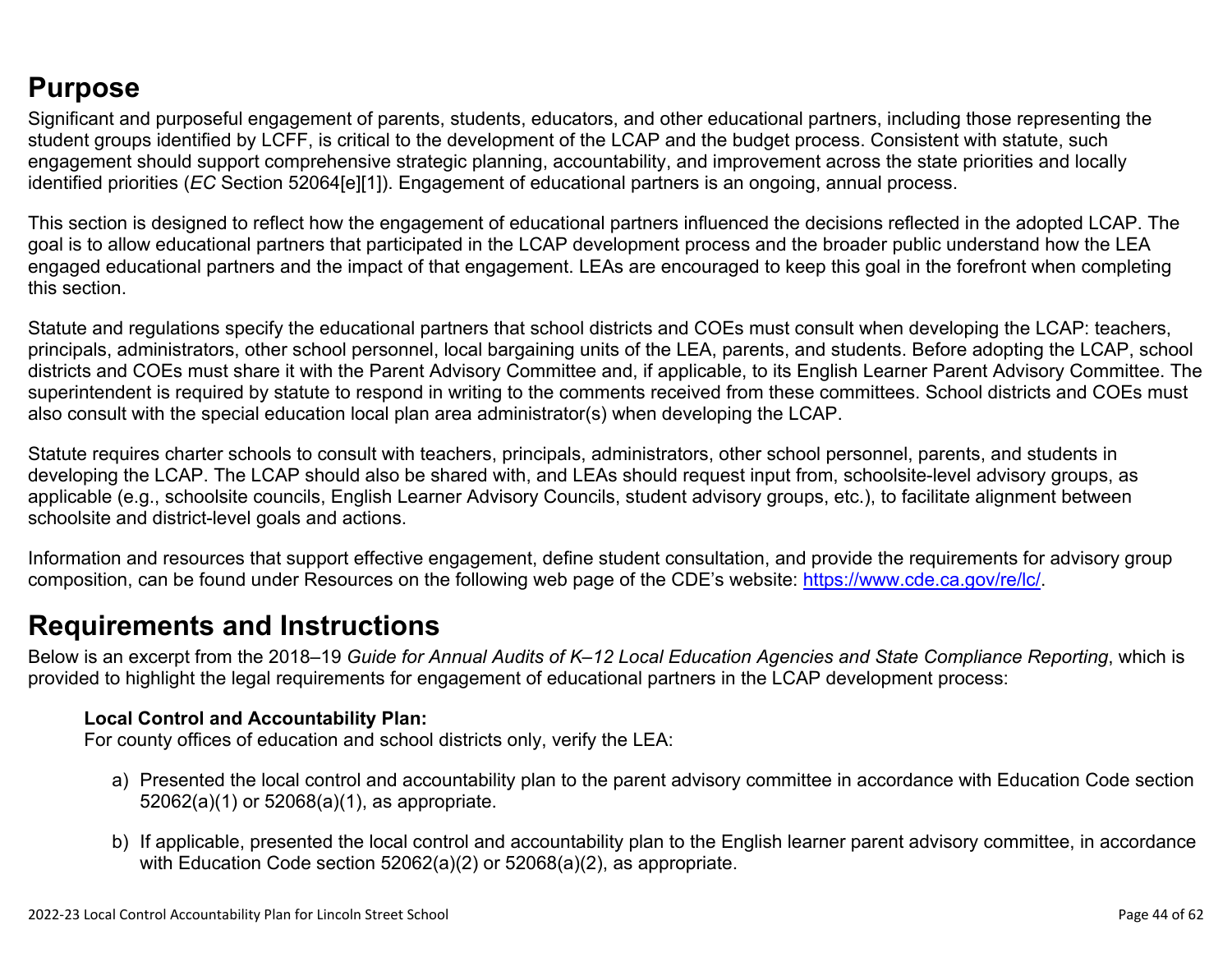- c) Notified members of the public of the opportunity to submit comments regarding specific actions and expenditures proposed to be included in the local control and accountability plan in accordance with Education Code section 52062(a)(3) or 52068(a)(3), as appropriate.
- d) Held at least one public hearing in accordance with Education Code section 52062(b)(1) or 52068(b)(1), as appropriate.
- e) Adopted the local control and accountability plan in a public meeting in accordance with Education Code section 52062(b)(2) or 52068(b)(2), as appropriate.

**Prompt 1**: "A summary of the process used to engage educational partners and how this engagement was considered before finalizing the LCAP."

Describe the engagement process used by the LEA to involve educational partners in the development of the LCAP, including, at a minimum, describing how the LEA met its obligation to consult with all statutorily required educational partners as applicable to the type of LEA. A sufficient response to this prompt must include general information about the timeline of the process and meetings or other engagement strategies with educational partners. A response may also include information about an LEA's philosophical approach to engaging its educational partners.

**Prompt 2:** "A summary of the feedback provided by specific educational partners."

Describe and summarize the feedback provided by specific educational partners. A sufficient response to this prompt will indicate ideas, trends, or inputs that emerged from an analysis of the feedback received from educational partners.

**Prompt 3**: "A description of the aspects of the LCAP that were influenced by specific input from educational partners."

A sufficient response to this prompt will provide educational partners and the public with clear, specific information about how the engagement process influenced the development of the LCAP. The response must describe aspects of the LCAP that were influenced by or developed in response to the educational partner feedback described in response to Prompt 2. This may include a description of how the LEA prioritized requests of educational partners within the context of the budgetary resources available or otherwise prioritized areas of focus within the LCAP. For the purposes of this prompt, "aspects" of an LCAP that may have been influenced by educational partner input can include, but are not necessarily limited to:

- Inclusion of a goal or decision to pursue a Focus Goal (as described below)
- Inclusion of metrics other than the statutorily required metrics
- Determination of the desired outcome on one or more metrics
- Inclusion of performance by one or more student groups in the Measuring and Reporting Results subsection
- Inclusion of action(s) or a group of actions
- Elimination of action(s) or group of actions
- Changes to the level of proposed expenditures for one or more actions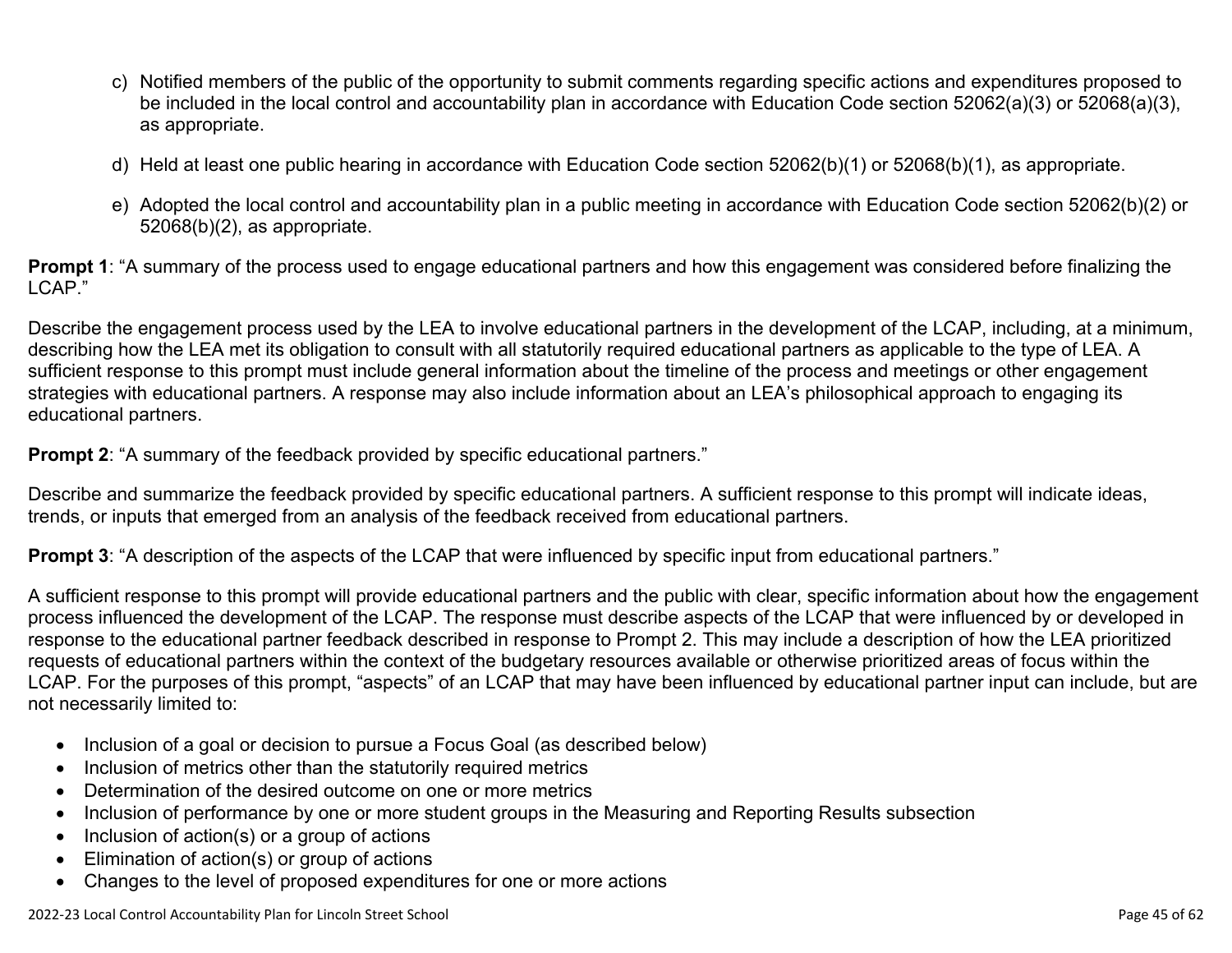- Inclusion of action(s) as contributing to increased or improved services for unduplicated services
- Determination of effectiveness of the specific actions to achieve the goal
- Determination of material differences in expenditures
- Determination of changes made to a goal for the ensuing LCAP year based on the annual update process
- Determination of challenges or successes in the implementation of actions

# **Goals and Actions**

## **Purpose**

Well-developed goals will clearly communicate to educational partners what the LEA plans to accomplish, what the LEA plans to do in order to accomplish the goal, and how the LEA will know when it has accomplished the goal. A goal statement, associated metrics and expected outcomes, and the actions included in the goal should be in alignment. The explanation for why the LEA included a goal is an opportunity for LEAs to clearly communicate to educational partners and the public why, among the various strengths and areas for improvement highlighted by performance data and strategies and actions that could be pursued, the LEA decided to pursue this goal, and the related metrics, expected outcomes, actions, and expenditures.

A well-developed goal can be focused on the performance relative to a metric or metrics for all students, a specific student group(s), narrowing performance gaps, or implementing programs or strategies expected to impact outcomes. LEAs should assess the performance of their student groups when developing goals and the related actions to achieve such goals.

## **Requirements and Instructions**

LEAs should prioritize the goals, specific actions, and related expenditures included within the LCAP within one or more state priorities. LEAs should consider performance on the state and local indicators, including their locally collected and reported data for the local indicators that are included in the Dashboard in determining whether and how to prioritize its goals within the LCAP.

In order to support prioritization of goals, the LCAP template provides LEAs with the option of developing three different kinds of goals:

- Focus Goal: A Focus Goal is relatively more concentrated in scope and may focus on a fewer number of metrics to measure improvement. A Focus Goal statement will be time bound and make clear how the goal is to be measured.
- Broad Goal: A Broad Goal is relatively less concentrated in its scope and may focus on improving performance across a wide range of metrics.
- Maintenance of Progress Goal: A Maintenance of Progress Goal includes actions that may be ongoing without significant changes and allows an LEA to track performance on any metrics not addressed in the other goals of the LCAP.

At a minimum, the LCAP must address all LCFF priorities and associated metrics.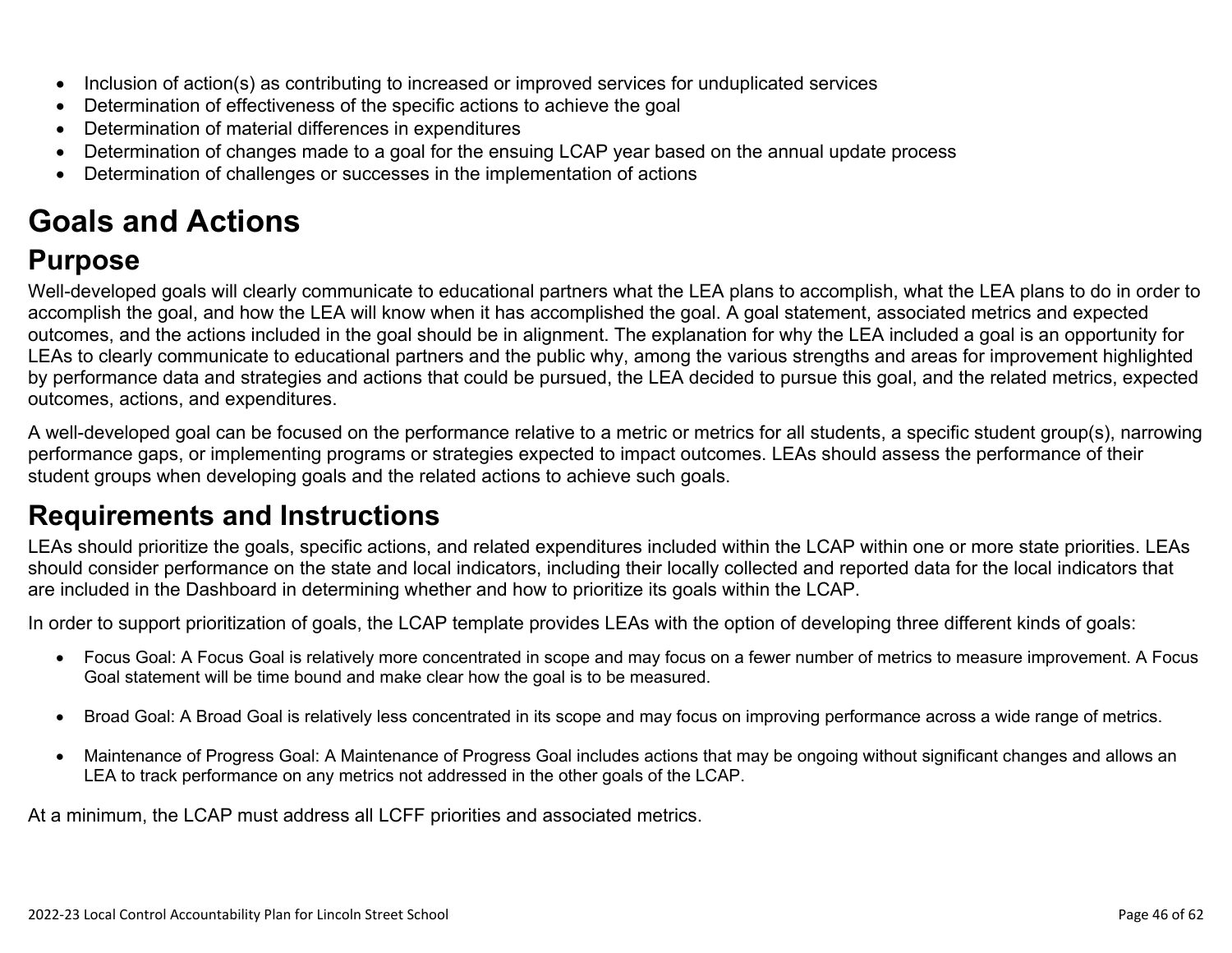### **Focus Goal(s)**

**Goal Description:** The description provided for a Focus Goal must be specific, measurable, and time bound. An LEA develops a Focus Goal to address areas of need that may require or benefit from a more specific and data intensive approach. The Focus Goal can explicitly reference the metric(s) by which achievement of the goal will be measured and the time frame according to which the LEA expects to achieve the goal.

**Explanation of why the LEA has developed this goal:** Explain why the LEA has chosen to prioritize this goal. An explanation must be based on Dashboard data or other locally collected data. LEAs must describe how the LEA identified this goal for focused attention, including relevant consultation with educational partners. LEAs are encouraged to promote transparency and understanding around the decision to pursue a focus goal.

#### **Broad Goal**

Goal Description: Describe what the LEA plans to achieve through the actions included in the goal. The description of a broad goal will be clearly aligned with the expected measurable outcomes included for the goal. The goal description organizes the actions and expected outcomes in a cohesive and consistent manner. A goal description is specific enough to be measurable in either quantitative or qualitative terms. A broad goal is not as specific as a focus goal. While it is specific enough to be measurable, there are many different metrics for measuring progress toward the goal.

**Explanation of why the LEA has developed this goal:** Explain why the LEA developed this goal and how the actions and metrics grouped together will help achieve the goal.

#### **Maintenance of Progress Goal**

**Goal Description:** Describe how the LEA intends to maintain the progress made in the LCFF State Priorities not addressed by the other goals in the LCAP. Use this type of goal to address the state priorities and applicable metrics not addressed within the other goals in the LCAP. The state priorities and metrics to be addressed in this section are those for which the LEA, in consultation with educational partners, has determined to maintain actions and monitor progress while focusing implementation efforts on the actions covered by other goals in the LCAP.

**Explanation of why the LEA has developed this goal**: Explain how the actions will sustain the progress exemplified by the related metrics.

#### **Required Goals**

In general, LEAs have flexibility in determining what goals to include in the LCAP and what those goals will address; however, beginning with the development of the 2022–23 LCAP, LEAs that meet certain criteria are required to include a specific goal in their LCAP.

**Consistently low-performing student group(s) criteria:** An LEA is eligible for Differentiated Assistance for three or more consecutive years based on the performance of the same student group or groups in the Dashboard. A list of the LEAs required to include a goal in the LCAP based on student group performance, and the student group(s) that lead to identification, may be found on the CDE's Local Control Funding Formula web page at [https://www.cde.ca.gov/fg/aa/lc/.](https://www.cde.ca.gov/fg/aa/lc/)

2022-23 Local Control Accountability Plan for Lincoln Street School Page 47 of 62 • **Consistently low-performing student group(s) goal requirement:** An LEA meeting the consistently low-performing student group(s) criteria must include a goal in its LCAP focused on improving the performance of the student group or groups that led to the LEA's eligibility for Differentiated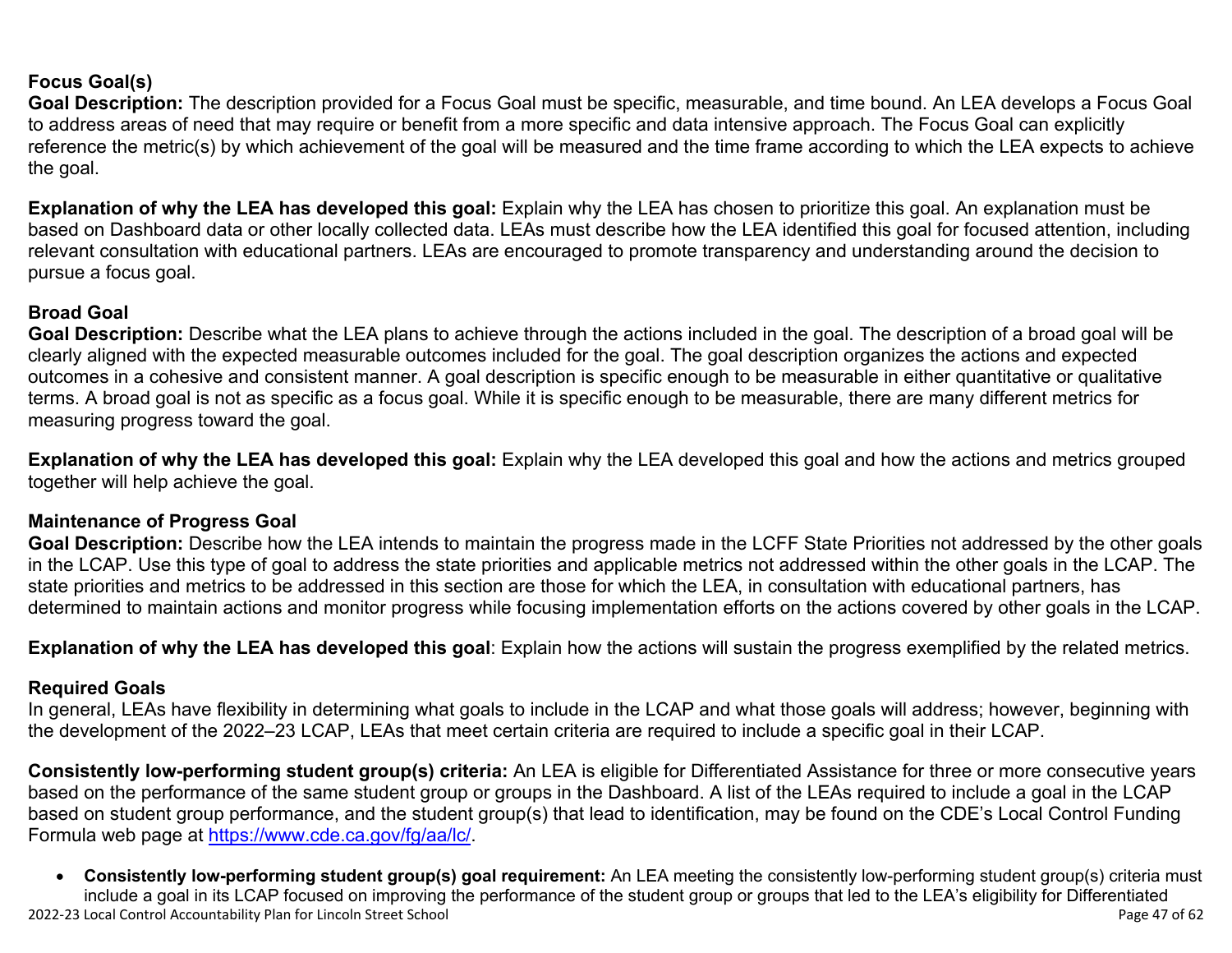Assistance. This goal must include metrics, outcomes, actions, and expenditures specific to addressing the needs of, and improving outcomes for, this student group or groups. An LEA required to address multiple student groups is not required to have a goal to address each student group; however, each student group must be specifically addressed in the goal. This requirement may not be met by combining this required goal with another goal.

- **Goal Description:** Describe the outcomes the LEA plans to achieve to address the needs of, and improve outcomes for, the student group or groups that led to the LEA's eligibility for Differentiated Assistance.
- **Explanation of why the LEA has developed this goal**: Explain why the LEA is required to develop this goal, including identifying the student group(s) that lead to the LEA being required to develop this goal, how the actions and associated metrics included in this goal differ from previous efforts to improve outcomes for the student group(s), and why the LEA believes the actions, metrics, and expenditures included in this goal will help achieve the outcomes identified in the goal description.

**Low-performing school(s) criteria:** The following criteria only applies to a school district or COE with two or more schools; it does not apply to a single-school district. A school district or COE has one or more schools that, for two consecutive years, received the two lowest performance levels on all but one of the state indicators for which the school(s) receive performance levels in the Dashboard and the performance of the "All Students" student group for the LEA is at least one performance level higher in all of those indicators. A list of the LEAs required to include a goal in the LCAP based on school performance, and the school(s) that lead to identification, may be found on the CDE's Local Control Funding Formula web page at [https://www.cde.ca.gov/fg/aa/lc/.](https://www.cde.ca.gov/fg/aa/lc/)

- **Low-performing school(s) goal requirement:** A school district or COE meeting the low-performing school(s) criteria must include a goal in its LCAP focusing on addressing the disparities in performance between the school(s) and the LEA as a whole. This goal must include metrics, outcomes, actions, and expenditures specific to addressing the needs of, and improving outcomes for, the students enrolled at the low-performing school or schools. An LEA required to address multiple schools is not required to have a goal to address each school; however, each school must be specifically addressed in the goal. This requirement may not be met by combining this goal with another goal.
- **Goal Description:** Describe what outcomes the LEA plans to achieve to address the disparities in performance between the students enrolled at the low-performing school(s) and the students enrolled at the LEA as a whole.
- **Explanation of why the LEA has developed this goal**: Explain why the LEA is required to develop this goal, including identifying the schools(s) that lead to the LEA being required to develop this goal; how the actions and associated metrics included in this goal differ from previous efforts to improve outcomes for the school(s); and why the LEA believes the actions, metrics, and expenditures included in this goal will help achieve the outcomes for students enrolled at the low-performing school or schools identified in the goal description.

#### **Measuring and Reporting Results:**

For each LCAP year, identify the metric(s) that the LEA will use to track progress toward the expected outcomes. LEAs are encouraged to identify metrics for specific student groups, as appropriate, including expected outcomes that would reflect narrowing of any existing performance gaps.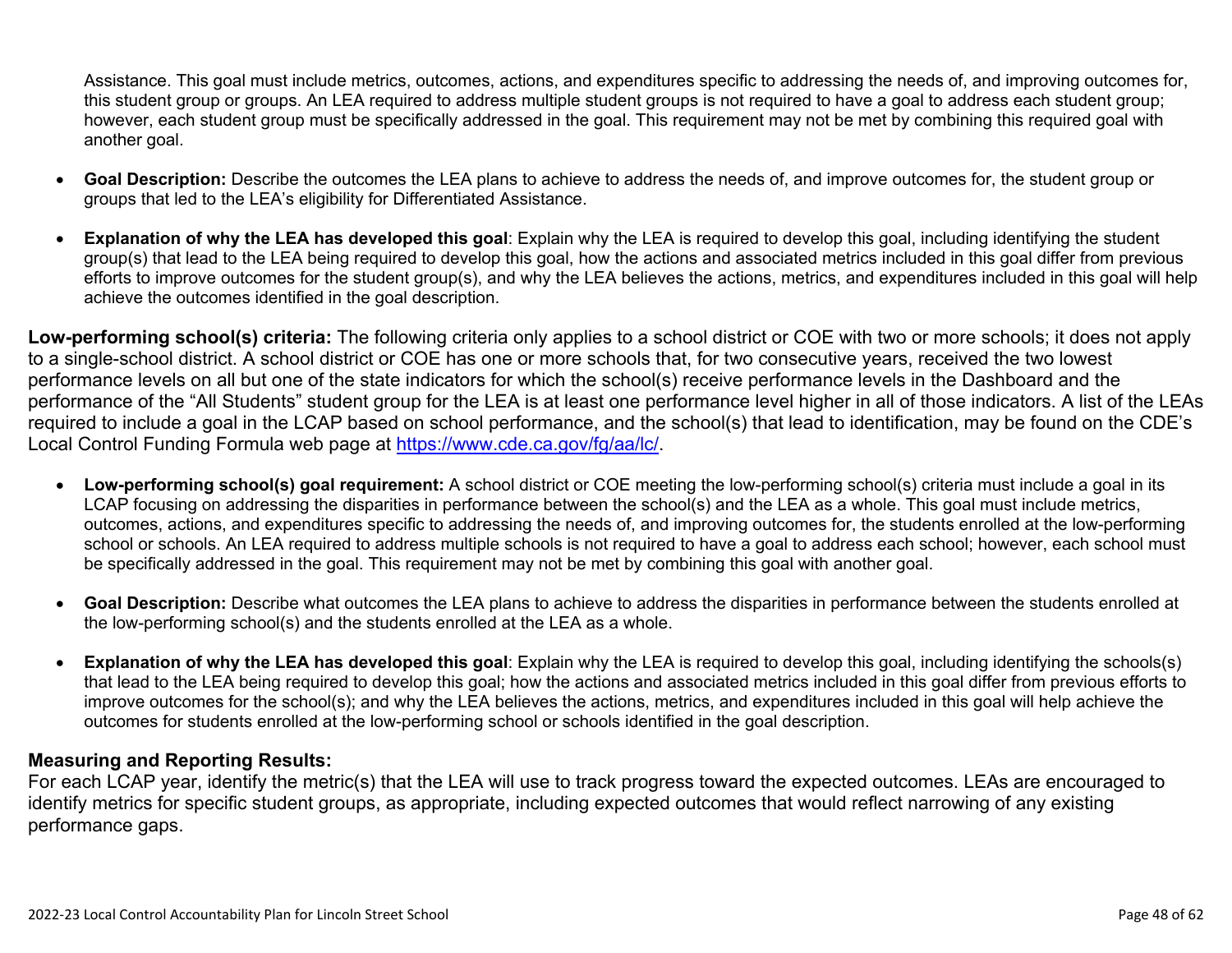Include in the baseline column the most recent data associated with this metric available at the time of adoption of the LCAP for the first year of the three-year plan. LEAs may use data as reported on the 2019 Dashboard for the baseline of a metric only if that data represents the most recent available (e.g., high school graduation rate).

Using the most recent data available may involve reviewing data the LEA is preparing for submission to the California Longitudinal Pupil Achievement Data System (CALPADS) or data that the LEA has recently submitted to CALPADS. Because final 2020–21 outcomes on some metrics may not be computable at the time the 2021–24 LCAP is adopted (e.g., graduation rate, suspension rate), the most recent data available may include a point in time calculation taken each year on the same date for comparability purposes.

The baseline data shall remain unchanged throughout the three-year LCAP.

Complete the table as follows:

- **Metric**: Indicate how progress is being measured using a metric.
- **Baseline**: Enter the baseline when completing the LCAP for 2021–22. As described above, the baseline is the most recent data associated with a metric. Indicate the school year to which the data applies, consistent with the instructions above.
- **Year 1 Outcome**: When completing the LCAP for 2022–23, enter the most recent data available. Indicate the school year to which the data applies, consistent with the instructions above.
- **Year 2 Outcome**: When completing the LCAP for 2023–24, enter the most recent data available. Indicate the school year to which the data applies, consistent with the instructions above.
- **Year 3 Outcome**: When completing the LCAP for 2024–25, enter the most recent data available. Indicate the school year to which the data applies, consistent with the instructions above. The 2024–25 LCAP will be the first year in the next three-year cycle. Completing this column will be part of the Annual Update for that year.
- **Desired Outcome for 2023**–**24**: When completing the first year of the LCAP, enter the desired outcome for the relevant metric the LEA expects to achieve by the end of the 2023–24 LCAP year.

Timeline for completing the "**Measuring and Reporting Results**" part of the Goal.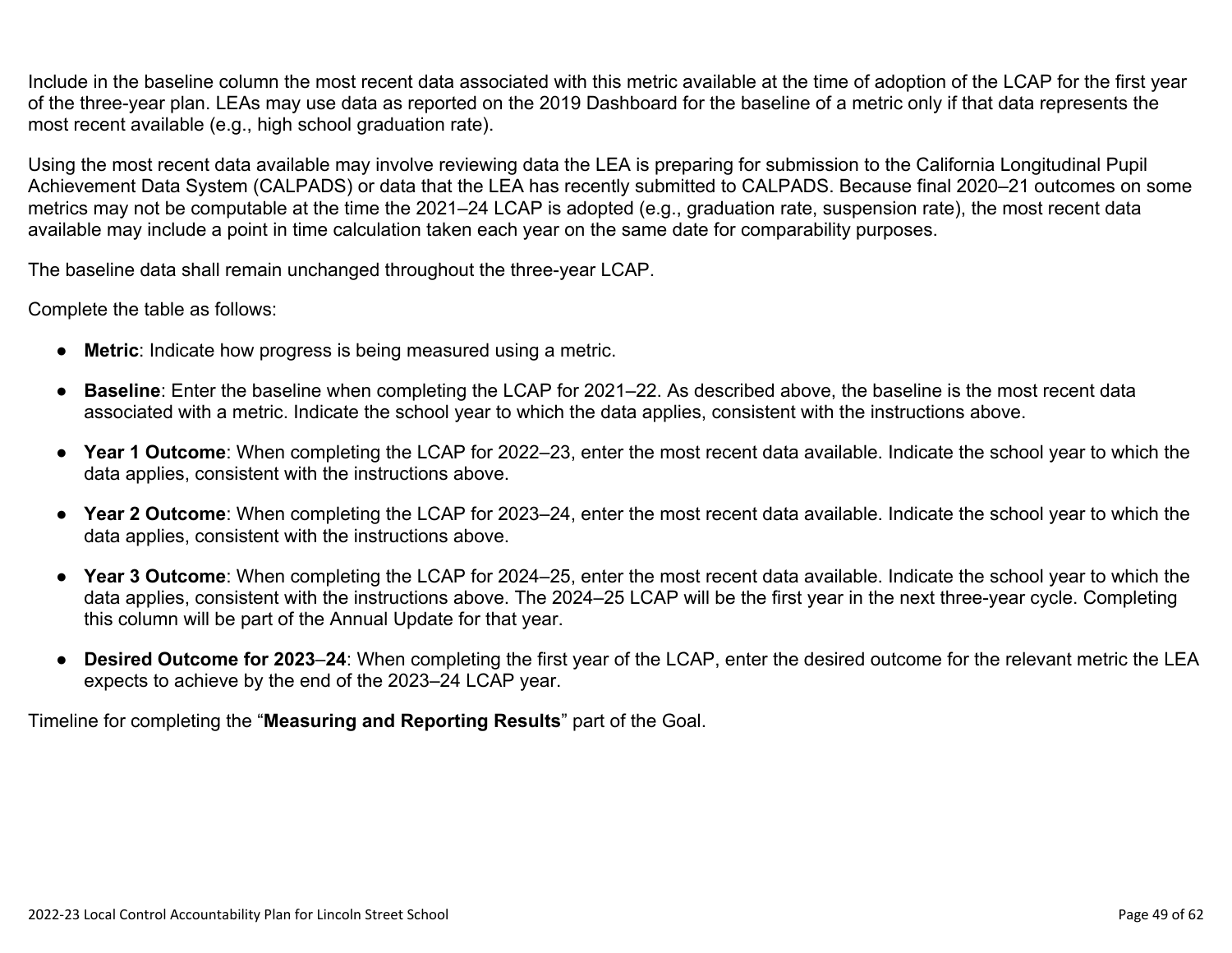| <b>Metric</b>                                                                    | <b>Baseline</b>                                                                  | Year 1 Outcome                                                                                              | Year 2 Outcome                                                                                              | Year 3 Outcome                                                                                              | <b>Desired Outcome</b><br>for Year 3<br>$(2023 - 24)$                                                              |
|----------------------------------------------------------------------------------|----------------------------------------------------------------------------------|-------------------------------------------------------------------------------------------------------------|-------------------------------------------------------------------------------------------------------------|-------------------------------------------------------------------------------------------------------------|--------------------------------------------------------------------------------------------------------------------|
| Enter information<br>in this box when<br>completing the<br>LCAP for 2021-<br>22. | Enter information<br>in this box when<br>completing the<br>LCAP for 2021-<br>22. | Enter information<br>in this box when<br>completing the<br>LCAP for 2022-<br>23. Leave blank<br>until then. | Enter information<br>in this box when<br>completing the<br>LCAP for 2023-<br>24. Leave blank<br>until then. | Enter information<br>in this box when<br>completing the<br>LCAP for 2024-<br>25. Leave blank<br>until then. | Enter information<br>in this box when<br>completing the<br>LCAP for 2021-<br>22 or when<br>adding a new<br>metric. |

The metrics may be quantitative or qualitative; but at minimum, an LEA's LCAP must include goals that are measured using all of the applicable metrics for the related state priorities, in each LCAP year as applicable to the type of LEA. To the extent a state priority does not specify one or more metrics (e.g., implementation of state academic content and performance standards), the LEA must identify a metric to use within the LCAP. For these state priorities, LEAs are encouraged to use metrics based on or reported through the relevant self-reflection tool for local indicators within the Dashboard.

*Actions*: Enter the action number. Provide a short title for the action. This title will also appear in the action tables. Provide a description of the action. Enter the total amount of expenditures associated with this action. Budgeted expenditures from specific fund sources will be provided in the summary tables. Indicate whether the action contributes to meeting the increase or improved services requirement as described in the Increased or Improved Services section using a "Y" for Yes or an "N" for No. (**Note:** for each such action offered on an LEA-wide or schoolwide basis, the LEA will need to provide additional information in the Increased or Improved Summary Section to address the requirements in *California Code of Regulations*, Title 5 [5 *CCR*] Section 15496(b) in the Increased or Improved Services Section of the LCAP).

*Actions for English Learners:* School districts, COEs, and charter schools that have a numerically significant English learner student subgroup must include specific actions in the LCAP related to, at a minimum, the language acquisition programs, as defined in *EC* Section 306, provided to students and professional development activities specific to English learners.

*Actions for Foster Youth*: School districts, COEs, and charter schools that have a numerically significant Foster Youth student subgroup are encouraged to include specific actions in the LCAP designed to meet needs specific to Foster Youth students.

#### **Goal Analysis:**

Enter the LCAP Year.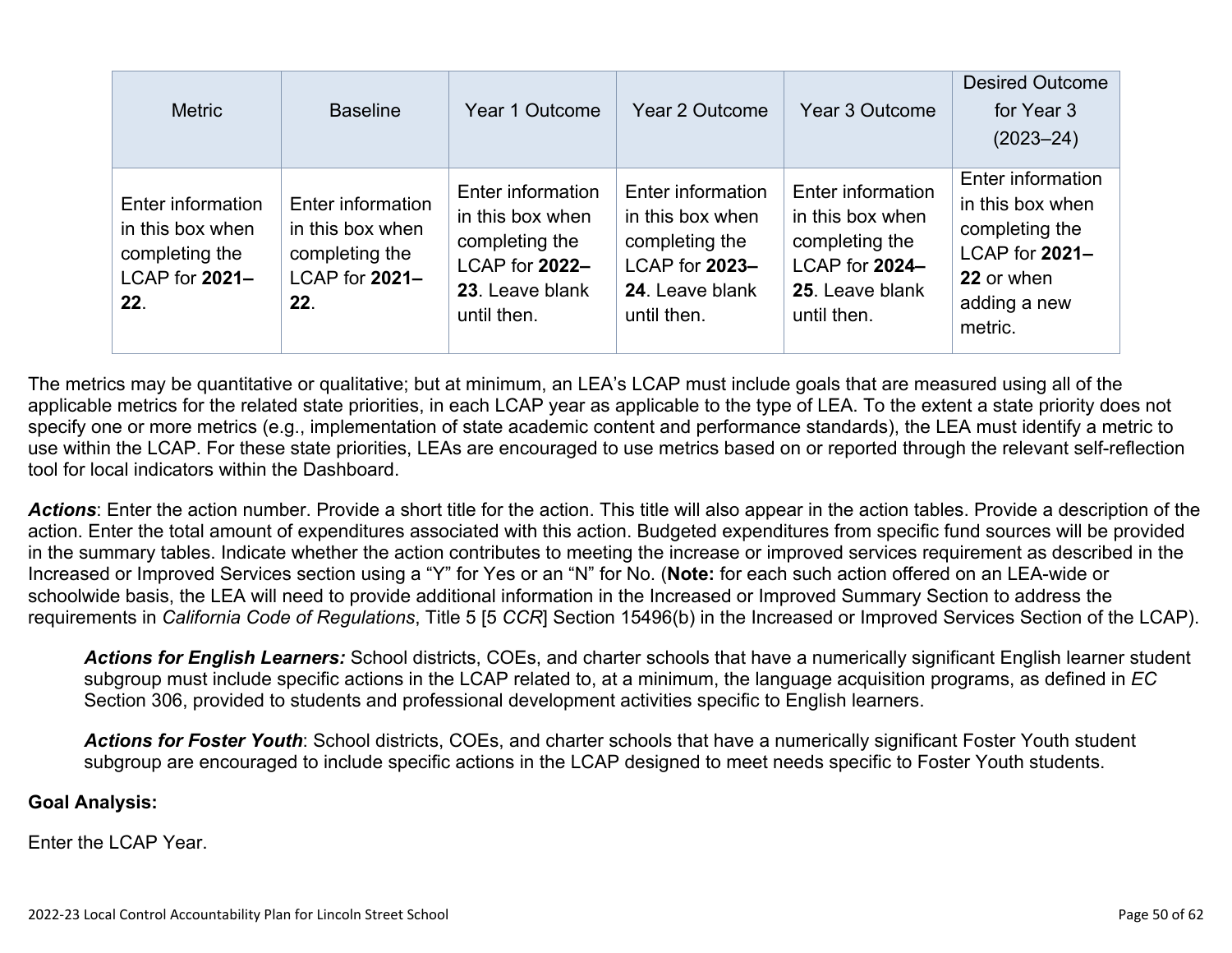Using actual annual measurable outcome data, including data from the Dashboard, analyze whether the planned actions were effective in achieving the goal. Respond to the prompts as instructed.

- Describe the overall implementation of the actions to achieve the articulated goal. Include a discussion of relevant challenges and successes experienced with the implementation process. This must include any instance where the LEA did not implement a planned action or implemented a planned action in a manner that differs substantively from how it was described in the adopted LCAP.
- Explain material differences between Budgeted Expenditures and Estimated Actual Expenditures and between the Planned Percentages of Improved Services and Estimated Actual Percentages of Improved Services, as applicable. Minor variances in expenditures or percentages do not need to be addressed, and a dollar-for-dollar accounting is not required.
- Describe the effectiveness of the specific actions to achieve the articulated goal as measured by the LEA. In some cases, not all actions in a goal will be intended to improve performance on all of the metrics associated with the goal. When responding to this prompt, LEAs may assess the effectiveness of a single action or group of actions within the goal in the context of performance on a single metric or group of specific metrics within the goal that are applicable to the action(s). Grouping actions with metrics will allow for more robust analysis of whether the strategy the LEA is using to impact a specified set of metrics is working and increase transparency for educational partners. LEAs are encouraged to use such an approach when goals include multiple actions and metrics that are not closely associated.
- Describe any changes made to this goal, expected outcomes, metrics, or actions to achieve this goal as a result of this analysis and analysis of the data provided in the Dashboard or other local data, as applicable.

# **Increased or Improved Services for Foster Youth, English Learners, and Low-Income Students**

## **Purpose**

A well-written Increased or Improved Services section provides educational partners with a comprehensive description, within a single dedicated section, of how an LEA plans to increase or improve services for its unduplicated students in grades TK–12 as compared to all students in grades TK–12, as applicable, and how LEA-wide or schoolwide actions identified for this purpose meet regulatory requirements. Descriptions provided should include sufficient detail yet be sufficiently succinct to promote a broader understanding of educational partners to facilitate their ability to provide input. An LEA's description in this section must align with the actions included in the Goals and Actions section as contributing.

## **Requirements and Instructions**

*Projected LCFF Supplemental and/or Concentration Grants*: Specify the amount of LCFF supplemental and concentration grant funds the LEA estimates it will receive in the coming year based on the number and concentration of low income, foster youth, and English learner students.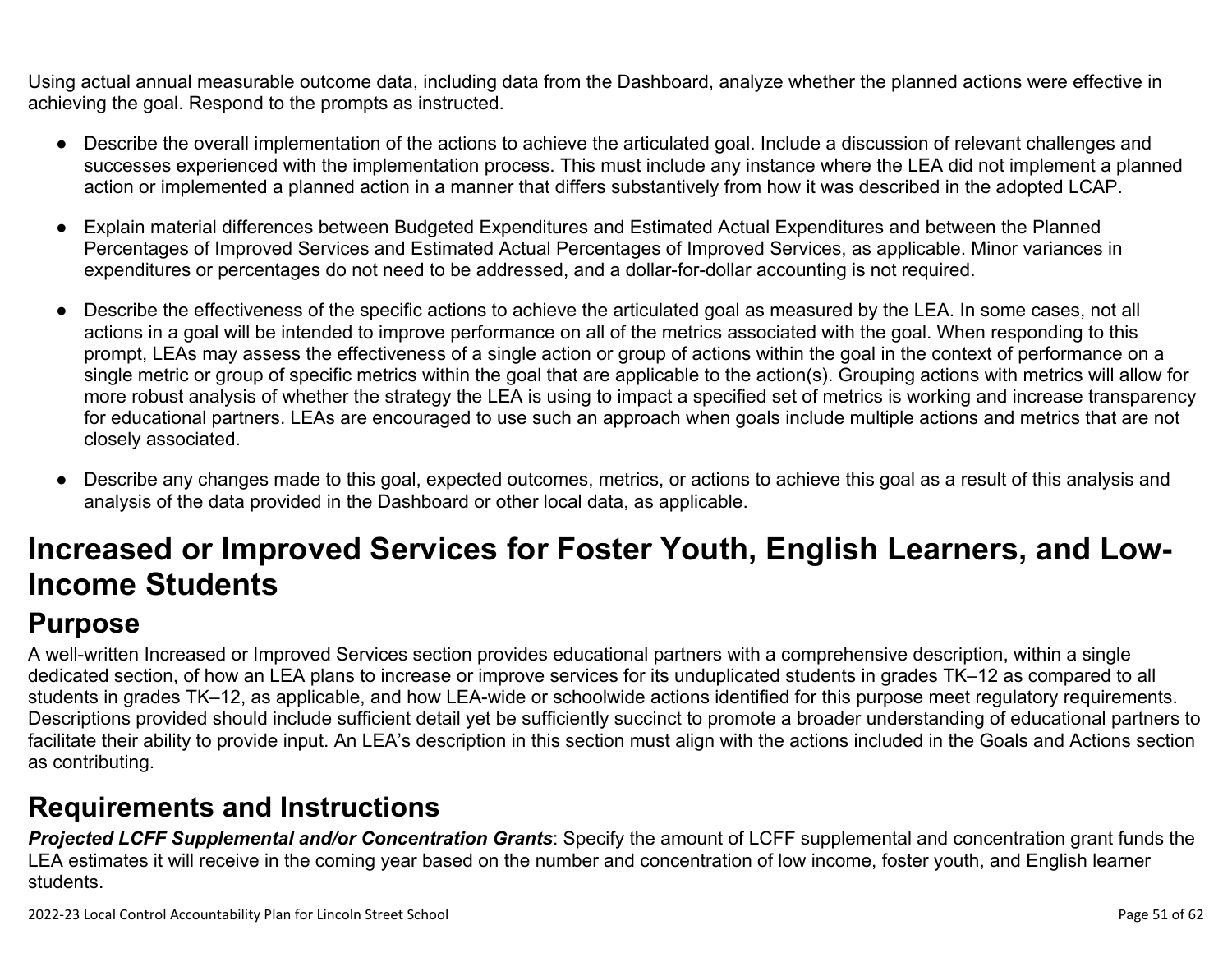**Projected Additional LCFF Concentration Grant (15 percent):** Specify the amount of additional LCFF concentration grant add-on funding, as described in *EC* Section 42238.02, that the LEA estimates it will receive in the coming year.

*Projected Percentage to Increase or Improve Services for the Coming School Year***:** Specify the estimated percentage by which services for unduplicated pupils must be increased or improved as compared to the services provided to all students in the LCAP year as calculated pursuant to 5 *CCR* Section 15496(a)(7).

*LCFF Carryover — Percentage:* Specify the LCFF Carryover — Percentage identified in the LCFF Carryover Table. If a carryover percentage is not identified in the LCFF Carryover Table, specify a percentage of zero (0.00%).

*LCFF Carryover — Dollar:* Specify the LCFF Carryover — Dollar amount identified in the LCFF Carryover Table. If a carryover amount is not identified in the LCFF Carryover Table, specify an amount of zero (\$0).

**Total Percentage to Increase or Improve Services for the Coming School Year:** Add the Projected Percentage to Increase or Improve Services for the Coming School Year and the Proportional LCFF Required Carryover Percentage and specify the percentage. This is the LEAs percentage by which services for unduplicated pupils must be increased or improved as compared to the services provided to all students in the LCAP year, as calculated pursuant to 5 *CCR* Section 15496(a)(7).

#### *Required Descriptions:*

**For each action being provided to an entire school, or across the entire school district or COE, an explanation of (1) how the needs of foster youth, English learners, and low-income students were considered first, and (2) how these actions are effective in meeting the goals for these students.**

For each action included in the Goals and Actions section as contributing to the increased or improved services requirement for unduplicated pupils and provided on an LEA-wide or schoolwide basis, the LEA must include an explanation consistent with 5 *CCR* Section 15496(b). For any such actions continued into the 2021–24 LCAP from the 2017–2020 LCAP, the LEA must determine whether or not the action was effective as expected, and this determination must reflect evidence of outcome data or actual implementation to date.

**Principally Directed and Effective:** An LEA demonstrates how an action is principally directed towards and effective in meeting the LEA's goals for unduplicated students when the LEA explains how:

- It considers the needs, conditions, or circumstances of its unduplicated pupils;
- The action, or aspect(s) of the action (including, for example, its design, content, methods, or location), is based on these considerations; and
- The action is intended to help achieve an expected measurable outcome of the associated goal.

As such, the response provided in this section may rely on a needs assessment of unduplicated students.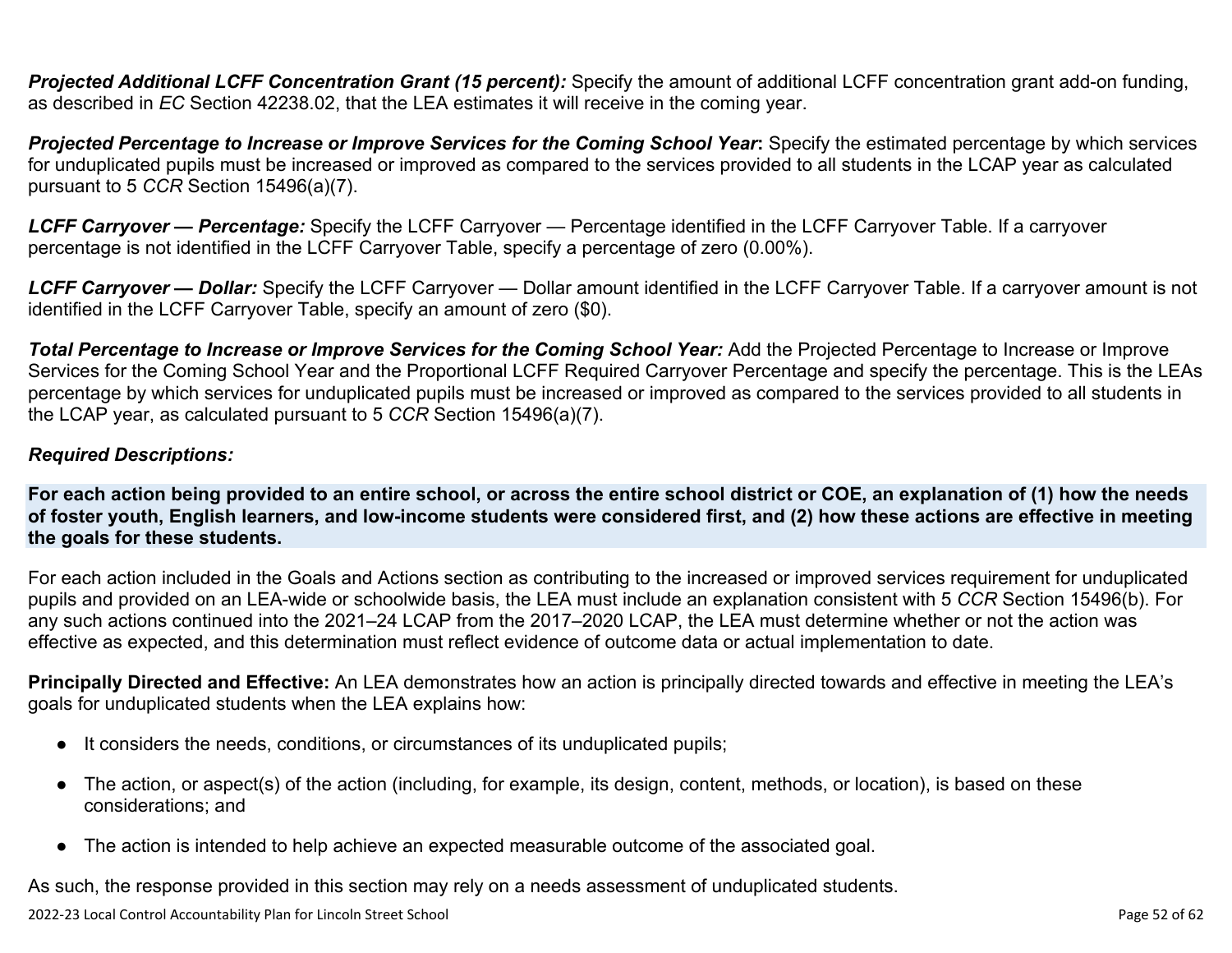Conclusory statements that a service will help achieve an expected outcome for the goal, without an explicit connection or further explanation as to how, are not sufficient. Further, simply stating that an LEA has a high enrollment percentage of a specific student group or groups does not meet the increase or improve services standard because enrolling students is not the same as serving students.

For example, if an LEA determines that low-income students have a significantly lower attendance rate than the attendance rate for all students, it might justify LEA-wide or schoolwide actions to address this area of need in the following way:

After assessing the needs, conditions, and circumstances of our low-income students, we learned that the attendance rate of our lowincome students is 7 percent lower than the attendance rate for all students. (Needs, Conditions, Circumstances [Principally Directed])

In order to address this condition of our low-income students, we will develop and implement a new attendance program that is designed to address some of the major causes of absenteeism, including lack of reliable transportation and food, as well as a school climate that does not emphasize the importance of attendance. Goal N, Actions X, Y, and Z provide additional transportation and nutritional resources as well as a districtwide educational campaign on the benefits of high attendance rates. (Contributing Action[s])

These actions are being provided on an LEA-wide basis and we expect/hope that all students with less than a 100 percent attendance rate will benefit. However, because of the significantly lower attendance rate of low-income students, and because the actions meet needs most associated with the chronic stresses and experiences of a socio-economically disadvantaged status, we expect that the attendance rate for our low-income students will increase significantly more than the average attendance rate of all other students. (Measurable Outcomes [Effective In])

**COEs and Charter Schools**: Describe how actions included as contributing to meeting the increased or improved services requirement on an LEA-wide basis are principally directed to and effective in meeting its goals for unduplicated pupils in the state and any local priorities as described above. In the case of COEs and charter schools, schoolwide and LEA-wide are considered to be synonymous.

### **For School Districts Only:**

### **Actions Provided on an LEA-Wide Basis:**

*Unduplicated Percentage > 55 percent:* For school districts with an unduplicated pupil percentage of 55 percent or more, describe how these actions are principally directed to and effective in meeting its goals for unduplicated pupils in the state and any local priorities as described above.

*Unduplicated Percentage < 55 percent:* For school districts with an unduplicated pupil percentage of less than 55 percent, describe how these actions are principally directed to and effective in meeting its goals for unduplicated pupils in the state and any local priorities. Also describe how the actions **are the most effective use of the funds** to meet these goals for its unduplicated pupils. Provide the basis for this determination, including any alternatives considered, supporting research, experience, or educational theory.

#### **Actions Provided on a Schoolwide Basis:**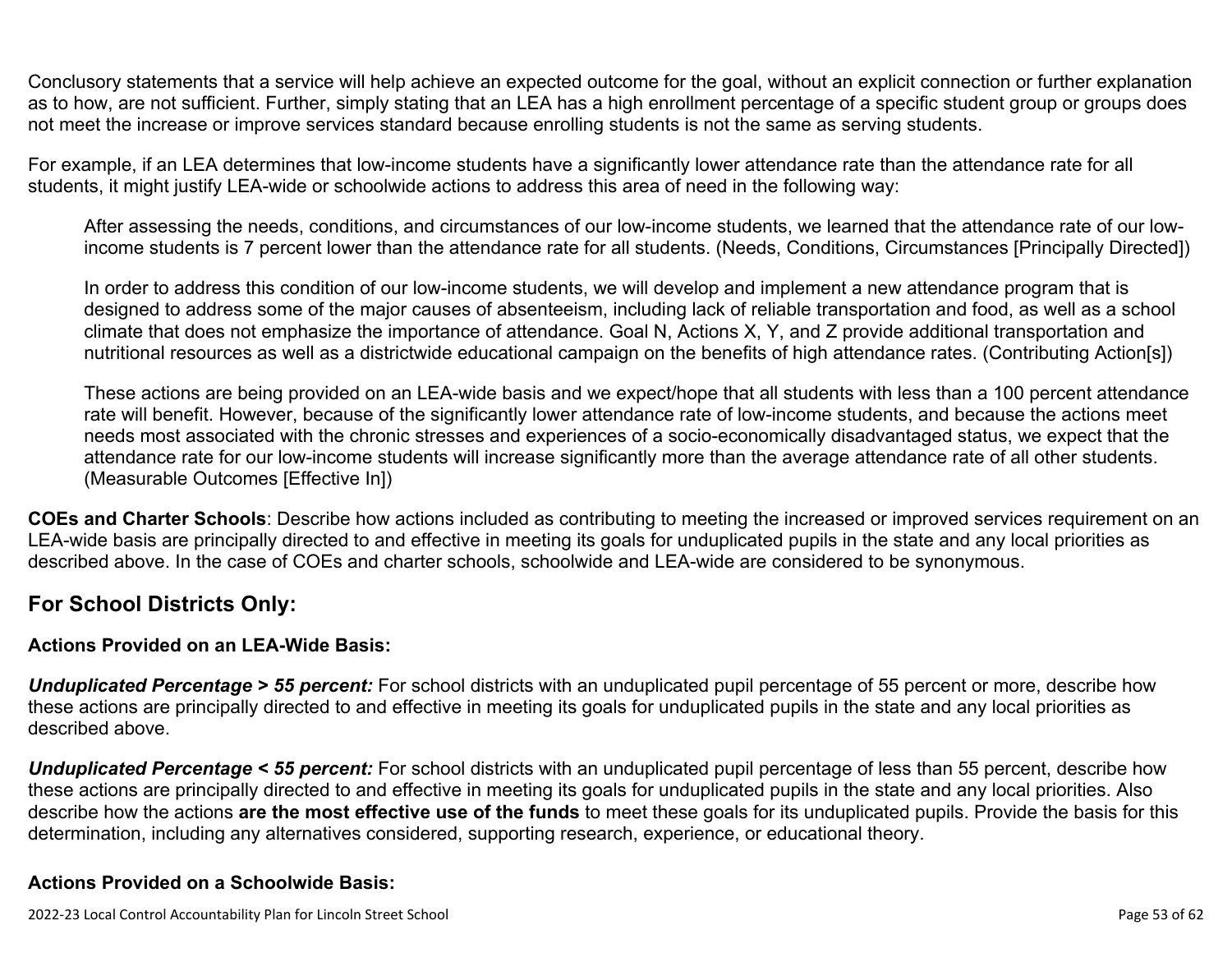School Districts must identify in the description those actions being funded and provided on a schoolwide basis, and include the required description supporting the use of the funds on a schoolwide basis.

**For schools with 40 percent or more enrollment of unduplicated pupils:** Describe how these actions are principally directed to and effective in meeting its goals for its unduplicated pupils in the state and any local priorities.

**For school districts expending funds on a schoolwide basis at a school with less than 40 percent enrollment of unduplicated pupils:** Describe how these actions are principally directed to and how the actions are the most effective use of the funds to meet its goals for foster youth, English learners, and low-income students in the state and any local priorities.

#### **A description of how services for foster youth, English learners, and low-income students are being increased or improved by the percentage required.**

Consistent with the requirements of 5 *CCR* Section 15496, describe how services provided for unduplicated pupils are increased or improved by at least the percentage calculated as compared to the services provided for all students in the LCAP year. To improve services means to grow services in quality and to increase services means to grow services in quantity. Services are increased or improved by those actions in the LCAP that are included in the Goals and Actions section as contributing to the increased or improved services requirement, whether they are provided on an LEA-wide or schoolwide basis or provided on a limited basis to unduplicated students. A limited action is an action that only serves foster youth, English learners, and/or low-income students. This description must address how these action(s) are expected to result in the required proportional increase or improvement in services for unduplicated pupils as compared to the services the LEA provides to all students for the relevant LCAP year.

For any action contributing to meeting the increased or improved services requirement that is associated with a Planned Percentage of Improved Services in the Contributing Summary Table rather than an expenditure of LCFF funds, describe the methodology that was used to determine the contribution of the action towards the proportional percentage. See the instructions for determining the Planned Percentage of Improved Services for information on calculating the Percentage of Improved Services.

#### **A description of the plan for how the additional concentration grant add-on funding identified above will be used to increase the number of staff providing direct services to students at schools that have a high concentration (above 55 percent) of foster youth, English learners, and low-income students, as applicable.**

An LEA that receives the additional concentration grant add-on described in *EC* Section 42238.02 is required to demonstrate how it is using these funds to increase the number of staff who provide direct services to students at schools with an enrollment of unduplicated students that is greater than 55 percent as compared to the number of staff who provide direct services to students at schools with an enrollment of unduplicated students that is equal to or less than 55 percent. The staff who provide direct services to students must be certificated staff and/or classified staff employed by the LEA; classified staff includes custodial staff.

Provide the following descriptions, as applicable to the LEA: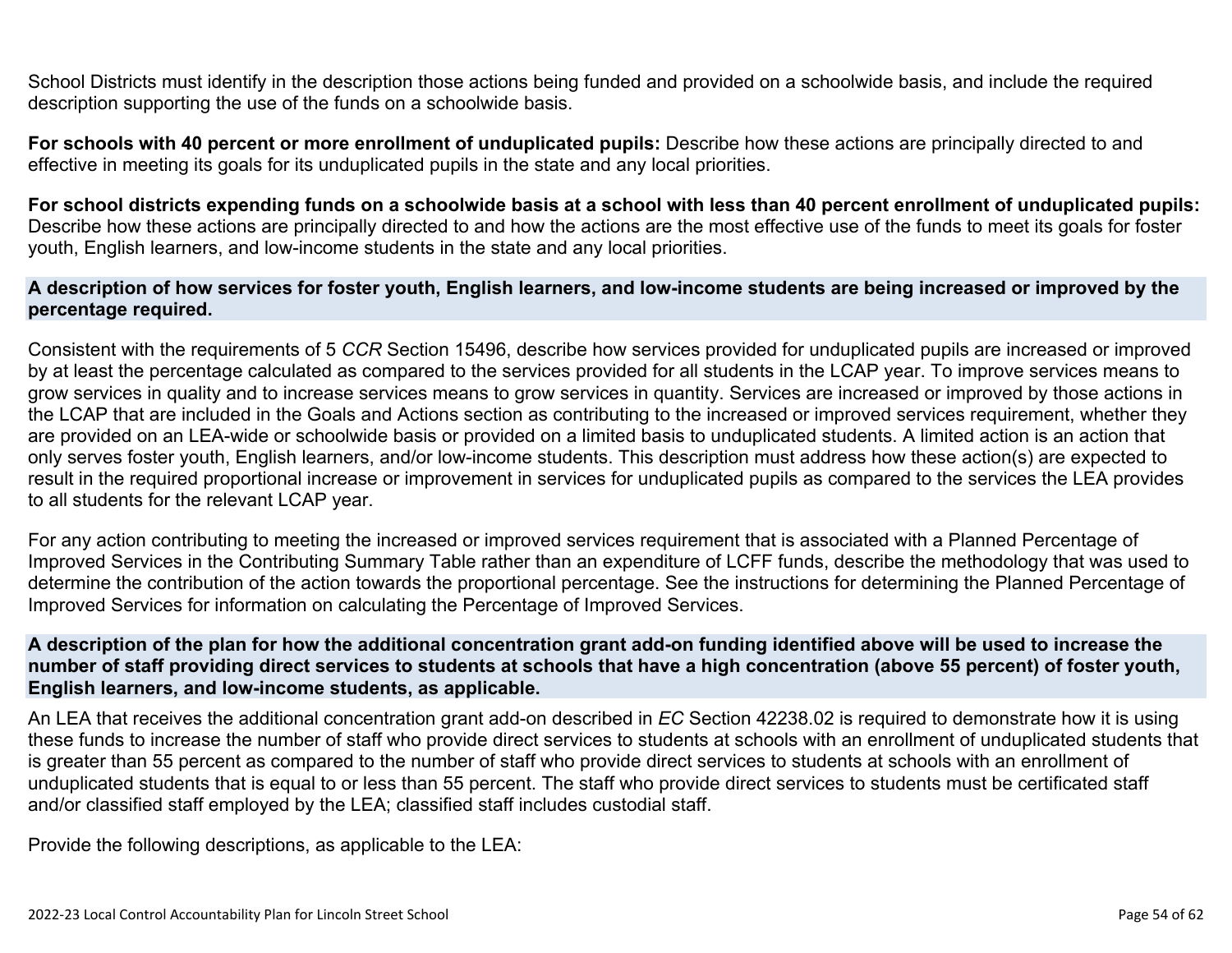An LEA that does not receive a concentration grant or the concentration grant add-on must indicate that a response to this prompt is not applicable.

Identify the goal and action numbers of the actions in the LCAP that the LEA is implementing to meet the requirement to increase the number of staff who provide direct services to students at schools with an enrollment of unduplicated students that is greater than 55 percent.

An LEA that does not have comparison schools from which to describe how it is using the concentration grant add-on funds, such as an LEA that only has schools with an enrollment of unduplicated students that is greater than 55 percent, must describe how it is using the funds to increase the number of credentialed staff, classified staff, or both, including custodial staff, who provide direct services to students at selected schools and the criteria used to determine which schools require additional staffing support.

In the event that an additional concentration grant add-on is not sufficient to increase staff providing direct services to students at a school with an enrollment of unduplicated students that is greater than 55 percent, the LEA must describe how it is using the funds to retain staff providing direct services to students at a school with an enrollment of unduplicated students that is greater than 55 percent.

Complete the table as follows:

- Provide the staff-to-student ratio of classified staff providing direct services to students with a concentration of unduplicated students that is 55 percent or less and the staff-to-student ratio of classified staff providing direct services to students at schools with a concentration of unduplicated students that is greater than 55 percent, as applicable to the LEA. The LEA may group its schools by grade span (Elementary, Middle/Junior High, and High Schools), as applicable to the LEA. The staff-to-student ratio must be based on the number of full time equivalent (FTE) staff and the number of enrolled students as counted on the first Wednesday in October of each year.
- Provide the staff-to-student ratio of certificated staff providing direct services to students at schools with a concentration of unduplicated students that is 55 percent or less and the staff-to-student ratio of certificated staff providing direct services to students at schools with a concentration of unduplicated students that is greater than 55 percent, as applicable to the LEA. The LEA may group its schools by grade span (Elementary, Middle/Junior High, and High Schools), as applicable to the LEA. The staff-to-student ratio must be based on the number of FTE staff and the number of enrolled students as counted on the first Wednesday in October of each year.

## **Action Tables**

Complete the Data Entry Table for each action in the LCAP. The information entered into this table will automatically populate the other Action Tables. Information is only entered into the Data Entry Table, the Annual Update Table, the Contributing Actions Annual Update Table, and the LCFF Carryover Table. With the exception of the Data Entry Table, the word "input" has been added to column headers to aid in identifying the column(s) where information will be entered. Information is not entered on the remaining Action tables.

The following tables are required to be included as part of the LCAP adopted by the local governing board or governing body:

• Table 1: Total Planned Expenditures Table (for the coming LCAP Year)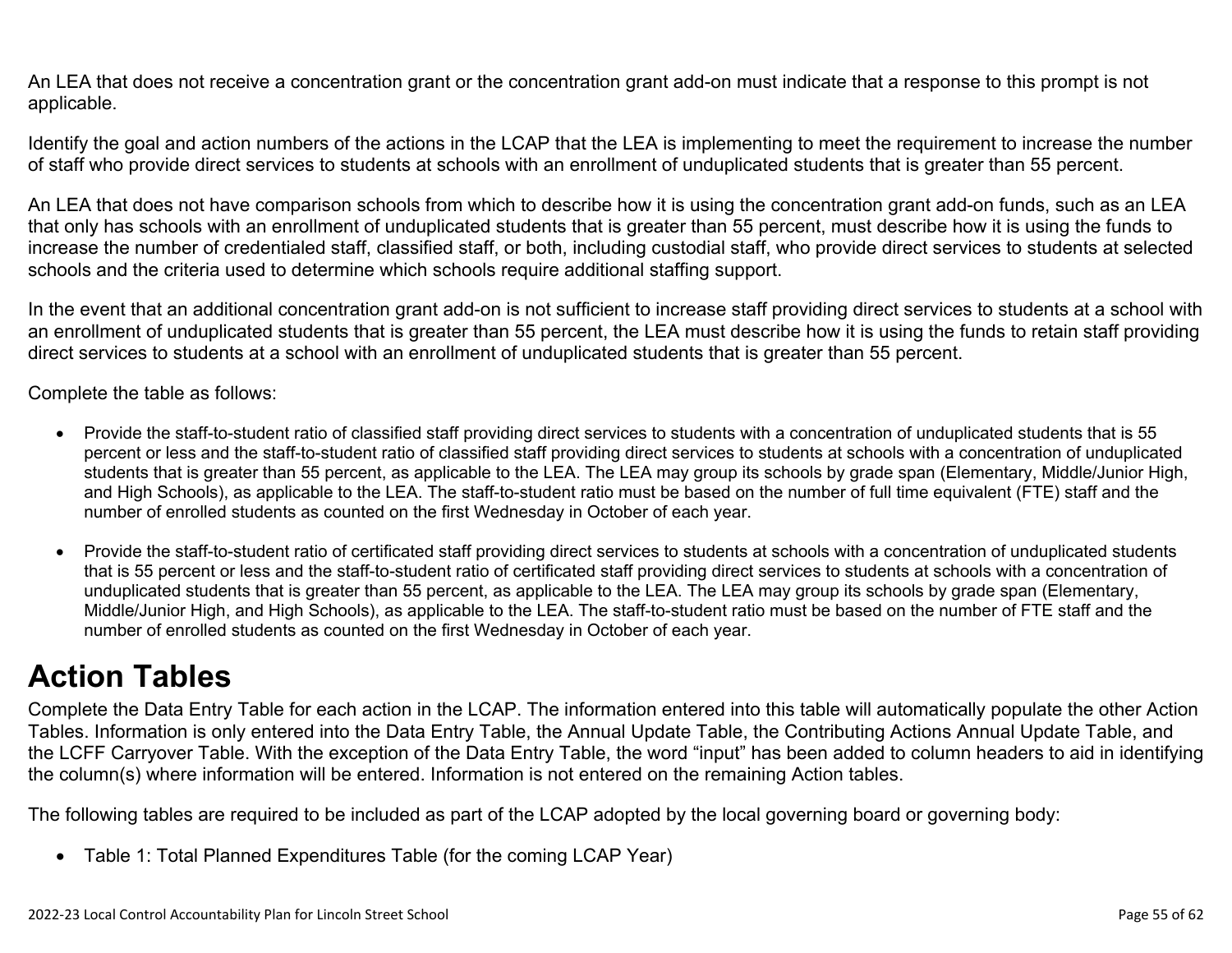- Table 2: Contributing Actions Table (for the coming LCAP Year)
- Table 3: Annual Update Table (for the current LCAP Year)
- Table 4: Contributing Actions Annual Update Table (for the current LCAP Year)
- Table 5: LCFF Carryover Table (for the current LCAP Year)

Note: The coming LCAP Year is the year that is being planned for, while the current LCAP year is the current year of implementation. For example, when developing the 2022–23 LCAP, 2022–23 will be the coming LCAP Year and 2021–22 will be the current LCAP Year.

## **Data Entry Table**

The Data Entry Table may be included in the LCAP as adopted by the local governing board or governing body, but is not required to be included. In the Data Entry Table, input the following information for each action in the LCAP for that applicable LCAP year:

- **LCAP Year**: Identify the applicable LCAP Year.
- **1. Projected LCFF Base Grant**: Provide the total amount of LCFF funding the LEA estimates it will receive for the coming school year, excluding the supplemental and concentration grants and the add-ons for the Targeted Instructional Improvement Grant Program and the Home to School Transportation Program, pursuant to 5 *CCR* Section 15496(a)(8).

See *EC* sections 2574 (for COEs) and 42238.02 (for school districts and charter schools), as applicable, for LCFF apportionment calculations.

- **2. Projected LCFF Supplemental and/or Concentration Grants:** Provide the total amount of LCFF supplemental and concentration grants the LEA estimates it will receive on the basis of the number and concentration of unduplicated students for the coming school year.
- **3. Projected Percentage to Increase or Improve Services for the Coming School Year:** This percentage will not be entered; it is calculated based on the Projected LCFF Base Grant and the Projected LCFF Supplemental and/or Concentration Grants, pursuant to 5 *CCR* Section 15496(a)(8). This is the percentage by which services for unduplicated pupils must be increased or improved as compared to the services provided to all students in the coming LCAP year.
- **LCFF Carryover Percentage:** Specify the LCFF Carryover Percentage identified in the LCFF Carryover Table from the prior LCAP year. If a carryover percentage is not identified in the LCFF Carryover Table, specify a percentage of zero (0.00%).
- **Total Percentage to Increase or Improve Services for the Coming School Year:** This percentage will not be entered; it is calculated based on the Projected Percentage to Increase or Improve Services for the Coming School Year and the LCFF Carryover —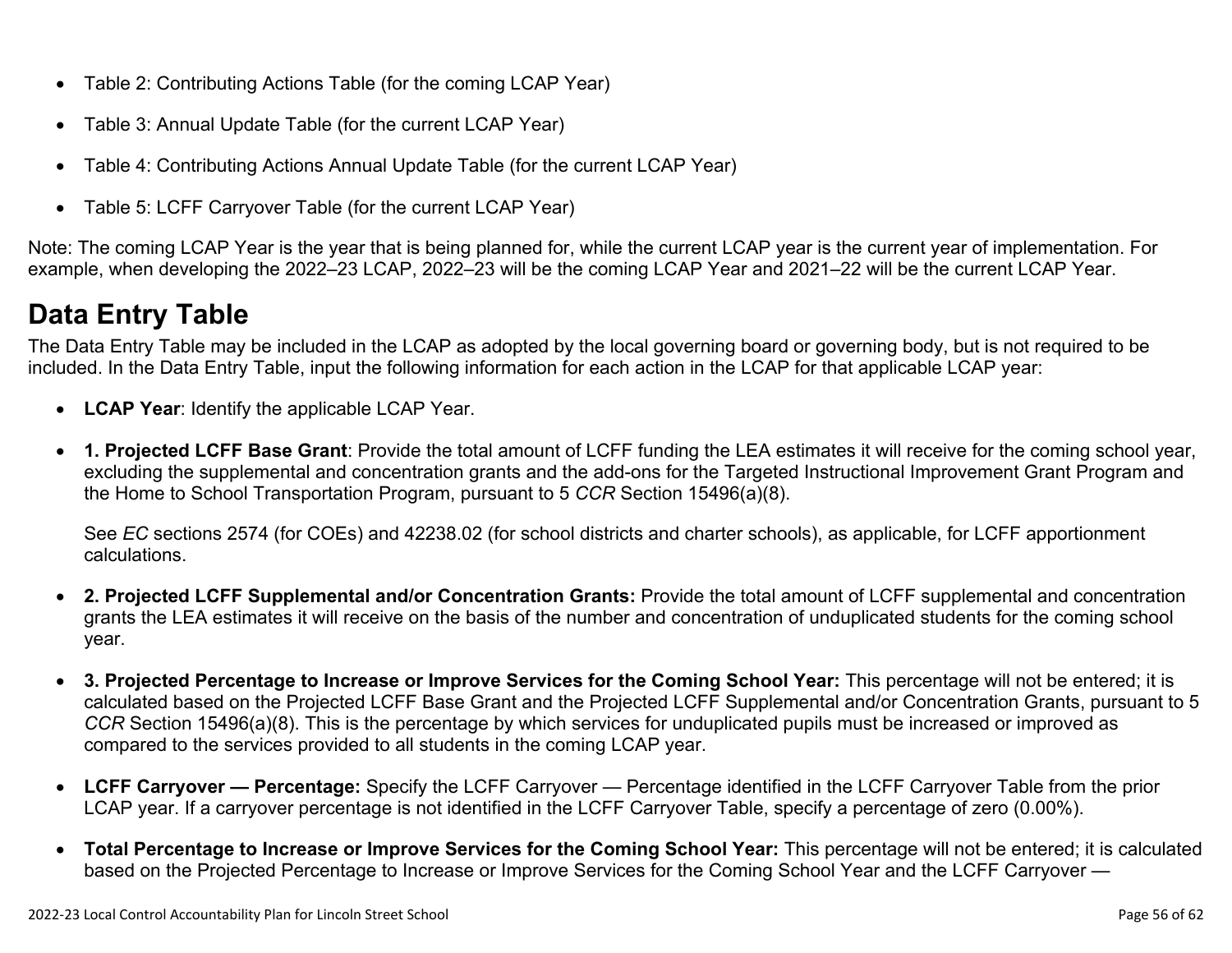Percentage. This is the percentage by which the LEA must increase or improve services for unduplicated pupils as compared to the services provided to all students in the coming LCAP year.

- **Goal #**: Enter the LCAP Goal number for the action.
- **Action #**: Enter the action's number as indicated in the LCAP Goal.
- **Action Title**: Provide a title of the action.
- **Student Group(s)**: Indicate the student group or groups who will be the primary beneficiary of the action by entering "All," or by entering a specific student group or groups.
- **Contributing to Increased or Improved Services?:** Type "Yes" if the action **is** included as contributing to meeting the increased or improved services; OR, type "No" if the action is **not** included as contributing to meeting the increased or improved services.
- If "Yes" is entered into the Contributing column, then complete the following columns:
	- o **Scope**: The scope of an action may be LEA-wide (i.e., districtwide, countywide, or charterwide), schoolwide, or limited. An action that is LEA-wide in scope upgrades the entire educational program of the LEA. An action that is schoolwide in scope upgrades the entire educational program of a single school. An action that is limited in its scope is an action that serves only one or more unduplicated student groups.
	- o **Unduplicated Student Group(s)**: Regardless of scope, contributing actions serve one or more unduplicated student groups. Indicate one or more unduplicated student groups for whom services are being increased or improved as compared to what all students receive.
	- o **Location**: Identify the location where the action will be provided. If the action is provided to all schools within the LEA, the LEA must indicate "All Schools." If the action is provided to specific schools within the LEA or specific grade spans only, the LEA must enter "Specific Schools" or "Specific Grade Spans." Identify the individual school or a subset of schools or grade spans (e.g., all high schools or grades transitional kindergarten through grade five), as appropriate.
- **Time Span**: Enter "ongoing" if the action will be implemented for an indeterminate period of time. Otherwise, indicate the span of time for which the action will be implemented. For example, an LEA might enter "1 Year," or "2 Years," or "6 Months."
- **Total Personnel**: Enter the total amount of personnel expenditures utilized to implement this action.
- **Total Non-Personnel**: This amount will be automatically calculated based on information provided in the Total Personnel column and the Total Funds column.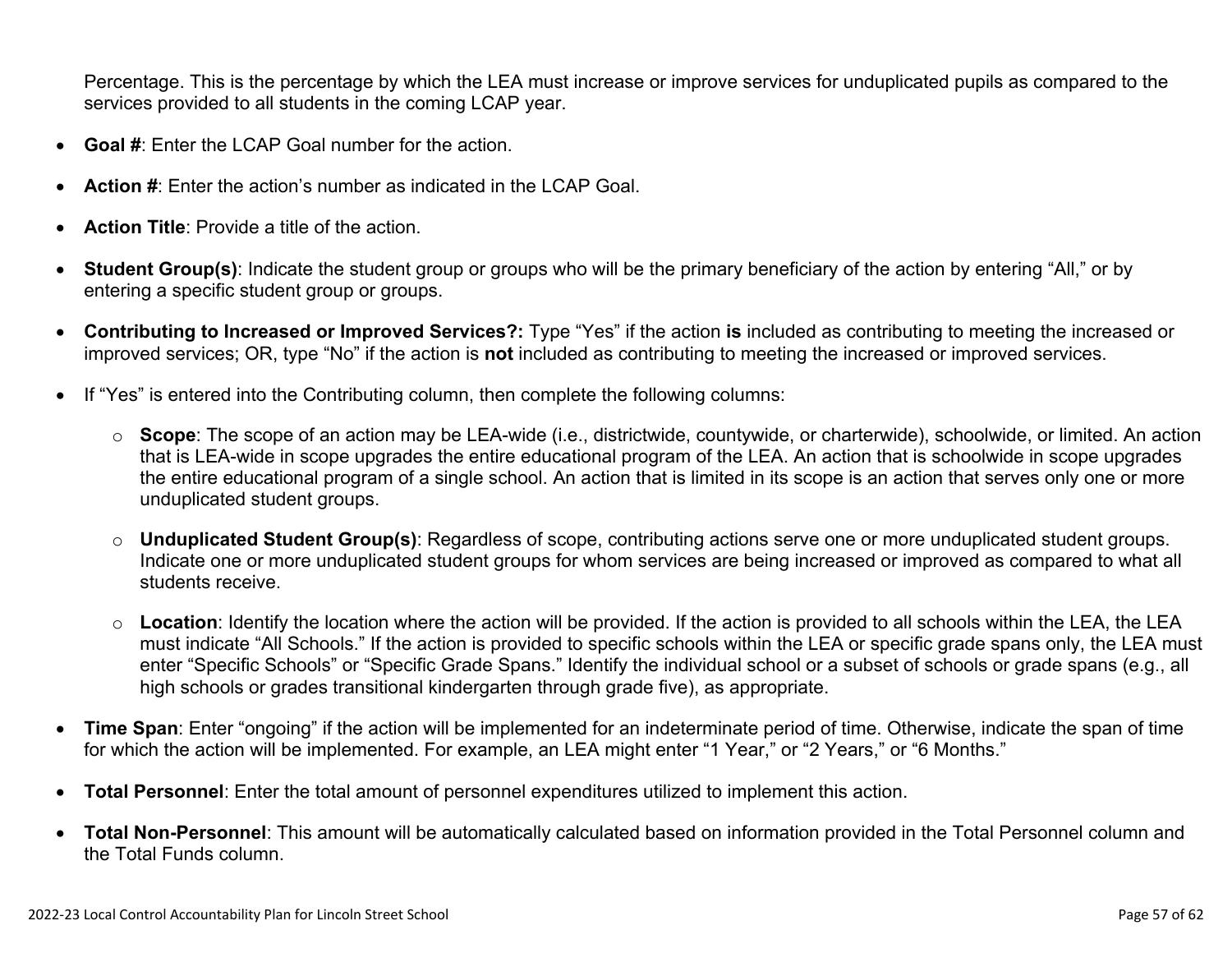- **LCFF Funds**: Enter the total amount of LCFF funds utilized to implement this action, if any. LCFF funds include all funds that make up an LEA's total LCFF target (i.e., base grant, grade span adjustment, supplemental grant, concentration grant, Targeted Instructional Improvement Block Grant, and Home-To-School Transportation).
	- o **Note:** For an action to contribute towards meeting the increased or improved services requirement it must include some measure of LCFF funding. The action may also include funding from other sources, however the extent to which an action contributes to meeting the increased or improved services requirement is based on the LCFF funding being used to implement the action.
- **Other State Funds**: Enter the total amount of Other State Funds utilized to implement this action, if any.
- **Local Funds**: Enter the total amount of Local Funds utilized to implement this action, if any.
- **Federal Funds**: Enter the total amount of Federal Funds utilized to implement this action, if any.
- **Total Funds**: This amount is automatically calculated based on amounts entered in the previous four columns.
- **Planned Percentage of Improved Services**: For any action identified as contributing, being provided on a Limited basis to unduplicated students, and that does not have funding associated with the action, enter the planned quality improvement anticipated for the action as a percentage rounded to the nearest hundredth (0.00%). A limited action is an action that only serves foster youth, English learners, and/or low-income students.
	- o As noted in the instructions for the Increased or Improved Services section, when identifying a Planned Percentage of Improved Services, the LEA must describe the methodology that it used to determine the contribution of the action towards the proportional percentage. The percentage of improved services for an action corresponds to the amount of LCFF funding that the LEA estimates it would expend to implement the action if it were funded.

For example, an LEA determines that there is a need to analyze data to ensure that instructional aides and expanded learning providers know what targeted supports to provide to students who are foster youth. The LEA could implement this action by hiring additional staff to collect and analyze data and to coordinate supports for students, which the LEA estimates would cost \$165,000. Instead, the LEA chooses to utilize a portion of existing staff time to analyze data relating to students who are foster youth. This analysis will then be shared with site principals who will use the data to coordinate services provided by instructional assistants and expanded learning providers to target support to students. In this example, the LEA would divide the estimated cost of \$165,000 by the amount of LCFF Funding identified in the Data Entry Table and then convert the quotient to a percentage. This percentage is the Planned Percentage of Improved Service for the action.

## **Contributing Actions Table**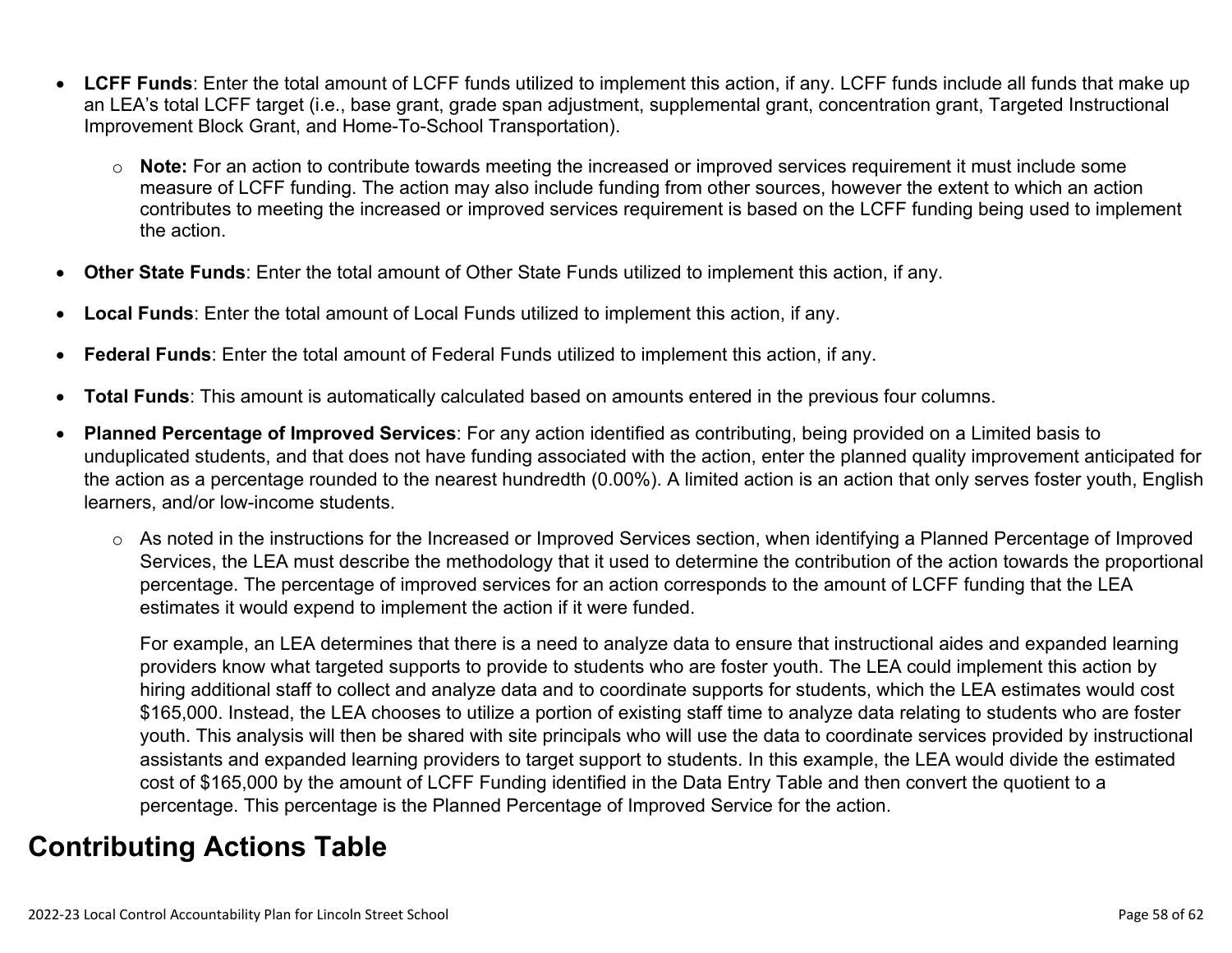As noted above, information will not be entered in the Contributing Actions Table; however, the 'Contributing to Increased or Improved Services?' column will need to be checked to ensure that only actions with a "Yes" are displaying. If actions with a "No" are displayed or if actions that are contributing are not displaying in the column, use the drop-down menu in the column header to filter only the "Yes" responses.

## **Annual Update Table**

In the Annual Update Table, provide the following information for each action in the LCAP for the relevant LCAP year:

• **Estimated Actual Expenditures**: Enter the total estimated actual expenditures to implement this action, if any.

## **Contributing Actions Annual Update Table**

In the Contributing Actions Annual Update Table, check the 'Contributing to Increased or Improved Services?' column to ensure that only actions with a "Yes" are displaying. If actions with a "No" are displayed or if actions that are contributing are not displaying in the column, use the drop-down menu in the column header to filter only the "Yes" responses. Provide the following information for each contributing action in the LCAP for the relevant LCAP year:

- **6. Estimated Actual LCFF Supplemental and/or Concentration Grants:** Provide the total amount of LCFF supplemental and concentration grants the LEA estimates it will actually receive based on of the number and concentration of unduplicated students in the current school year.
- **Estimated Actual Expenditures for Contributing Actions**: Enter the total estimated actual expenditure of LCFF funds used to implement this action, if any.
- **Estimated Actual Percentage of Improved Services:** For any action identified as contributing, being provided on a Limited basis only to unduplicated students, and that does not have funding associated with the action, enter the total estimated actual quality improvement anticipated for the action as a percentage rounded to the nearest hundredth (0.00%).
	- o Building on the example provided above for calculating the Planned Percentage of Improved Services, the LEA in the example implements the action. As part of the annual update process, the LEA reviews implementation and student outcome data and determines that the action was implemented with fidelity and that outcomes for foster youth students improved. The LEA reviews the original estimated cost for the action and determines that had it hired additional staff to collect and analyze data and to coordinate supports for students that estimated actual cost would have been \$169,500 due to a cost of living adjustment. The LEA would divide the estimated actual cost of \$169,500 by the amount of LCFF Funding identified in the Data Entry Table and then convert the quotient to a percentage. This percentage is the Estimated Actual Percentage of Improved Services for the action.

## **LCFF Carryover Table**

• **9. Estimated Actual LCFF Base Grant**: Provide the total amount of LCFF funding the LEA estimates it will receive for the current school year, excluding the supplemental and concentration grants and the add-ons for the Targeted Instructional Improvement Grant Program and the Home to School Transportation Program, pursuant to 5 *CCR* Section 15496(a)(8).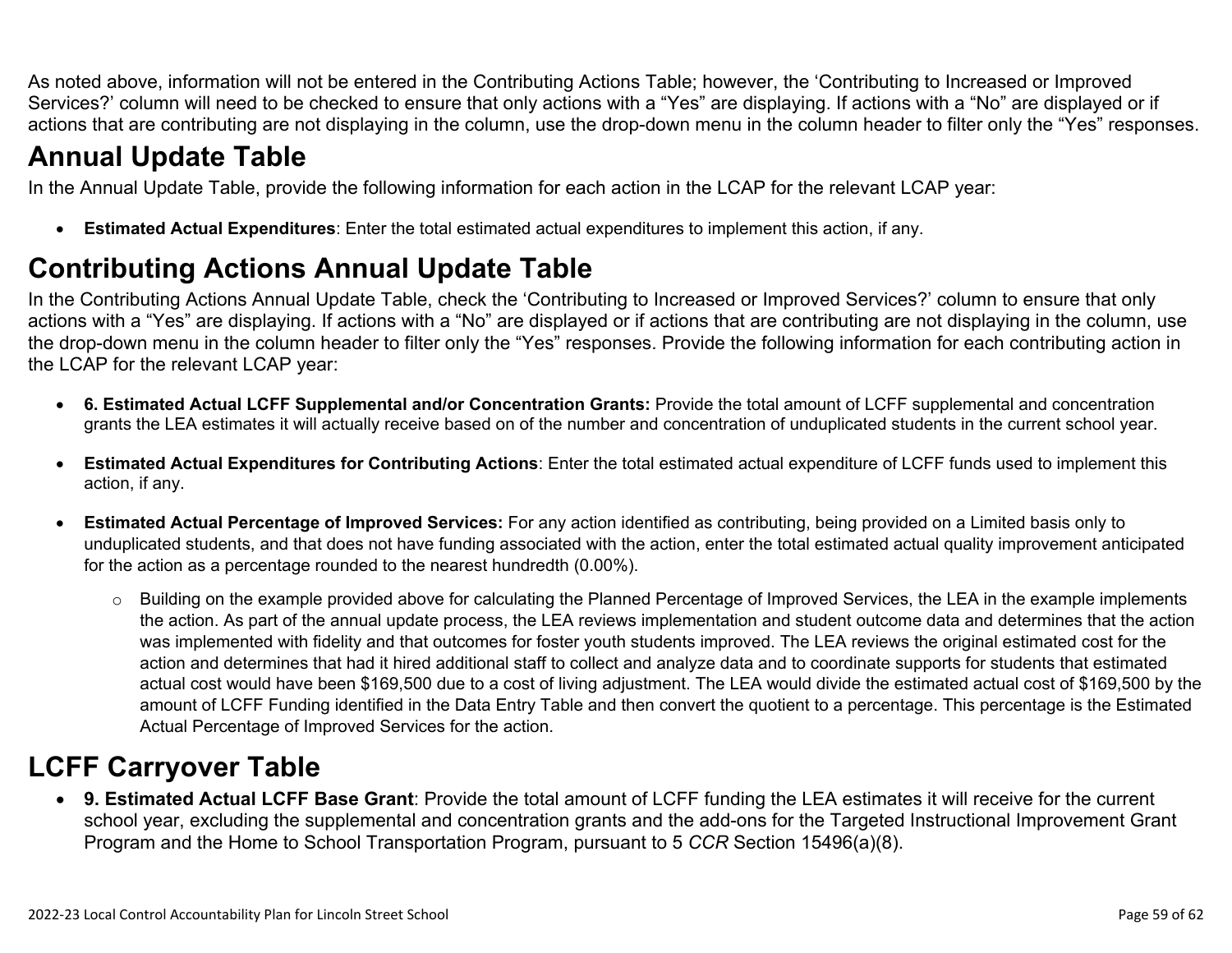• **10. Total Percentage to Increase or Improve Services for the Current School Year:** This percentage will not be entered. The percentage is calculated based on the amounts of the Estimated Actual LCFF Base Grant (9) and the Estimated Actual LCFF Supplemental and/or Concentration Grants (6), pursuant to 5 *CCR* Section 15496(a)(8), plus the LCFF Carryover – Percentage from the prior year. This is the percentage by which services for unduplicated pupils must be increased or improved as compared to the services provided to all students in the current LCAP year.

### **Calculations in the Action Tables**

To reduce the duplication of effort of LEAs, the Action Tables include functionality such as pre-population of fields and cells based on the information provided in the Data Entry Table, the Annual Update Summary Table, and the Contributing Actions Table. For transparency, the functionality and calculations used are provided below.

#### **Contributing Actions Table**

- 4. Total Planned Contributing Expenditures (LCFF Funds)
	- $\circ$  This amount is the total of the Planned Expenditures for Contributing Actions (LCFF Funds) column
- 5. Total Planned Percentage of Improved Services
	- $\circ$  This percentage is the total of the Planned Percentage of Improved Services column
- Planned Percentage to Increase or Improve Services for the coming school year (4 divided by 1, plus 5)
	- o This percentage is calculated by dividing the Total Planned Contributing Expenditures (4) by the Projected LCFF Base Grant (1), converting the quotient to a percentage, and adding it to the Total Planned Percentage of Improved Services (5).

#### **Contributing Actions Annual Update Table**

Pursuant to *EC* Section 42238.07(c)(2), if the Total Planned Contributing Expenditures (4) is less than the Estimated Actual LCFF Supplemental and Concentration Grants (6), the LEA is required to calculate the difference between the Total Planned Percentage of Improved Services (5) and the Total Estimated Actual Percentage of Improved Services (7). If the Total Planned Contributing Expenditures (4) is equal to or greater than the Estimated Actual LCFF Supplemental and Concentration Grants (6), the Difference Between Planned and Estimated Actual Percentage of Improved Services will display "Not Required."

- 6. Estimated Actual LCFF Supplemental and Concentration Grants
	- o This is the total amount of LCFF supplemental and concentration grants the LEA estimates it will actually receive based on of the number and concentration of unduplicated students in the current school year.
- 4. Total Planned Contributing Expenditures (LCFF Funds)
	- $\circ$  This amount is the total of the Last Year's Planned Expenditures for Contributing Actions (LCFF Funds)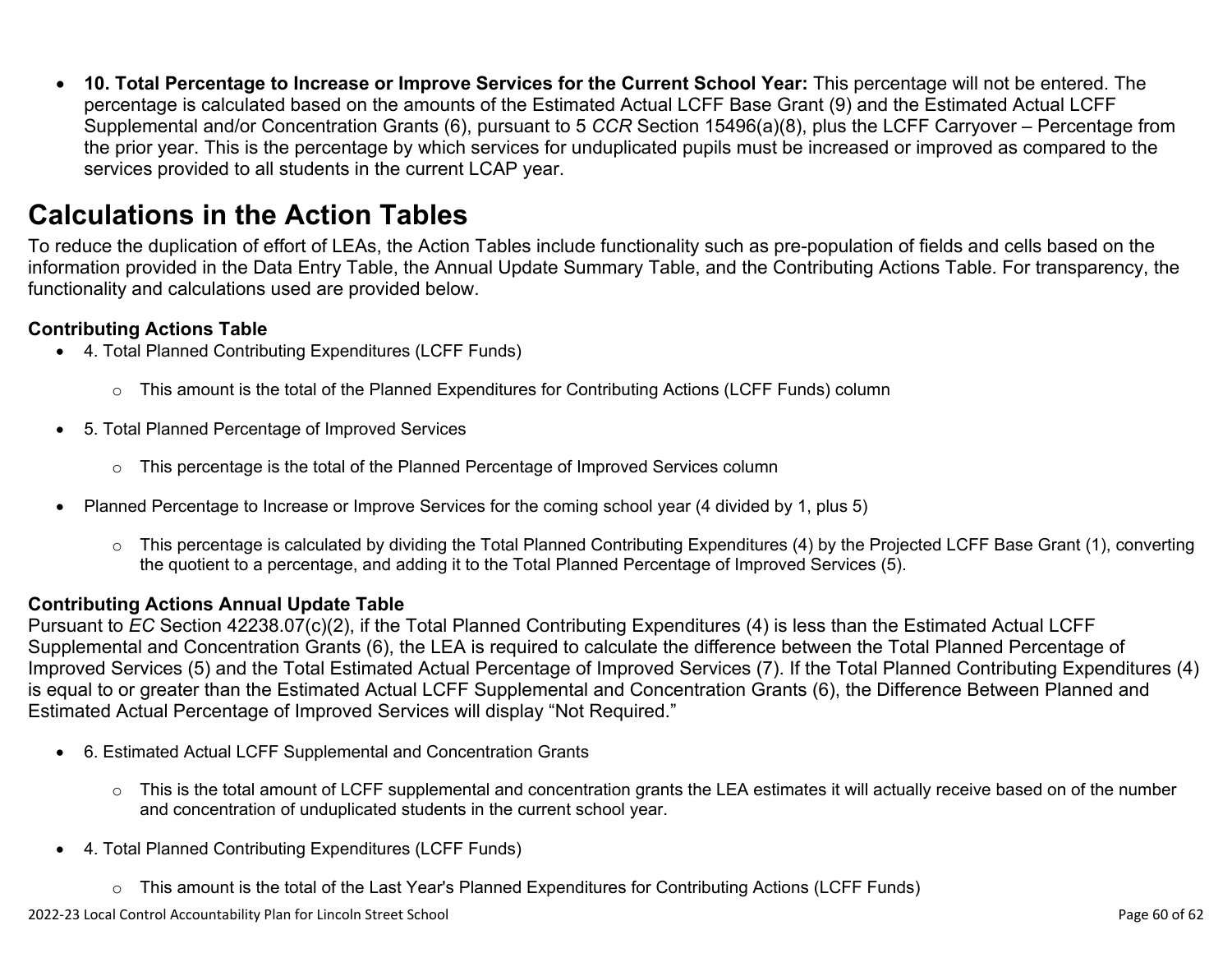- 7. Total Estimated Actual Expenditures for Contributing Actions
	- o This amount is the total of the Estimated Actual Expenditures for Contributing Actions (LCFF Funds)
- Difference Between Planned and Estimated Actual Expenditures for Contributing Actions (Subtract 7 from 4)
	- $\circ$  This amount is the Total Estimated Actual Expenditures for Contributing Actions (7) subtracted from the Total Planned Contributing Expenditures (4)
- 5. Total Planned Percentage of Improved Services (%)
	- o This amount is the total of the Planned Percentage of Improved Services column
- 8. Total Estimated Actual Percentage of Improved Services (%)
	- o This amount is the total of the Estimated Actual Percentage of Improved Services column
- Difference Between Planned and Estimated Actual Percentage of Improved Services (Subtract 5 from 8)
	- o This amount is the Total Planned Percentage of Improved Services (5) subtracted from the Total Estimated Actual Percentage of Improved Services (8)

#### **LCFF Carryover Table**

- 10. Total Percentage to Increase or Improve Services for the Current School Year (6 divided by 9 + Carryover %)
	- $\circ$  This percentage is the Estimated Actual LCFF Supplemental and/or Concentration Grants (6) divided by the Estimated Actual LCFF Base Grant (9) plus the LCFF Carryover – Percentage from the prior year.
- 11. Estimated Actual Percentage of Increased or Improved Services (7 divided by 9, plus 8)
	- o This percentage is the Total Estimated Actual Expenditures for Contributing Actions (7) divided by the LCFF Funding (9), then converting the quotient to a percentage and adding the Total Estimated Actual Percentage of Improved Services (8).
- 12. LCFF Carryover Dollar Amount LCFF Carryover (Subtract 11 from 10 and multiply by 9)
	- $\circ$  If the Estimated Actual Percentage of Increased or Improved Services (11) is less than the Estimated Actual Percentage to Increase or Improve Services (10), the LEA is required to carry over LCFF funds.

The amount of LCFF funds is calculated by subtracting the Estimated Actual Percentage to Increase or Improve Services (11) from the Estimated Actual Percentage of Increased or Improved Services (10) and then multiplying by the Estimated Actual LCFF Base Grant (9). This amount is the amount of LCFF funds that is required to be carried over to the coming year.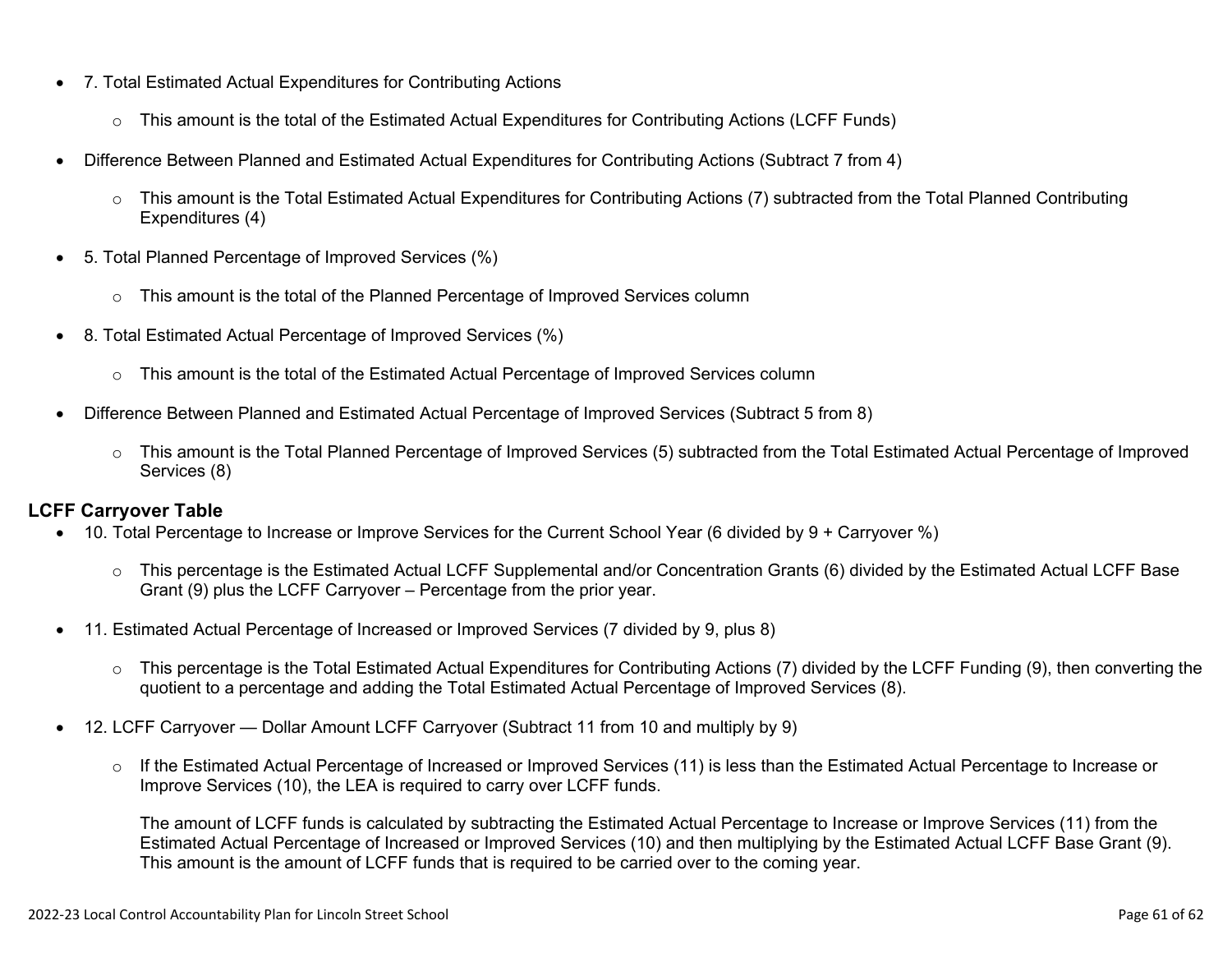- 13. LCFF Carryover Percentage (12 divided by 9)
	- o This percentage is the unmet portion of the Percentage to Increase or Improve Services that the LEA must carry over into the coming LCAP year. The percentage is calculated by dividing the LCFF Carryover (12) by the LCFF Funding (9).

California Department of Education January 2022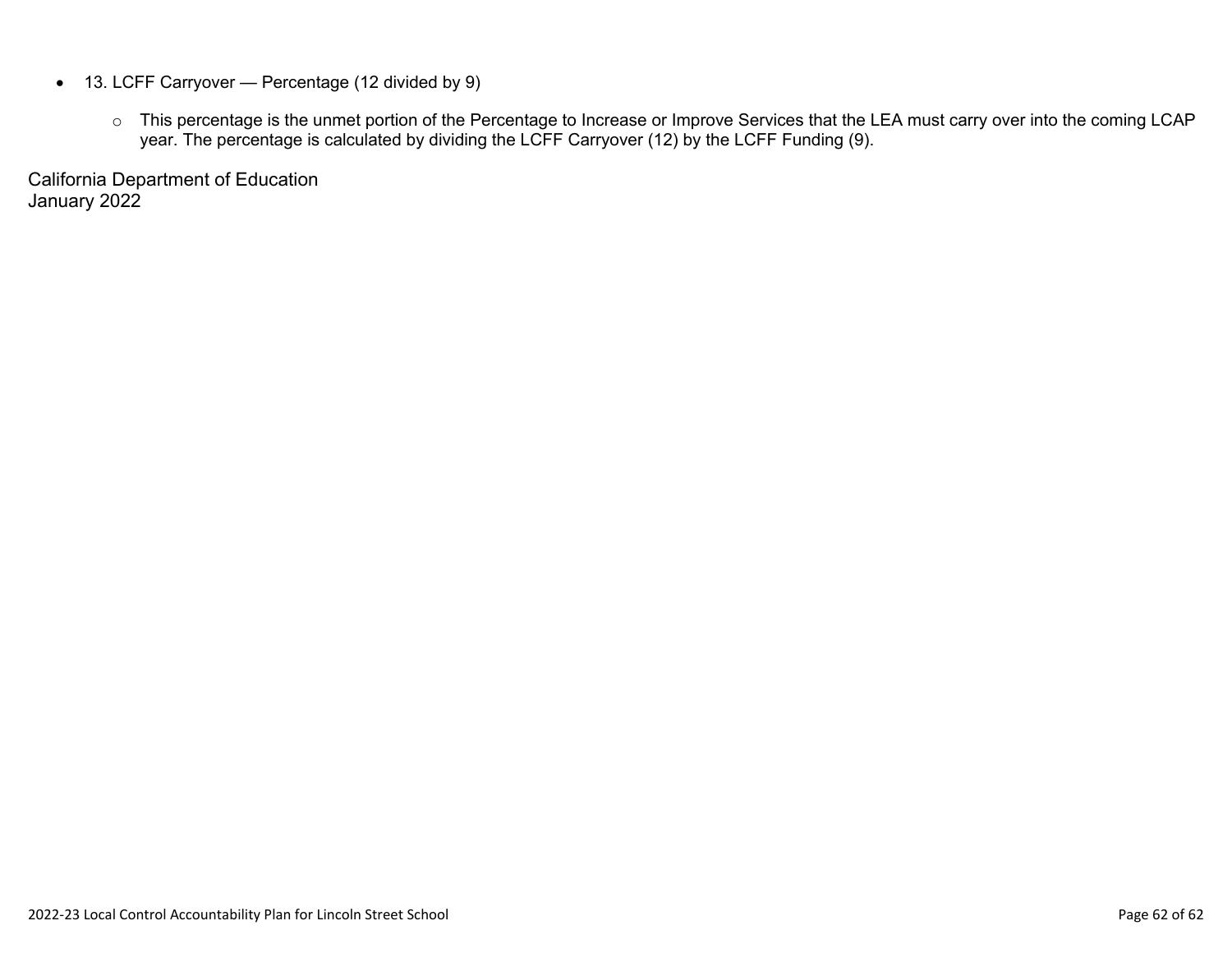# **Supplement to the Annual Update to the 2021–22 Local Control and Accountability Plan**

| <b>Local Educational Agency (LEA) Name</b> | <b>Contact Name and Title</b> | <b>Email and Phone</b>      |
|--------------------------------------------|-------------------------------|-----------------------------|
| Lincoln Street School                      | Christi Deveraux              | cdeveraux@tehamaschools.org |
|                                            | Principal                     | 530-528-7301                |

California's 2021–22 Budget Act, the federal American Rescue Plan Act of 2021, and other state and federal relief acts have provided local educational agencies (LEAs) with a significant increase in funding to support students, teachers, staff, and their communities in recovering from the COVID-19 pandemic and to address the impacts of distance learning on students. The following is a one-time mid-year report to the local governing board or body and educational partners related to engagement on, and implementation of, these Acts.

A description of how and when the LEA engaged, or plans to engage, its educational partners on the use of funds provided through the Budget Act of 2021 that were not included in the 2021-22 Local Control and Accountability Plan (LCAP).

Lincoln Street School engaged with its educational partners for the development of the 2021-2022 LCAP. Resources available as of June 15, 2021 did not permit inclusion of all state funds included in the Budget Act of 2021. Additional funds not included in the 2021-2022 LCAP include:

- LCFF S&C including One-time 15% Add-On (\$207,123): Due to limited LCFF resources, not all of the expressed needs were addressed in the LCAP, however, this feedback has been considered in the use of additional funds received.
- Educator Effectiveness Block Grant (\$15,703) Staff input was requested and added as agreed upon. A public meeting was held on November 15, 2021 regarding the Educator Effectiveness Block Grant and was approved by the governing board on December 6, 2021.
- Expanded Learning Opportunities Grant (\$50,431) Various educational partners were consulted in the development of this plan. Information was shared at the LSS Governing Board (3/11/21), Parent Advisory Committee(4/19/21), Superintendent (4/21/21) and with LSS Staff (4/23/21). Staff also looked at our available school data to analyze where the best use of these funds may be utilized. Meetings for the governing board and

parent advisory committee were held virtually and the were open to all. ELO was approved on May 13, 2021 by the governing board.

A description of how the LEA used, or plans to use, the additional concentration grant add-on funding it received to increase the number of staff who provide direct services to students on school campuses with an enrollment of students who are low-income, English learners, and/or foster youth that is greater than 55 percent.

Lincoln Street School has an unduplicated pupil enrollment of 74.04%. LSS will use the concentration grant add-on funding to retain a .5 certificated position to disperse the case load across all certificated teachers to better address learning loss identified and maintain continuity of services for our students.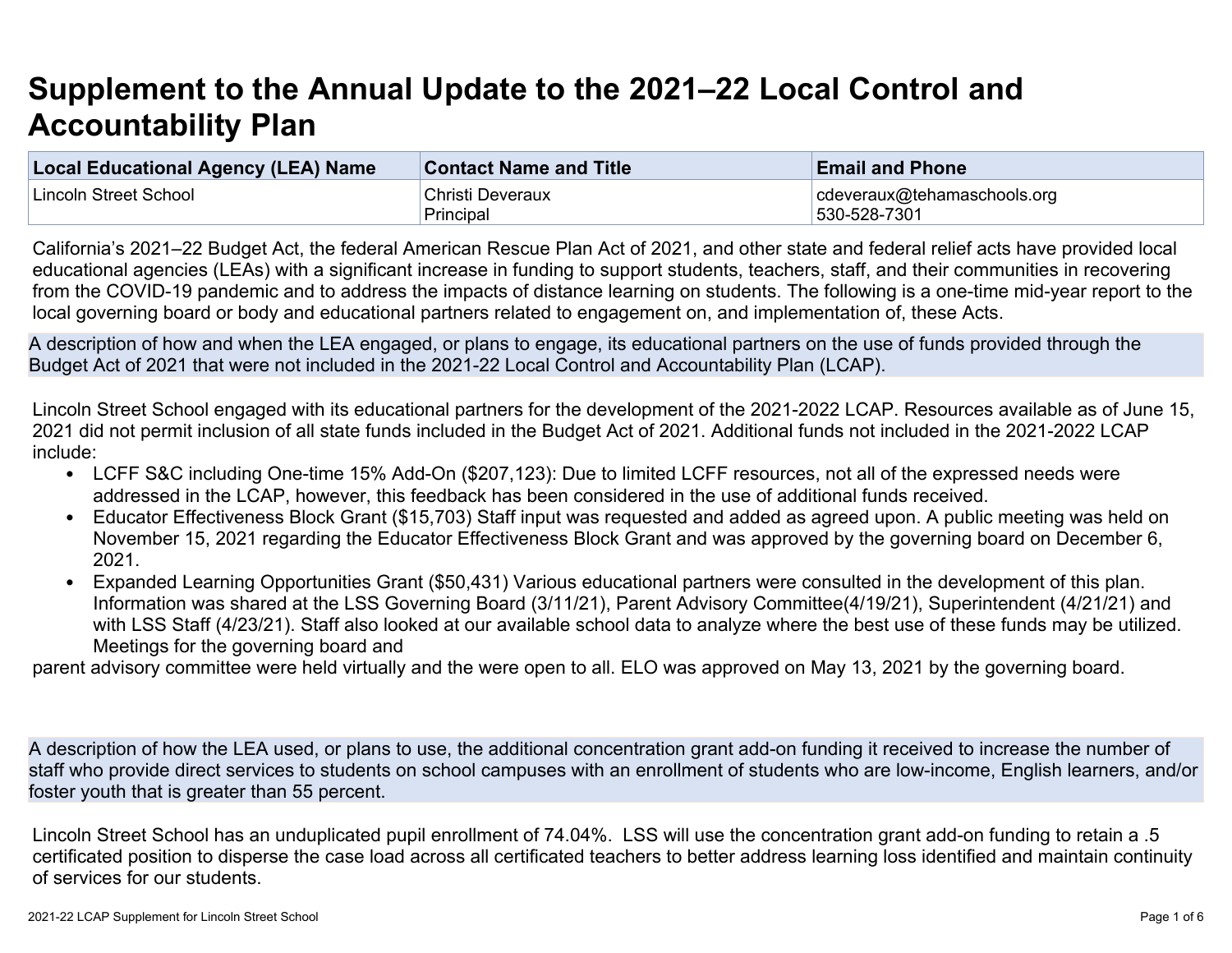A description of how and when the LEA engaged its educational partners on the use of one-time federal funds received that are intended to support recovery from the COVID-19 pandemic and the impacts of distance learning on pupils.

Throughout the annual LCAP development process, Lincoln Street School received input on a variety of programs and services provided to students. The school's practices have been further enhanced during the pandemic as we sought input and feedback of our educational partner groups from the onset of the pandemic and continuing through the development of the Learning Continuity and Attendance Plan, the 2021-2022 LCAP, and the Expanded Learning Opportunities Grant.

The following links and page numbers indicate how and when the LEA engaged its education partners in the use of funds received to support recovery for the COVID-19 Pandemic.

 - Learning Continuity and Attendance Plan [https://www.lincolnstreetschool.org/documents/Board/Legal-Postings/2020-2021/LCP%202020-](https://www.lincolnstreetschool.org/documents/Board/Legal-Postings/2020-2021/LCP%202020-2021.pdf) [2021.pdf](https://www.lincolnstreetschool.org/documents/Board/Legal-Postings/2020-2021/LCP%202020-2021.pdf) (pg.2-3)

 - Expanded Learning Opportunities Grant Plan [https://www.lincolnstreetschool.org/documents/Board/Legal-Postings/2020-](https://www.lincolnstreetschool.org/documents/Board/Legal-Postings/2020-2021/2021_Expanded_Learning_Opportunities_Grant_Plan_Lincoln_Street_School_20210510.pdf) 2021/2021 Expanded Learning Opportunities Grant Plan Lincoln Street School 20210510.pdf (pg. 1)

 - Local control and Accountability Plan [https://www.lincolnstreetschool.org/documents/Board/Legal-Postings/2021-2022/2021-2024-Local-](https://www.lincolnstreetschool.org/documents/Board/Legal-Postings/2021-2022/2021-2024-Local-Control-Accountability-Plan.pdf)[Control-Accountability-Plan.pdf](https://www.lincolnstreetschool.org/documents/Board/Legal-Postings/2021-2022/2021-2024-Local-Control-Accountability-Plan.pdf) (pg. 4)

A description of how the LEA is implementing the federal American Rescue Plan Act and federal Elementary and Secondary School Emergency Relief expenditure plan, and the successes and challenges experienced during implementation.

Lincoln Street School did not receive ESSER III because we don't receive Title 1 funding.

A description of how the LEA is using its fiscal resources received for the 2021–22 school year in a manner that is consistent with the applicable plans and is aligned with the LEA's 2021–22 LCAP and Annual Update.

Lincoln Street considers the LCAP to be the comprehensive planning document which captures the priorities, goals, and actions to improve student outcomes. As such, the additional funds received are viewed through the lens of the LCAP to determine where student needs exist and what services are needed to address those needs. Some examples of the alignment of these fund s to the LCAP are:

- Provide opportunities and resources for student academic intervention (LCAP Goal 1 Action 3, Expanded Learning Opportunities Grant)
- Provide quality professional development for Lincoln Street staff. (LCAP Goal 1 Action 4, Educator Effectiveness Block Grant)
- Maintained (Retain) an additional 0.5 FTE teacher (part-time) based upon enrollment needs. Increased 0.5 FTE to 1.0 FTE. (LCAP Goal 1 Action 6, Expanded Learning Opportunities Grant, ESSER)

Lincoln Street School did not receive ESSER III because we don't receive Title 1 funding.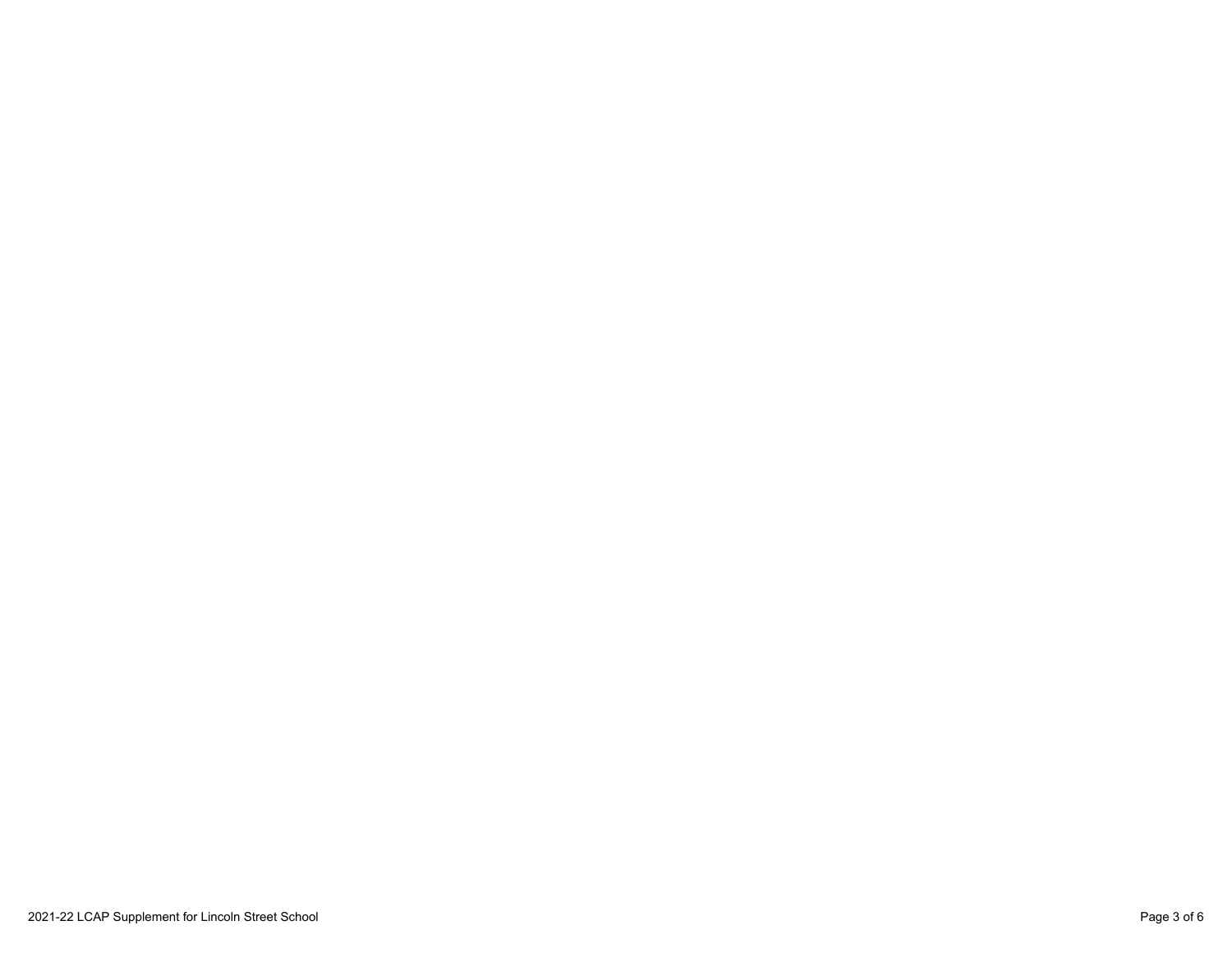## **Instructions for the Supplement to the Annual Update for the 2021–22 Local Control and Accountability Plan Year**

*For additional questions or technical assistance related to the completion of the Supplement to the Annual Update to the 2021–22 Local Control and Accountability Plan (LCAP), please contact the local county office of education (COE), or the California Department of Education's (CDE's)* Local Agency Systems Support Office, by phone at 916-319-0809 or by email at *[lcff@cde.ca.gov](mailto:lcff@cde.ca.gov)*.

## **Introduction**

California's 2021–22 Budget Act, the federal American Rescue Plan Act of 2021, and other state and federal relief acts have provided local educational agencies (LEAs) with a significant increase in funding to support students, teachers, staff, and their communities in recovering from the COVID-19 pandemic and to address the impacts of distance learning on students. Section 124(e) of Assembly Bill 130 requires LEAs to present an update on the Annual Update to the 2021–22 LCAP and Budget Overview for Parents on or before February 28, 2022, at a regularly scheduled meeting of the governing board or body of the LEA. At this meeting, the LEA must include all of the following:

- The Supplement to the Annual Update for the 2021–22 LCAP (2021–22 Supplement);
- All available mid-year outcome data related to metrics identified in the 2021–22 LCAP; and
- Mid-year expenditure and implementation data on all actions identified in the 2021–22 LCAP.

When reporting available mid-year outcome, expenditure, and implementation data, LEAs have flexibility to provide this information as best suits the local context, provided that it is succinct and contains a level of detail that is meaningful and accessible for the LEA's educational partners.

The 2021–22 Supplement is considered part of the 2022–23 LCAP for the purposes of adoption, review, and approval, and must be included with the LCAP as follows:

- The 2022–23 Budget Overview for Parents
- The 2021–22 Supplement
- The 2022–23 LCAP
- The Action Tables for the 2022–23 LCAP
- The Instructions for the LCAP Template

As such, the 2021–22 Supplement will be submitted for review and approval as part of the LEA's 2022–23 LCAP.

## **Instructions**

Respond to the following prompts, as required. In responding to these prompts, LEAs must, to the greatest extent practicable, provide succinct responses that contain a level of detail that will be meaningful and accessible for the LEA's educational partners and the broader public and must, to the greatest extent practicable, use language that is understandable and accessible to parents.

2021-22 LCAP Supplement for Lincoln Street School Page 4 of 6 In responding to these prompts, the LEA has flexibility to reference information provided in other planning documents. An LEA that chooses to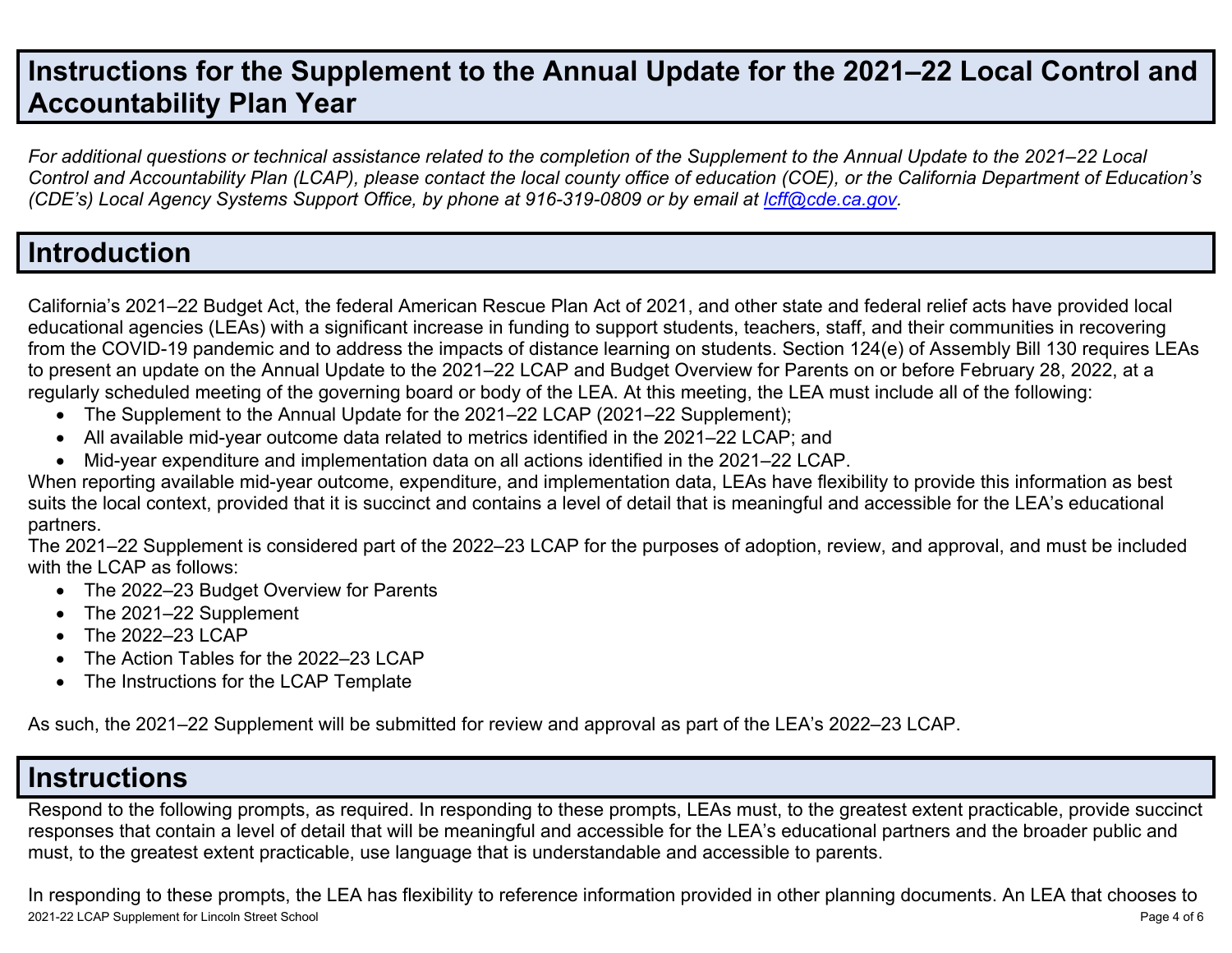reference information provided in other planning documents must identify the plan(s) being referenced, where the plan(s) are located (such as a link to a web page), and where in the plan the information being referenced may be found.

**Prompt 1:** "*A description of how and when the LEA engaged, or plans to engage, its* educational partners *on the use of funds provided through the Budget Act of 2021 that were not included in the 2020–21 Local Control and Accountability Plan (LCAP).*"

In general, LEAs have flexibility in deciding what funds are included in the LCAP and to what extent those funds are included. If the LEA received funding through the Budget Act of 2021 that it would have typically included within its LCAP, identify the funds provided in the Budget Act of 2021 that were not included in the LCAP and provide a description of how the LEA has engaged its educational partners on the use of funds. If an LEA included the applicable funds in its adopted 2021–22 LCAP, provide this explanation.

**Prompt 2:** "*A description of how LEA used, or plans to use, the concentration grant add-on funding it received to increase the number of staff who provide direct services to students on school campuses with an enrollment of students who are low-income, English learners, and/or foster youth that is greater than 55 percent.*"

If LEA does not receive a concentration grant or the concentration grant add-on, provide this explanation.

Describe how the LEA is using, or plans to use, the concentration grant add-on funds received consistent with California *Education Code* Section 42238.02, as amended, to increase the number of certificated staff, classified staff, or both, including custodial staff, who provide direct services to students on school campuses with greater than 55 percent unduplicated pupil enrollment, as compared to schools with an enrollment of unduplicated students that is equal to or less than 55 percent.

In the event that the additional concentration grant add-on is not sufficient to increase the number of staff providing direct services to students at a school with an enrollment of unduplicated students that is greater than 55 percent, describe how the LEA is using the funds to retain staff providing direct services to students at a school with an enrollment of unduplicated students that is greater than 55 percent.

**Prompt 3:** "*A description of how and when the LEA engaged its educational partners on the use of one-time federal funds received that are intended to support recovery from the COVID-19 pandemic and the impacts of distance learning on pupils.*"

If the LEA did not receive one-time federal funding to support recovery from the COVID-19 pandemic and the impacts of distance learning on students, provide this explanation.

Describe how and when the LEA engaged its educational partners on the use of one-time federal funds it received that are intended to support recovery from the COVID-19 pandemic and the impacts of distance learning on students. See the COVID-19 Relief Funding Summary Sheet web page [\(https://www.cde.ca.gov/fg/cr/relieffunds.asp\)](https://www.cde.ca.gov/fg/cr/relieffunds.asp) for a listing of COVID-19 relief funding and the Federal Stimulus Funding web page (<https://www.cde.ca.gov/fg/cr/>) for additional information on these funds. The LEA is not required to describe engagement that has taken place related to state funds.

2021-22 LCAP Supplement for Lincoln Street School Page 5 of 6 **Prompt 4:** "A description of how the LEA is implementing the federal American Rescue Plan Act and federal Elementary and Secondary School Emergency Relief expenditure plan, and the successes and challenges experienced during implementation."